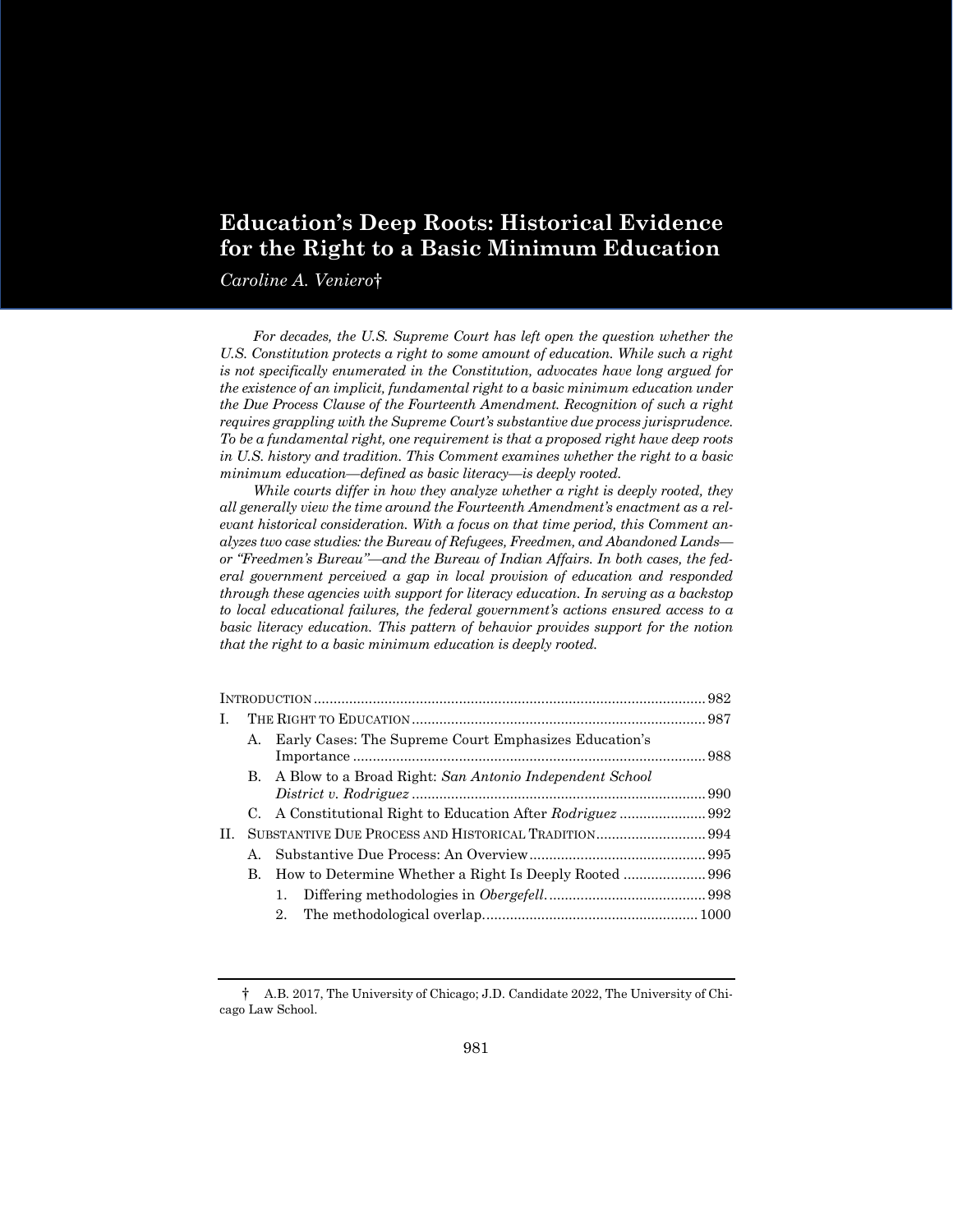|  | C.           |                | An Enactment Focus on the Right to a Basic Minimum             |  |  |
|--|--------------|----------------|----------------------------------------------------------------|--|--|
|  |              |                |                                                                |  |  |
|  |              | 1.             |                                                                |  |  |
|  |              | 2.             |                                                                |  |  |
|  |              |                |                                                                |  |  |
|  | $A_{\cdot}$  |                |                                                                |  |  |
|  |              | 1.             |                                                                |  |  |
|  |              | $2_{-}$        | The longevity and positioning of the Bureau's                  |  |  |
|  |              |                |                                                                |  |  |
|  | В.           |                | The Bureau of Indian Affairs' Compulsory Boarding Schools 1011 |  |  |
|  |              | $\mathbf{1}$ . | Education and the changing legal status of indigenous          |  |  |
|  |              |                |                                                                |  |  |
|  |              | 2.             |                                                                |  |  |
|  |              |                |                                                                |  |  |
|  | $\mathbf{A}$ |                |                                                                |  |  |
|  | B.           |                | The Deep Roots of the Right to a Basic Minimum Education 1020  |  |  |
|  |              |                |                                                                |  |  |

*"There have been periods when the country heard with dismay that 'the soldier was abroad.' That is not the case now. There is another person abroad, a less important person, in the eyes of some. The schoolmaster is abroad! And I trust more to him, armed with his primer, than I do to the soldier in full military array, for upholding and extending the liberties of the country."*

–Lord Brougham, *The Schoolmaster Is Abroad*, *in* THE FREEDMEN'S THIRD READER 201, 201 (Boston, The American Tract Society 1866). 1

### **INTRODUCTION**

For twenty-six days in 2020, all students in Ohio, Kentucky, Tennessee, and Michigan could claim a fundamental right to a "basic minimum education" under the Fourteenth Amendment.<sup>2</sup> This exciting proclamation out of the U.S. Court of Appeals for the Sixth Circuit—while only briefly binding law—marks the first time a federal appeals court has recognized such a right. The

<sup>1</sup> This reader proved to be a popular reader series used in classrooms in Reconstruction Era southern schools. JESSICA ENOCH, REFIGURING RHETORICAL EDUCATION: WOMEN TEACHING AFRICAN AMERICAN, NATIVE AMERICAN, AND CHICANO/A STUDENTS, 1865–1911, at 35 (2008).

<sup>2</sup> Gary B. v. Whitmer (*Gary B. I*), 957 F.3d 616, 648 (6th Cir.), *reh'g granted and vacated*, 958 F.3d 1216 (6th Cir. 2020) (en banc).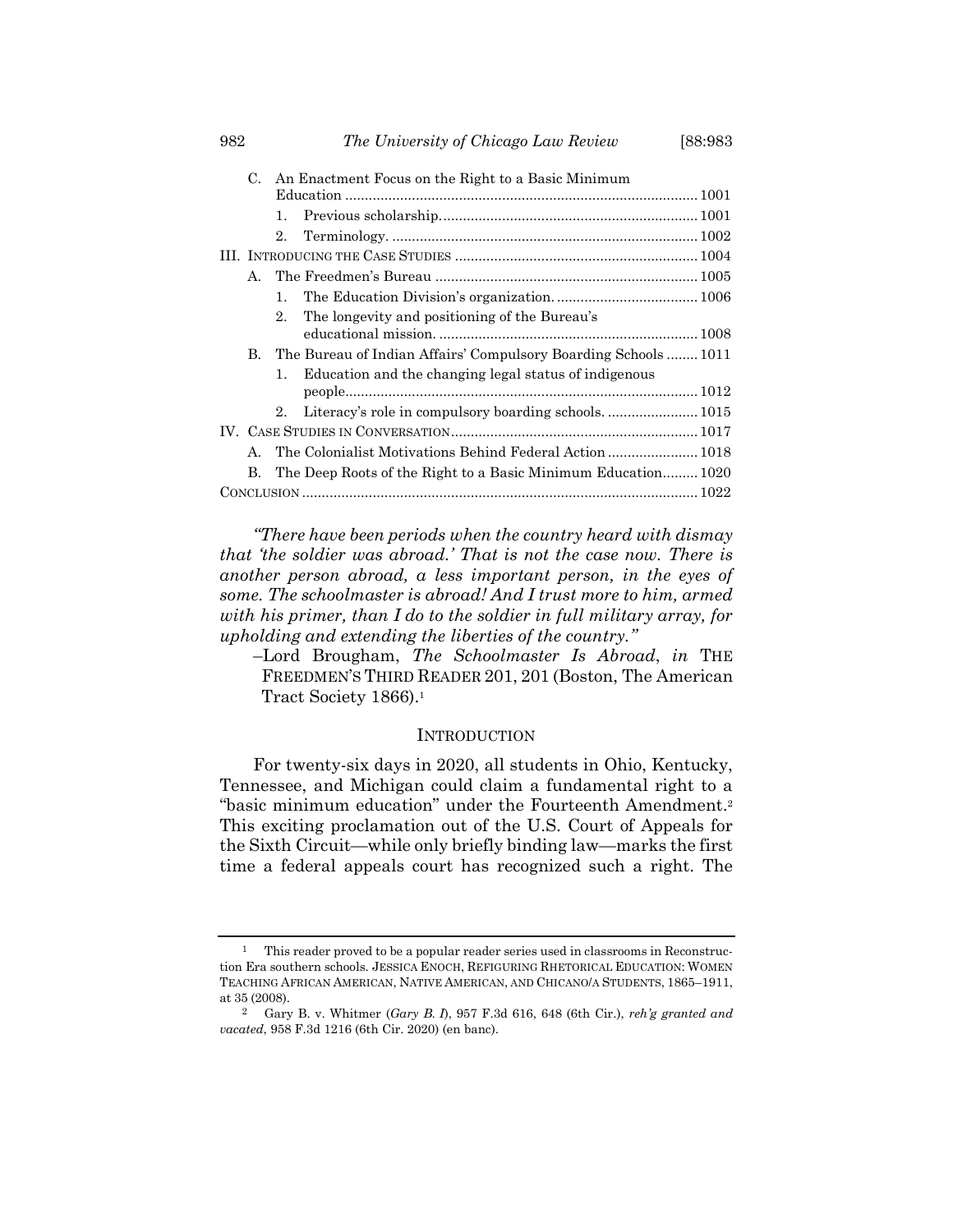decision has reignited fervor for the recognition of some right to education under the U.S. Constitution.

The case, *Gary B. v. Whitmer*, <sup>3</sup> was a class action suit brought by seven plaintiffs—all students in Detroit, Michigan—on behalf of current and future schoolchildren in Detroit's five worst-performing schools. In a 136-page complaint, the plaintiffs pleaded facts regarding the abysmal condition of school buildings, lack of qualified teachers, and failing test scores.<sup>4</sup> Among other arguments, the students alleged that the state officials had deprived them of their right to education, specifically "their constitutionally-guaranteed fundamental right of access to literacy."<sup>5</sup> State officials moved to dismiss the complaint, and the district court granted the motion because it found there was no fundamental right to any education, including literacy education.<sup>6</sup> On appeal, the Sixth Circuit disagreed.

Reversing the district court, the Sixth Circuit held that there was a fundamental, implicit right to what the court termed a "basic minimum education" under the Fourteenth Amendment.<sup>7</sup> The court arrived at this novel conclusion by unpacking the Supreme Court's substantive due process jurisprudence. Mirroring the Supreme Court's methodology, the Sixth Circuit considered education's place in U.S. history and tradition. The court concluded that "the right to a basic minimum education . . . is so deeply rooted in this Nation's history and tradition as to meet the historical prong of the Supreme Court's substantive due process test."<sup>8</sup>

While the Sixth Circuit held that the U.S. Constitution protects a right to a basic minimum education, the court declined to sketch out exactly what amount or kind of education this right guarantees.<sup>9</sup> Instead, the court decided that this inquiry would be better suited to the district court on remand.<sup>10</sup> However, the court

<sup>3</sup> 957 F.3d 616 (6th Cir.), *reh'g granted and vacated*, 958 F.3d 1216 (6th Cir. 2020) (en banc).

<sup>4</sup> Class Action Complaint at 5–14, Gary B. v. Snyder, 329 F. Supp. 3d 344 (E.D. Mich. 2018) (No. 2:16-cv-13292-SJM-APP).

<sup>5</sup> *Id.* at 2.

<sup>6</sup> *Gary B. I*, 957 F.3d at 621.

<sup>7</sup> *Id.* at 648. Judge Eric Murphy dissented from the panel decision, arguing that the Fourteenth Amendment does not grant affirmative rights. *Id.* at 663 (Murphy, J., dissenting). *But see id.* at 656–57 (majority opinion) (explaining that the Supreme Court "has recognized affirmative fundamental rights" under the Fourteenth Amendment).

<sup>8</sup> *Id.* at 652 (quotation marks omitted) (quoting Washington v. Glucksberg, 521 U.S. 702, 720–21 (1997)).

<sup>9</sup> *Id.* at 659.

<sup>10</sup> *Id.*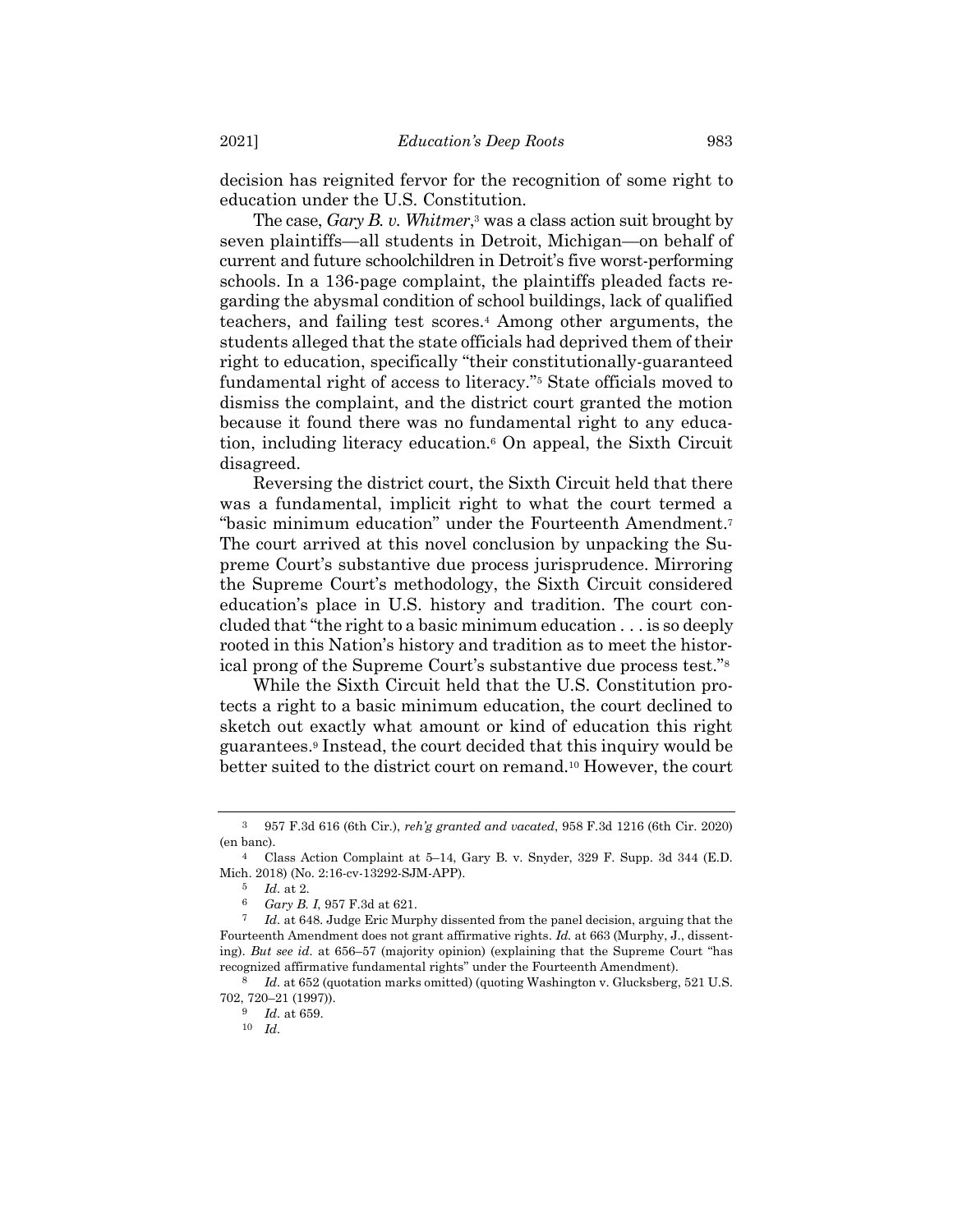did offer that this right would at least include—as the plaintiffs had asserted—"an education sufficient to provide access to a foundational level of literacy."<sup>11</sup>

As the first federal appeals court decision establishing such a right, the Sixth Circuit's holding was nothing short of groundbreaking.<sup>12</sup> It was also short-lived. Soon after the court issued its opinion, a Sixth Circuit judge—taking advantage of a local procedural rule—called for a poll of the other judges in the circuit to see if the case would be reheard en banc.<sup>13</sup> A majority of judges voted for a rehearing, so the original opinion was vacated.<sup>14</sup> Then, before the court could rehear, the case settled.<sup>15</sup> The Sixth Circuit dismissed the rehearing as moot.<sup>16</sup>

While *Gary B.* is no longer binding law, the case remains of immense interest and importance to supporters of a right to education under the U.S. Constitution, as it is an indication that arguments for this right are not meritless.<sup>17</sup> Indeed, *Gary B.* is one case in a long line of efforts to litigate a right to education.<sup>18</sup> It is almost certainly not the last case either, as U.S. schools still struggle to teach skills like basic literacy to all students. Estimates indicate that one in five U.S. adults has low English literacy skills, and nearly one in twelve is functionally illiterate in English.<sup>19</sup>

<span id="page-3-0"></span>Attorneys litigating a federal right to education have their work cut out for them, though, as they continue to face considerable obstacles. For starters, Supreme Court precedent presently limits the extent to which any kind of federal right to education can exist. Additionally, arguments for the existence of an implicit, fundamental right require diving headfirst into the Supreme Court's substantive due process jurisprudence. A murky and

<sup>11</sup> *Gary B. I*, 957 F.3d at 659.

<sup>12</sup> *See History Is Made: Groundbreaking Settlement in Detroit Literacy Lawsuit*, PUB. COUNS. (May 14, 2020), https://perma.cc/Y23V-A9TH.

<sup>13</sup> *Gary B. v. Whitmer* (*Gary B. II*), 958 F.3d 1216, 1216 (6th Cir. 2020) (en banc).

<sup>14</sup> *Id.*

<sup>15</sup> *See* Valerie Strauss, *Michigan Settles Historic Lawsuit After Court Rules Students Have a Constitutional Right to a 'Basic' Education, Including Literacy*, WASH. POST (May 14, 2020), https://perma.cc/7CLD-9WRM.

<sup>16</sup> Colter Paulson, *Sixth Circuit Vacates Right-to-Literacy Ruling*, NAT'L L. REV. (June 11, 2020), https://perma.cc/2NVB-CS7W.

<sup>17</sup> *See, e.g.*, Mark Walsh, *U.S. Appeals Court Recognizes a Federal Right of Access to Literacy*, EDUC. WK. (Apr. 23, 2020), https://perma.cc/BXY7-Y7FM.

<sup>18</sup> For more information about this history, see generally Steve Smith, *Education Adequacy Litigation: History, Trends, and Research*, 27 U. ARK. LITTLE ROCK L. REV. 107 (2004).

<sup>19</sup> *Adult Literacy in the United States*, NAT'L CTR. FOR EDUC. STAT. (July 2019), https://perma.cc/257J-XEY6.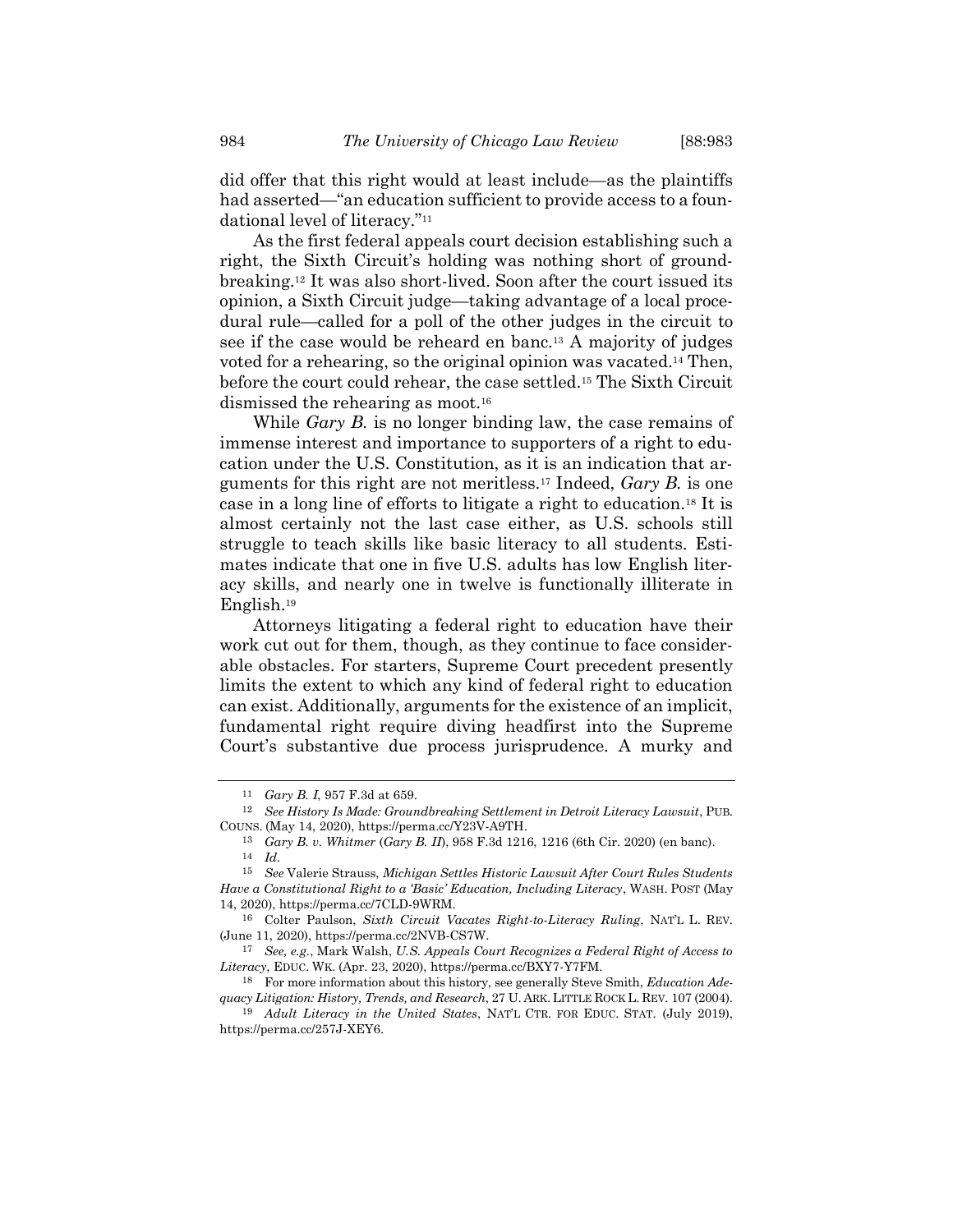<span id="page-4-0"></span>"embattled area of constitutional law," substantive due process analysis remains in "a state of profound doctrinal confusion."<sup>20</sup>

One common thread in the "conceptual chaos" of substantive due process analysis is an eye toward history and tradition.<sup>21</sup> Generally, courts ask whether a proposed right is "deeply rooted in this Nation's history and tradition,"<sup>22</sup> as the Sixth Circuit did. In *Gary B.*, the court held that education was deeply rooted in history based on education's persistent and ever-expanding importance in American life.<sup>23</sup>

Critically though, how courts determine whether a right is deeply rooted is not a settled matter. A court's determination depends on what analytical framework and choices the judge makes. One broad school of thought is that this analysis should be expansive, tracing a right through history to see where it originates, as well as if and how it changes over time.<sup>24</sup> Another broad approach is to focus on the roots of a right at the time of the Fourteenth Amendment's ratification and enactment.<sup>25</sup> With this approach to substantive due process analysis, the central question is essentially: What did the amendment's drafters and ratifiers believe the amendment to protect?<sup>26</sup>

These two analytical methods are often in conflict with one another. While the differences between these approaches are numerous, they have an obvious point of overlap: regardless of which methodology a judge subscribes to, the Fourteenth Amendment's enactment is relevant in determining whether a right is deeply rooted. For some, of course, it is the only time period worth considering. For others, though—particularly followers of the expansive approach—the Amendment's enactment is still an important data point in U.S. history.

<sup>20</sup> Daniel O. Conkle, *Three Theories of Substantive Due Process*, 85 N.C. L. REV. 63, 65 (2006).

<sup>21</sup> *Id.* at 66.

<sup>22</sup> Washington v. Glucksberg, 521 U.S. 702, 721 (1997) (quotation marks omitted) (quoting Moore v. City of East Cleveland, 431 U.S. 494, 503 (1977) (plurality opinion)).

<sup>23</sup> *Gary B. I*, 957 F.3d at 652.

<sup>24</sup> *See, e.g.*, *id.* at 650 ("[T]his history should not be viewed as only a static point.").

<sup>25</sup> *See, e.g.*, Obergefell v. Hodges, 576 U.S. 644, 715–16 (2015) (Scalia, J., dissenting).

<sup>26</sup> *See* Jamal Greene, *Fourteenth Amendment Originalism*, 71 MD. L. REV. 978, 979 (2012). While in the past decade the originalist view of this analysis has largely resided in the Court's dissents, there is reason to believe that may change. With the recent confirmation of Justice Amy Coney Barrett, the Court's originalist contingent is solidified for years to come. Moreover, the federal appellate and district court judges appointed by President Donald Trump have included a significant number of originalists. It would appear originalism is now in vogue. *See How Amy Coney Barrett Would Reshape the Court—and the Country*, POLITICO (Sept. 26, 2020), https://perma.cc/3A3F-8WUC.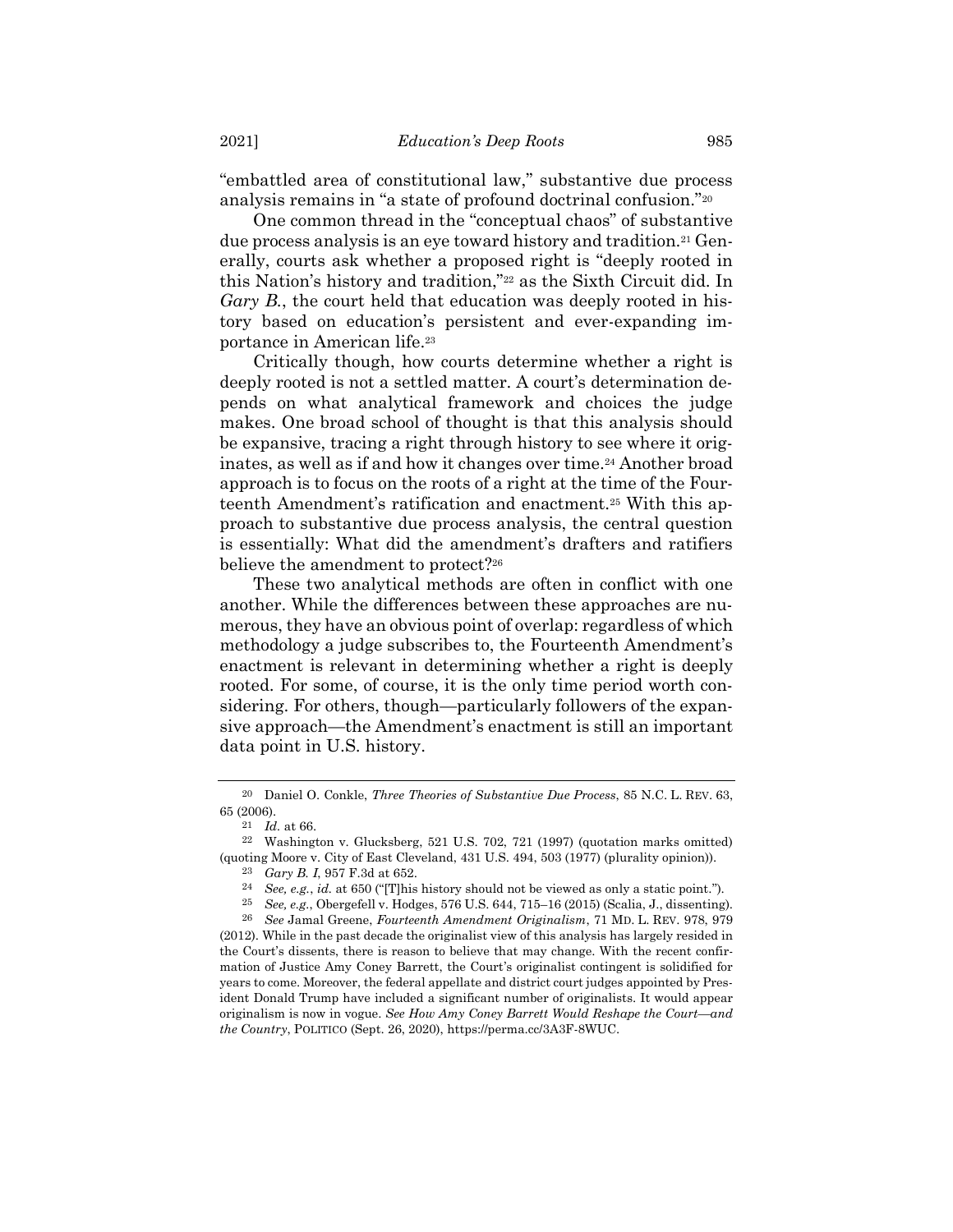<span id="page-5-0"></span>While existing scholarship provides solid, enactment-focused evidence supporting the deep roots of a right to education, it largely focuses on the attitudes and actions of state actors and state governments.<sup>27</sup> Indeed, despite extensive scholarship that makes the case for a federal right to education, few have explored evidence that links the long-recognized importance of education<sup>28</sup> with the *federal* government. This Comment seeks to address that gap in scholarship. Specifically, this Comment explores whether a right to education—one that at a minimum includes a right to foundational literacy—is deeply rooted in U.S. history and tradition under an enactment-focused analysis of the federal government's actions during that time.

Beginning in 1865—three years ahead of the Fourteenth Amendment's ratification—and well into the 1870s, the federal government perceived gaps in local provision of education and positioned itself as a backstop to local and state failures in educating citizens. This positioning is apparent in two key case studies, both of which are largely unexplored by legal scholarship in the context of a right to education. The first is the Bureau of Refugees, Freedmen, and Abandoned Lands—or "Freedmen's Bureau" for short. As a post–Civil War transition agency, the Freedmen's Bureau responded to southern states' deliberate failures to educate their Black citizens by supporting the creation of schools that encouraged literacy.<sup>29</sup> The second is the Bureau of Indian Affairs. This agency founded compulsory boarding schools in response to what it identified as a failure on behalf of tribes and private "benevolent organizations" to properly educate indigenous children.<sup>30</sup> This Comment will explore how these case studies provide support for a deeply rooted right to some amount of education under the Fourteenth Amendment of the U.S. Constitution.

To that end, this Comment will proceed in four parts. Part I explores past efforts at litigating a fundamental right to education under the U.S. Constitution and parses out the obstacles to establishing such a right. Part II lays out the role of the historical prong in the Supreme Court's substantive due process test and highlights the value of enactment-focused evidence. Part III

<sup>27</sup> *See infra* Part II.C.

<sup>28</sup> For more on the Founders' recognition of education's importance, see Malhar Shah, Comment, *The Fundamental Right to Literacy: Relitigating the Fundamental Right to Education After* Rodriguez *and* Plyler, 73 NAT'L LAW. GUILD REV. 129, 130–37 (2016).

<sup>29</sup> *See infra* Part III.A.

<sup>30</sup> *See infra* Part III.B.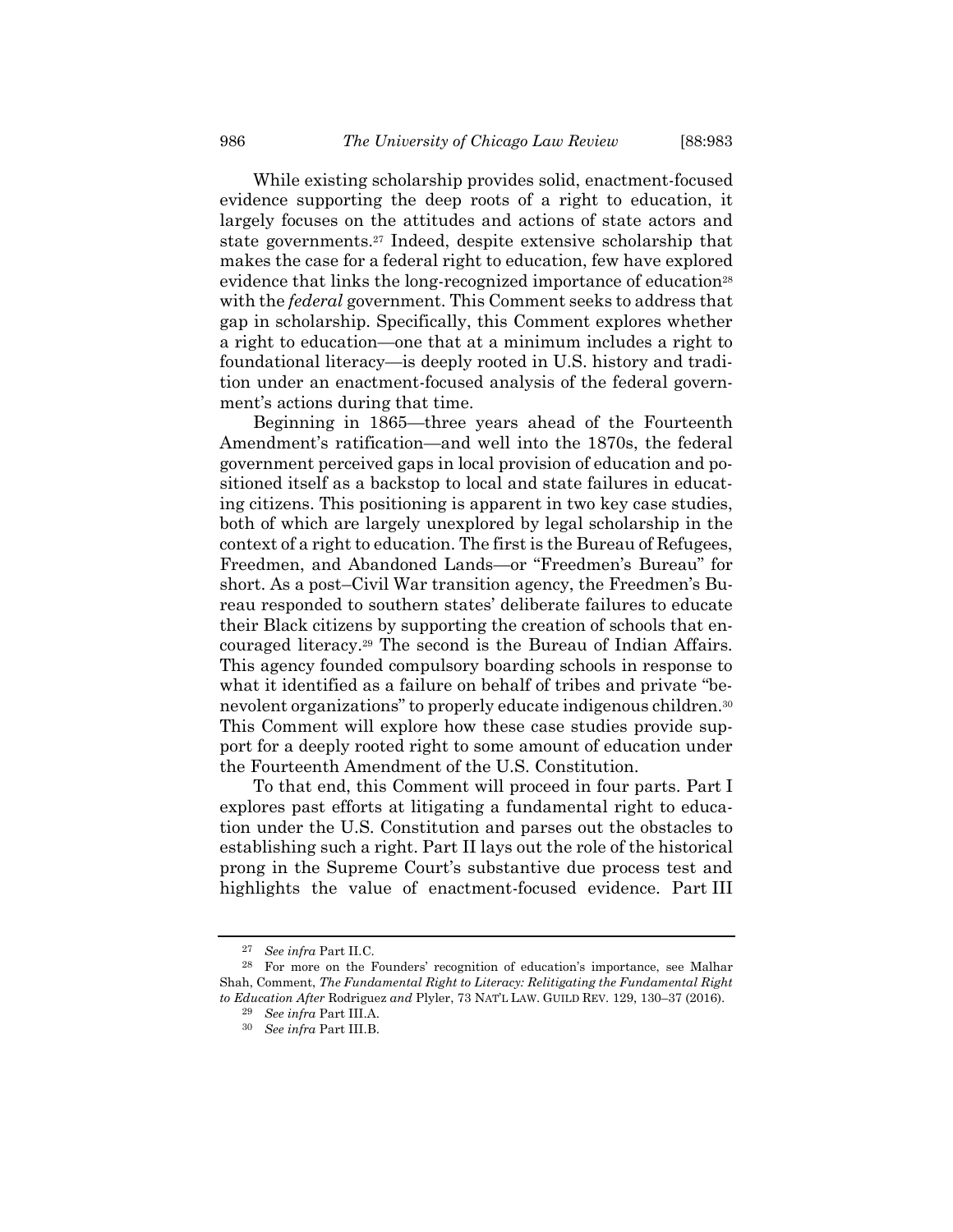explores and examines each case study individually. Part IV brings these case studies into conversation with one another. Part IV also addresses the proverbial elephant in the room—the highly colonialist motivations behind these federal actions. This Comment concludes by arguing that, because of the actions the federal government took, there is support for the right to education's deep roots, even with an enactment-era focus.

#### <span id="page-6-1"></span><span id="page-6-0"></span>I. THE RIGHT TO EDUCATION

To understand present efforts to litigate a federal right to a basic minimum education, it is helpful to understand what the Supreme Court has already said about any potential right to education under the U.S. Constitution. However, before delving into the Court's precedent, one distinction is useful. Many famous examples of right-to-education cases come out of state courts; *DeRolph v. State*<sup>31</sup> and *Gannon v. State*<sup>32</sup> are two such cases. These famed cases are significant in their own rights, but they are distinct from the conversation about a right to education under the U.S. Constitution.<sup>33</sup> Instead, *DeRolph* and *Gannon* proceeded based on the educational provisions of their respective state constitutions.<sup>34</sup> Using such provisions, litigants have brought challenges to state decisions like school funding, alleging that these actions violate students' educational rights under the relevant provision of the state's constitution.<sup>35</sup> In contrast, efforts to litigate a right to education under the U.S. Constitution are based on the Fourteenth Amendment. While the specifics of how such a right could even derive from the Fourteenth Amendment are discussed in Part II, it is sufficient for now to note that cases

<sup>31</sup> 677 N.E.2d 733 (Ohio 1997). For more information on the aftermath of the *DeRolph* decision, see generally Larry J. Obhof, DeRolph v. State *and Ohio's Long Road to an Adequate Education*, 2005 BYU EDUC. & L.J. 83.

<sup>32</sup> 319 P.3d 1196 (Kan. 2014). For more information on the various stages of the decades-long educational adequacy litigation in Kansas, see generally Caroline DiBartolomeo, Comment, *State Constitutional Law—Education Finance—The Ongoing Battle for Adequate School Funding in the State of Kansas.* Gannon v. State*, 390 P.3d 461 (Kan. 2017)*, 71 RUTGERS U. L. REV. 1257 (2019).

<sup>33</sup> For a discussion of the developments of this movement in state courts, see Barry Friedman & Sara Solow, *The Federal Right to an Adequate Education*, 81 GEO. WASH. L. REV. 92, 121–32 (2013).

<sup>34</sup> An educational provision can be found in every single state constitution, but the guarantees of those provisions vary by state. EMILY PARKER, EDUC. COMM'N OF THE STATES, 50-STATE REVIEW: CONSTITUTIONAL OBLIGATIONS FOR PUBLIC EDUCATION 1 (2016), https://perma.cc/XZA4-K5D3.

<sup>35</sup> *See* Friedman & Solow, *supra* note [33,](#page-6-0) at 121–32.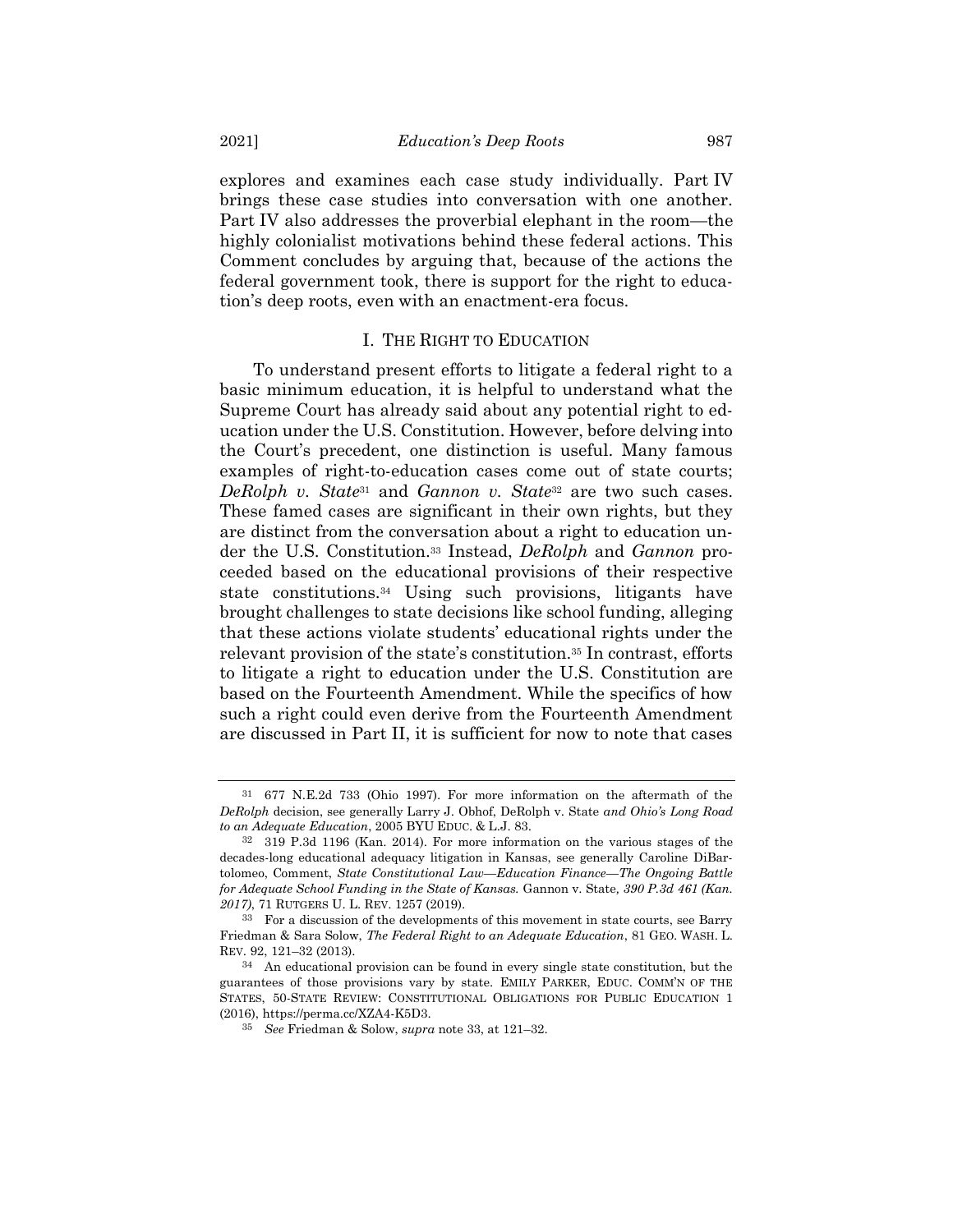like *DeRolph* and *Gannon* do not bear on the question whether a federal right to education exists because they do not implicate the U.S. Constitution.<sup>36</sup>

Focusing then on a right to education under the U.S. Constitution, this Part will unpack what the Supreme Court has said and has not said—about this proposed right. Part I.A explores the Court's repeated emphasis on education's importance leading up to 1973. Part I.B describes what changed in 1973—namely, how *San Antonio Independent School District v. Rodriguez*<sup>37</sup> foreclosed a broad, generalized right to education. Finally, Part I.C unpacks *Rodriguez*'s aftershocks. It shows that, although the Court rejected a broad educational right in *Rodriguez*, the Court has since acknowledged that whether a right to some minimum amount of education exists is still an open question.

A. Early Cases: The Supreme Court Emphasizes Education's Importance

The Supreme Court has long acknowledged the importance of education to American life. In 1923, less than a decade after the advent of compulsory schooling, the Supreme Court noted in *Meyer v. Nebraska*<sup>38</sup> that "[t]he American people have always regarded education and acquisition of knowledge as matters of supreme importance which should be diligently promoted."<sup>39</sup> Such a longstanding attitude, the Court went on, could be traced back to the Northwest Ordinance of 1787.<sup>40</sup> This foundational document provided that "[r]eligion, morality, and knowledge, being necessary to good government and the happiness of mankind, schools and the means of education shall forever be encouraged."<sup>41</sup> Because education occupied such an important position in American life, the Court determined that teachers' "right [ ] to teach and the right of parents to engage [them] so to instruct their children . . .

<sup>36</sup> One may wonder why it is useful to pursue a right to education under the Fourteenth Amendment if state constitutions already confer such a right. Two considerations are worth noting. First, in a nation with such uneven educational provision, additional protections—particularly protections that implicate the federal government as a distinct, additional system of enforcement—are valuable. Second, not all state educational provisions are created equal. Some state constitutions do not explicitly protect a certain quality of education or anything beyond the mere provision of public schools. *See* PARKER, *supra* note [34,](#page-6-1) at 5–22.

<sup>37</sup> 411 U.S. 1 (1973).

<sup>38</sup> 262 U.S. 390 (1923).

<sup>39</sup> *Id.* at 400.

<sup>40</sup> *Id.*

<sup>41</sup> Act of Aug. 7, 1789, ch. 8, art. 3, 1 Stat. 50, 52.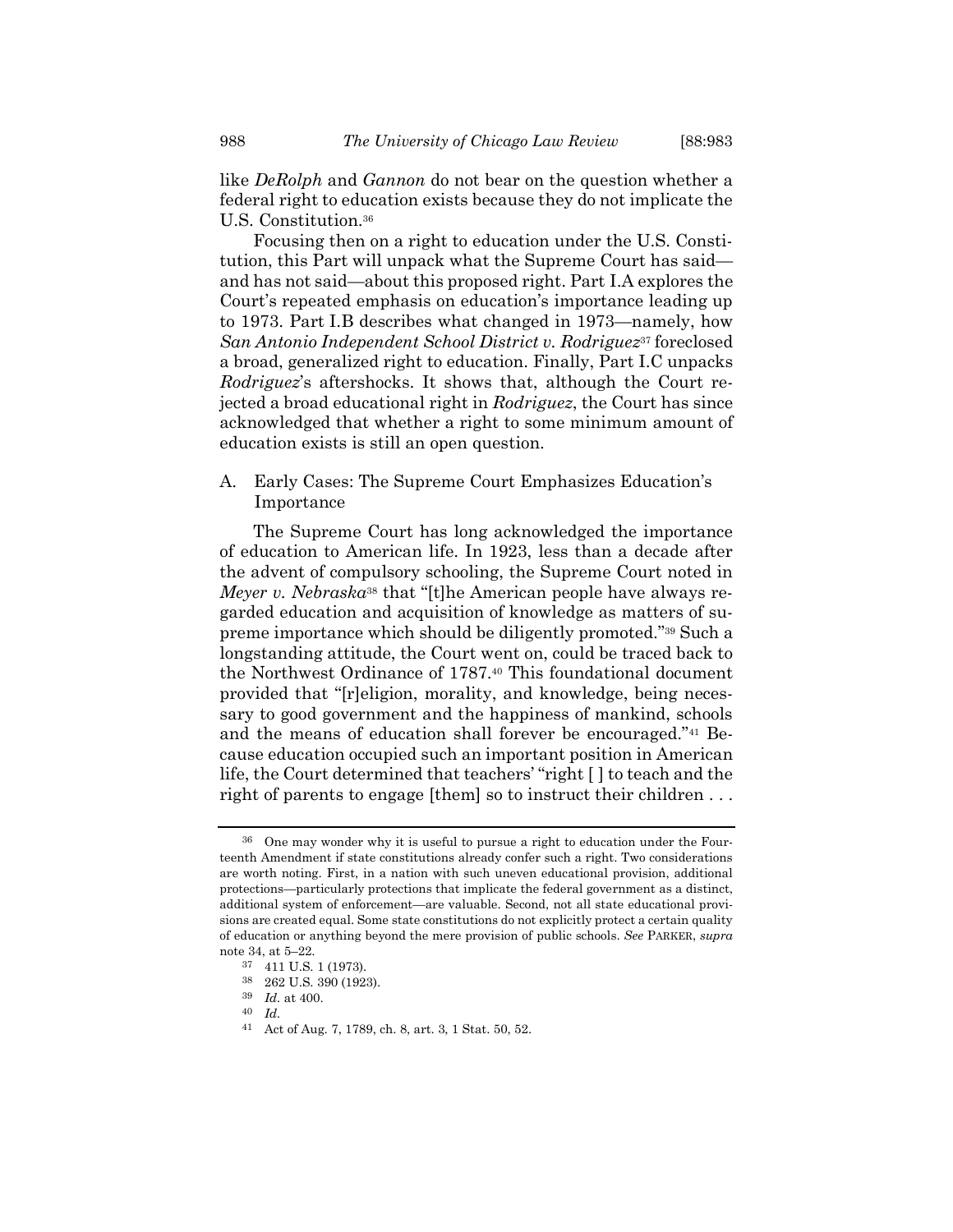are within the liberty of the [Fourteenth] Amendment."<sup>42</sup> With this conclusion, the Court ultimately held in *Meyer* that Nebraska's law prohibiting foreign language instruction—a vestige of post–World War I xenophobia43—was an unconstitutional exercise of state power.<sup>44</sup>

This acknowledgement of education's importance was not a one-off incident. In 1954, in the landmark case *Brown v. Board of Education*, <sup>45</sup> the Supreme Court once again opined on the ingrained importance of education in American life. Striking down school segregation laws as unconstitutional, the Court wrote:

Today, education is perhaps the most important function of state and local governments. Compulsory school attendance laws and the great expenditures for education both demonstrate our recognition of the importance of education to our democratic society. It is required in the performance of our most basic public responsibilities, even service in the armed forces. It is the very foundation of good citizenship.<sup>46</sup>

Here, the Court not only reiterated education's importance; it connected that importance to the "very foundation" of citizenship and democratic society more broadly. The Court also acknowledged some additional functions of education, including "awakening the child to cultural values, [ ] preparing him for later professional training, and [ ] helping him to adjust normally to his environment."<sup>47</sup> Given the multitude of functions education serves, the Court expressed doubt that "any child may reasonably be expected to succeed in life if he is denied the opportunity of an education. Such an opportunity, where the state has undertaken to provide it, is a right which must be made available to all on equal terms."<sup>48</sup> In connecting education with both societal and democratic function, the Court positioned education as a near essential in American life.

Again, in 1972, the Court reaffirmed the importance of basic education to performing the functions of citizenry. In *Wisconsin v.*

<sup>42</sup> *Meyer*, 262 U.S. at 400.

<sup>43</sup> *See* Allen Pusey, *Justices Hear a Challenge to 'English-Only' Laws*, 103 A.B.A. J. 72, 72 (2017).

<sup>44</sup> *Meyer*, 262 U.S. at 403.

<sup>45</sup> 347 U.S. 483 (1954).

<sup>46</sup> *Id.* at 493.

<sup>47</sup> *Id.*

<sup>48</sup> *Id.* While the Court lauded education, it notably did not base *Brown* on the conclusion that school segregation laws violated students' fundamental right to education.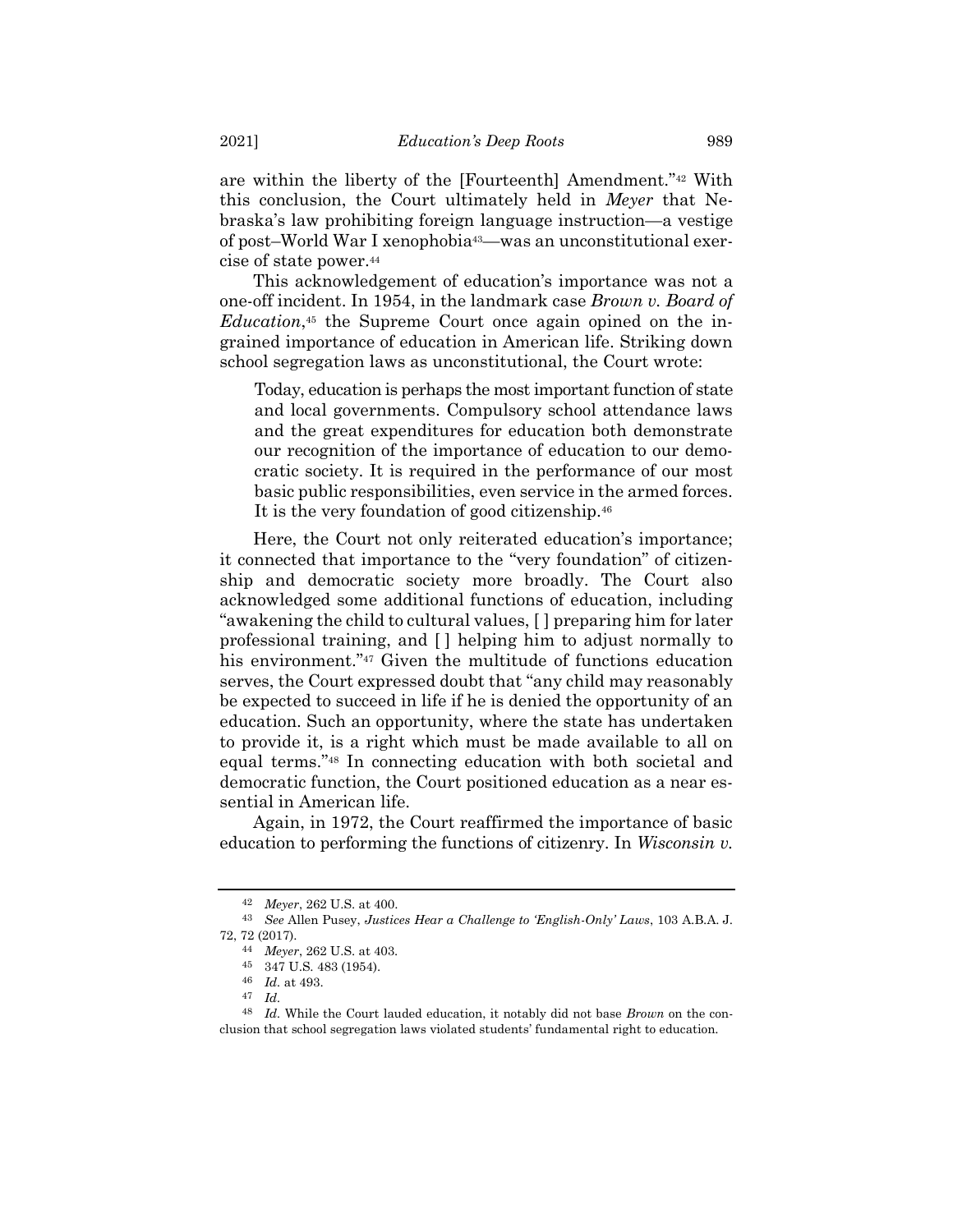Yoder,<sup>49</sup> the Court had to decide whether the state could compel Amish parents to send their children to secondary school.<sup>50</sup> Although the Court ultimately held that the state could not, the Court emphasized that Amish parents had no objections to their children attending elementary school to learn critical skills like reading.<sup>51</sup> Moreover, the Court agreed with state officials "that some degree of education is necessary to prepare citizens to participate effectively and intelligently in our open political system if we are to preserve freedom and independence."<sup>52</sup>

While none of these cases speak squarely to a right to education under the Fourteenth Amendment, the Court in each case emphasized a longstanding national value on education in order to explain its decision. In *Meyer* and *Brown*, the importance of education underscored the Court's decision to strike down restrictions on education. In *Yoder*, the agreement between the parties that education is important insofar as it teaches critical skills like reading served to cabin the reach of the Court's decision. In all of these cases, the Court treated the historical and traditional importance of education as a near given. Yet despite the Court's continued recognition of education's importance, the question whether the Constitution protects a student's right to education did not reach the Court until 1973.

# B. A Blow to a Broad Right: *San Antonio Independent School District v. Rodriguez*

While the Supreme Court heard oral arguments in *Yoder*, a monumental legal challenge was brewing in the south of Texas. After *San Antonio Independent School District v. Rodriguez*, right-to-education advocates could no longer plausibly argue that the Fourteenth Amendment protected a broad, generalized right to education.

Demetrio Rodriguez, a sheet-metal welder residing in San Antonio, sent his children to the local Edgewood public schools.<sup>53</sup> He and other parents in the district noticed a disturbing trend in their children's education. Edgewood—a district that served

<span id="page-9-0"></span><sup>49</sup> 406 U.S. 205 (1972).

<sup>50</sup> *Id.* at 221.

<sup>51</sup> *Id.* at 211–12.

<sup>52</sup> *Id.* at 221.

<sup>53</sup> Michael Heise, *The Story of* San Antonio Independent School Dist. v. Rodriguez*: School Finance, Local Control, and Constitutional Limits*, *in* EDUCATION LAW STORIES 51, 52–53 (Michael A. Olivas & Ronna Greff Schneider eds., 2008).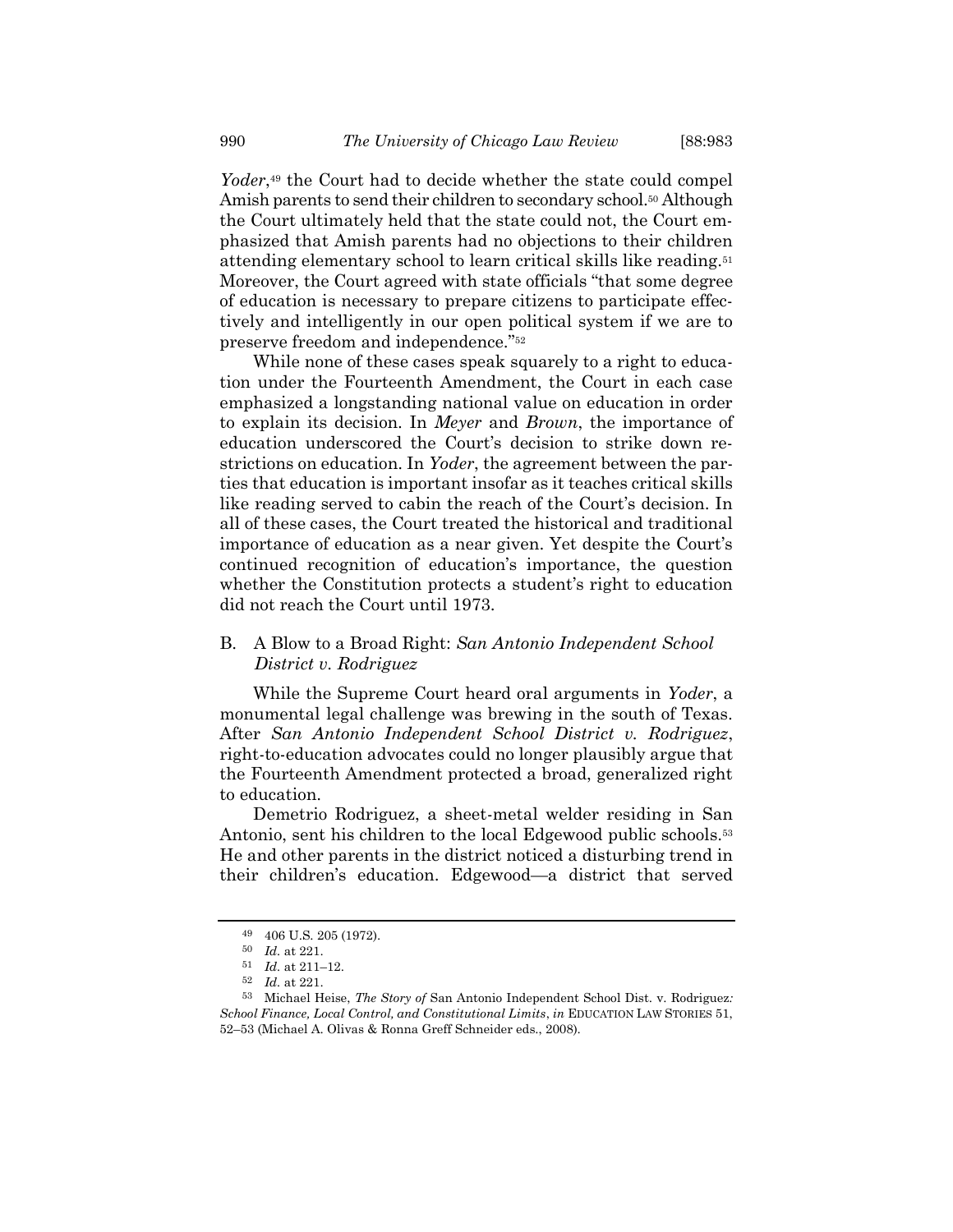predominantly children of color and low-income families—could afford to spend about \$356 per pupil each year.<sup>54</sup> In contrast, the Alamo Heights district—a nearby district that served predominantly white, affluent students—spent about two-thirds more per pupil.<sup>55</sup> This difference existed despite the fact that Edgewood taxed its property at a higher percentage than Alamo Heights did.<sup>56</sup> Attempts to raise tax rates in the district even further to make up for the difference in per pupil spending in Edgewood could not succeed, as state law imposed a ceiling on property taxes.<sup>57</sup>

Rodriguez and other families brought a challenge to the state's funding system on behalf of Texas schoolchildren residing in districts with low property values. Rather than challenging the system under state law, the plaintiffs asserted that Texas's funding system violated the Equal Protection Clause of the Fourteenth Amendment, which prohibits a state from "deny[ing] to any person within its jurisdiction the equal protection of the laws."<sup>58</sup> Accordingly, when a law classifies or distinguishes between people who have been "historically subject to discrimination or political powerlessness," that classification is "suspect," and courts will review that law with strict scrutiny, making it incredibly difficult for the law to survive.<sup>59</sup>

Here, the plaintiffs argued that Texas's school funding system classified based on wealth and that wealth was a suspect classification meriting strict scrutiny review. Additionally, the plaintiffs argued that strict scrutiny was warranted because the classification implicated a fundamental interest—namely, education.<sup>60</sup> A three-judge panel in the Western District of Texas found both arguments to be persuasive and, using an injunction, "restrained and enjoined . . . the operation of" the school finance laws "insofar as they discriminate[d] against plaintiffs and others on the basis of wealth."<sup>61</sup> The panel also ordered "that defendants . . .

59 *See* Selene C. Vázquez, Note, *The Equal Protection Clause & Suspect Classifications: Children of Undocumented Entrants*, 51 U. MIA. INTER-AM. L. REV. 63, 64–65 (2020). 60 Heise, *supra* note [53,](#page-9-0) at 54, 56; *see also* Rodriguez v. San Antonio Indep. Sch. Dist.,

- 337 F. Supp. 280, 282 (W.D. Tex. 1971), rev'd, 411 U.S. 1 (1973).
	- 61 *Rodriguez*, 337 F. Supp. at 285.

<sup>54</sup> *Id.* at 53.

<sup>55</sup> *Id.*

<sup>56</sup> *Id.*

<sup>57</sup> *Id.*

<sup>58</sup> U.S. CONST. amend. XIV, § 1.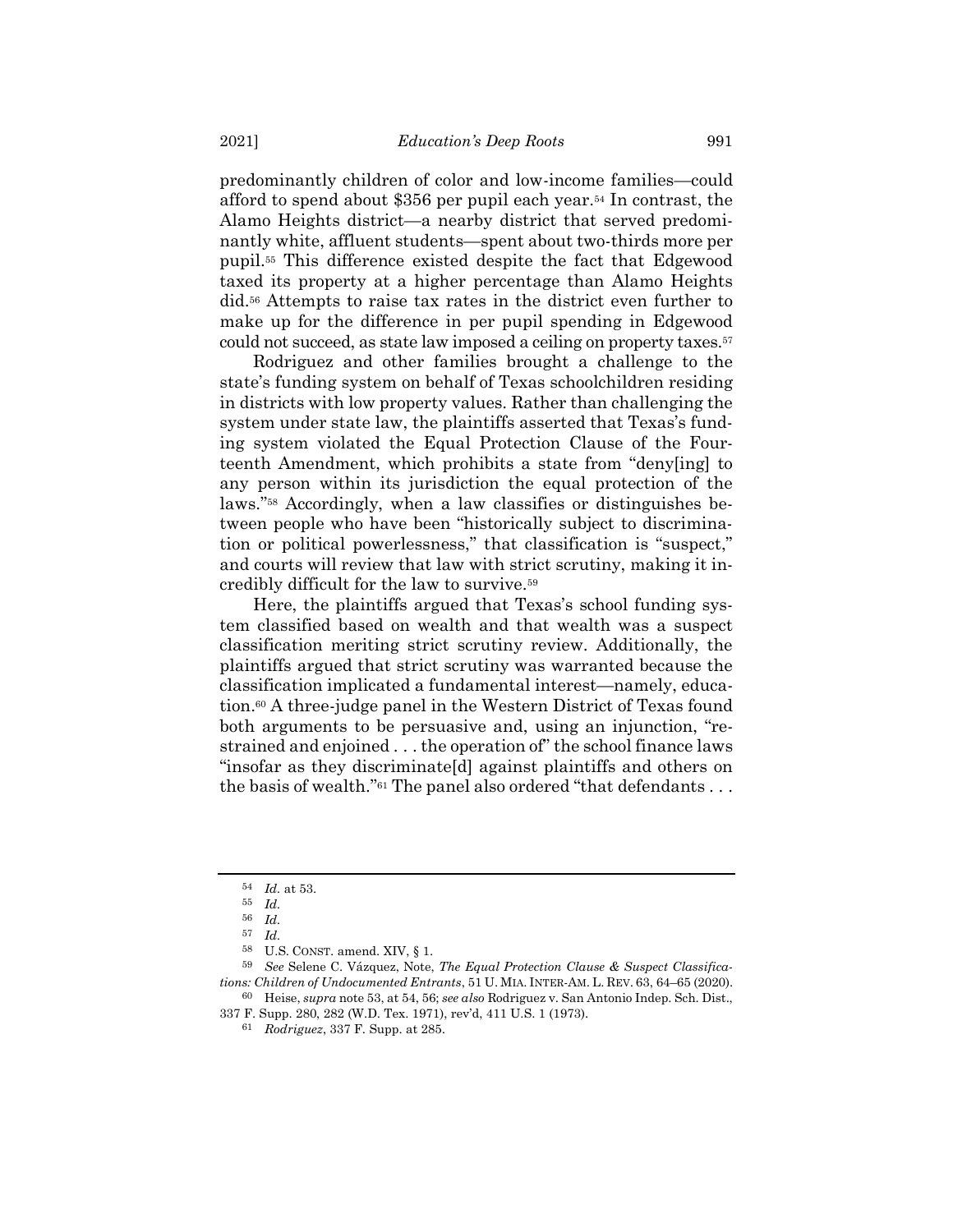restructure the financial system in such a manner as not to violate the equal protection provision[ ]."<sup>62</sup>

Texas appealed the panel's judgment directly to the U.S. Supreme Court.<sup>63</sup> In a 5–4 decision, the Supreme Court reversed the district court panel and admonished the panel's failure to appreciate "the novelty and complexity of the constitutional questions posed by appellees' challenge to Texas' system of school financing."<sup>64</sup> First, the Court held that wealth was not a suspect classification that implicated the Equal Protection Clause.<sup>65</sup> Second, critically, the Court found there was no fundamental right to education because it "is not among the rights afforded explicit protection under our Federal Constitution. Nor do we find any basis for saying it is implicitly so protected."<sup>66</sup>

With these words, the Supreme Court closed the door on a general "right to education" under the Fourteenth Amendment. But upon closing that door, the Court opened a window. Even though the Court held that there is no broad-reaching, general right to education under the U.S. Constitution, the *Rodriguez* Court did hypothesize that some minimum amount of education could be fundamental and thus protected. The Court wrote, "Even if it were conceded that some identifiable quantum of education is a constitutionally protected prerequisite to the meaningful exercise of [other constitutional rights,] we have no indication that the present levels of educational expenditures in Texas provide an education that falls short." <sup>67</sup> Because no such showing was made, the Court did not address whether such a right actually exists. In the years since *Rodriguez*, the Court has given small hints of what that "identifiable quantum of education" might entail. The Court has done so primarily by confirming what pleadings are *insufficient* to implicate that minimum quantum of education.

### C. A Constitutional Right to Education After *Rodriguez*

Since *Rodriguez*, the Supreme Court has occasionally revisited what that "identifiable quantum of education" looks like, but the issue has largely been treated incidentally and indirectly.

<sup>62</sup> *Id.* at 285–86.

<sup>63</sup> Heise, *supra* note [53,](#page-9-0) at 59.

<sup>64</sup> *Rodriguez*, 411 U.S. at 17.

<sup>65</sup> *Id.* at 28.

<sup>66</sup> *Id.* at 35.

<sup>67</sup> *Id.* at 36–37.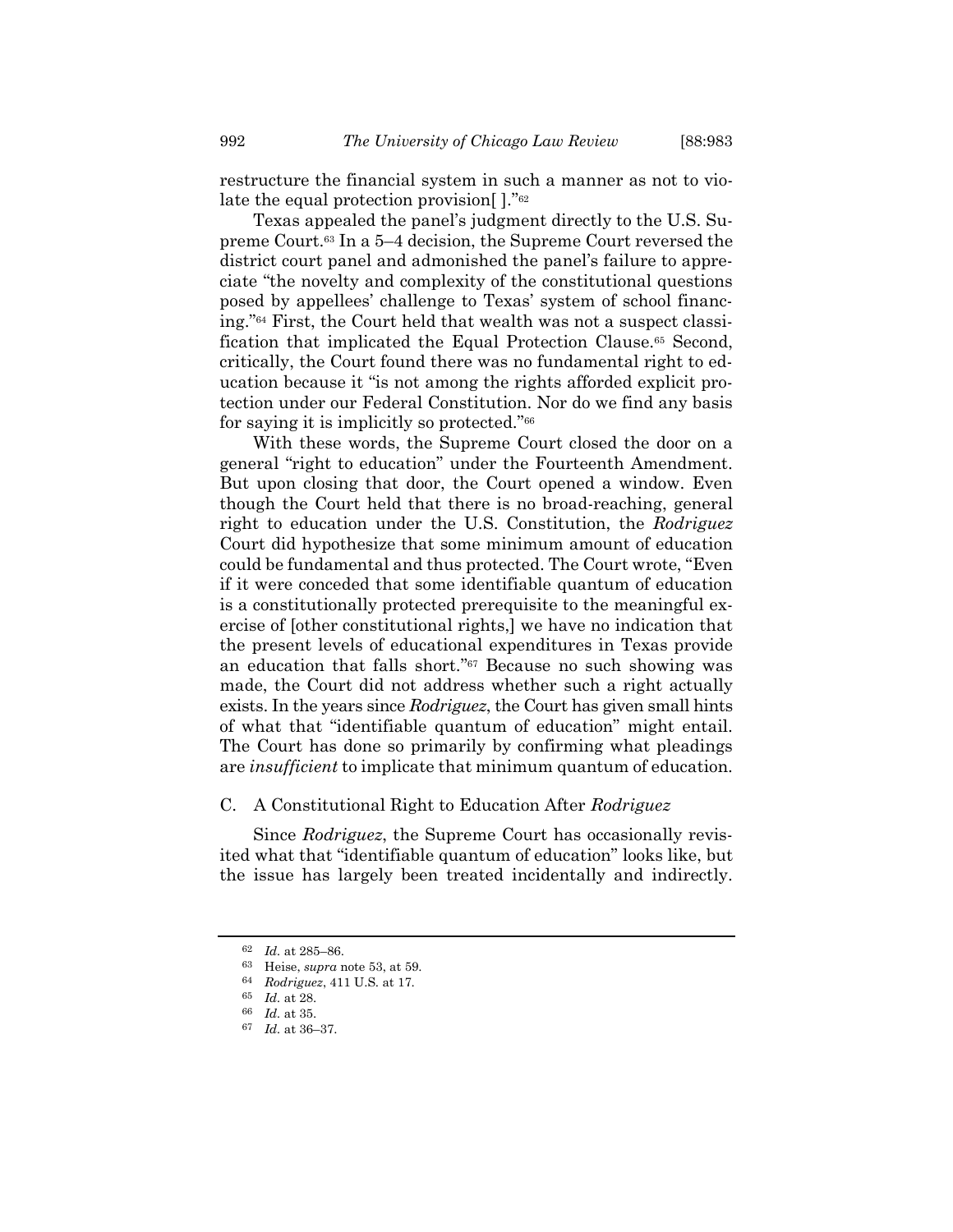Take, for instance, *Papasan v. Allain*. <sup>68</sup> In that case, Mississippi students and school officials in 23 counties brought suit against various state officials, alleging unlawful denial of "economic benefits of public school lands granted by the United States to the State of Mississippi well over 100 years ago."<sup>69</sup>

<span id="page-12-0"></span>To understand the plaintiffs' claim, one must understand the history and purpose of these land grants. In 1785, Congress—in positioning the nation for westward expansion—established requirements for surveying and selling the Northwest Territory.<sup>70</sup> One of those requirements was that each township reserve the sixteenth section of its territory to be held in trust by the state for the benefit of public schools.<sup>71</sup> The state then had a fiduciary duty to maximize the benefits of the trust by leasing and selling the land at fair market value.<sup>72</sup> In Mississippi though, the Chickasaw Nation held the state's northern lands.<sup>73</sup> As a result, no public school land could be set aside in that portion of the state.<sup>74</sup> However, in 1832, the Chickasaw Nation ceded its lands to the state.<sup>75</sup> All of these lands were sold to private parties, and no Sixteenth Section lands were retained by the state.<sup>76</sup> Instead, the state set aside "lieu lands" for the benefit of students in the so-called Chickasaw Counties.<sup>77</sup> Those lands were eventually sold to invest in state railroads, but those railroads were destroyed in the Civil War.<sup>78</sup> To compensate the Chickasaw Counties for the missing land grants, the state paid them from a fund, but that payment did not nearly equal the funding that land grants generated for students in the rest of Mississippi.<sup>79</sup> Accordingly, as part of their claim, the plaintiffs alleged that the unequal funding between different areas of the state deprived the students in the Chickasaw Counties of their right to a minimally adequate education.<sup>80</sup>

<sup>68</sup> 478 U.S. 265 (1986).

<sup>69</sup> *Id.* at 267–68.

<sup>70</sup> C. Maison Heidelberg, Note, *Closing the Book on the School Trust Lands*, 45 VAND. L. REV. 1581, 1584 (1992).

<sup>71</sup> *Id.*

<sup>72</sup> *Id.* at 1586.

<sup>73</sup> *Papasan*, 478 U.S. at 271.

<sup>74</sup> *Id.*

<sup>75</sup> *Id.*

<sup>76</sup> *Id.* at 272.

<sup>77</sup> Heidelberg, *supra* note [70,](#page-12-0) at 1586 n.21.

<sup>78</sup> *Papasan*, 478 U.S. at 272.

<sup>79</sup> *Id.* at 273.

<sup>80</sup> *Id.* at 274.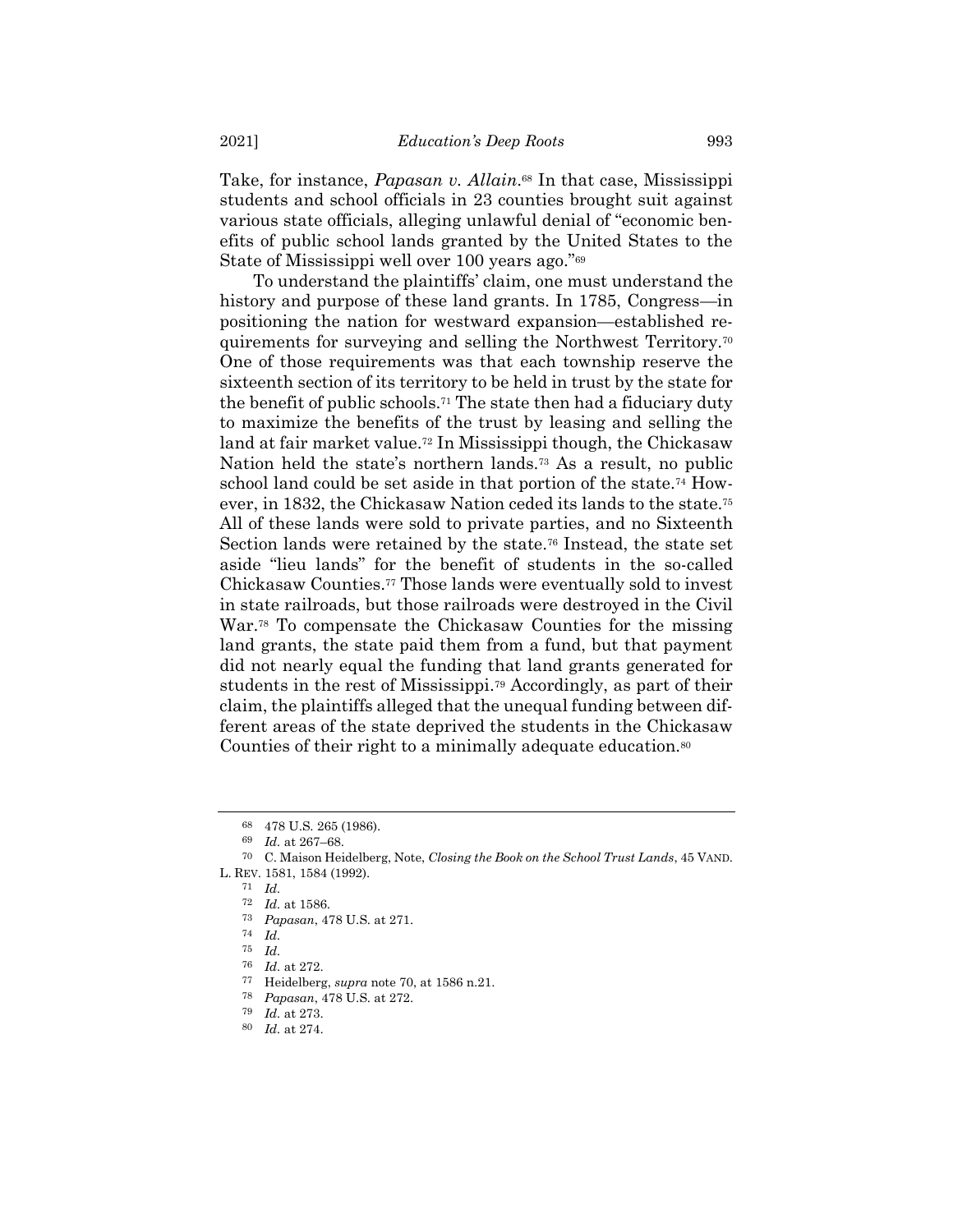The Supreme Court rejected this contention. Writing for the Court, Justice Byron White dismissed the plaintiffs' allegations in the complaint as mere legal conclusions lacking sufficient factual support. He noted that the complaint did not allege that students in these counties were "not taught to read or write; they d[id] not allege that they receive[d] no instruction on even the educational basics."<sup>81</sup> Because the plaintiffs "allege[d] no actual facts in support of their assertion that they have been deprived of a minimally adequate education," the Court found that it could disregard their claim.<sup>82</sup>

While *Papasan* did not resolve the question whether there is a fundamental right to some amount of education, the Court's opinion is important in two ways. First, it gave an indication of what facts could support a claim that one's right to some amount of education had been violated. Clearly, grave educational malpractice must occur. Second, the case confirmed that whether the Fourteenth Amendment guarantees a right to some minimal amount of education is still an open question after *Rodriguez*. 83 Indeed, rather than dismissing the plaintiffs' claim because there is no such right, the Court merely noted that the pleadings were insufficient to implicate any potential right. With the possibility of this right still on the table, test cases attempting to establish that right—like *Gary B.*— still appear on federal dockets today.

### <span id="page-13-0"></span>II. SUBSTANTIVE DUE PROCESS AND HISTORICAL TRADITION

In bringing those cases, advocates for a right to education not only run up against the limits of Supreme Court precedent; they also encounter obstacles in the Court's jurisprudence surrounding substantive due process analysis. This Part lays out those obstacles and focus on one in particular—the Court's historical inquiry. Part II.A provides a brief overview of substantive due process analysis generally, including the requirement that courts consider U.S. history and tradition. Part II.B explores the varying approaches to this historical inquiry and identifies a point of commonality between these approaches. Finally, Part II.C lays out

<sup>81</sup> *Id.* at 286.

<sup>82</sup> *Id.*

<sup>83</sup> *See Gary B. I*, 957 F.3d at 642 ("While the Supreme Court has repeatedly discussed this issue, it has never decided it, and the question of whether such a right exists remains open today."); *see also* Derek W. Black, *The Fundamental Right to Education*, 94 NOTRE DAME L. REV. 1059, 1061–62 (2019).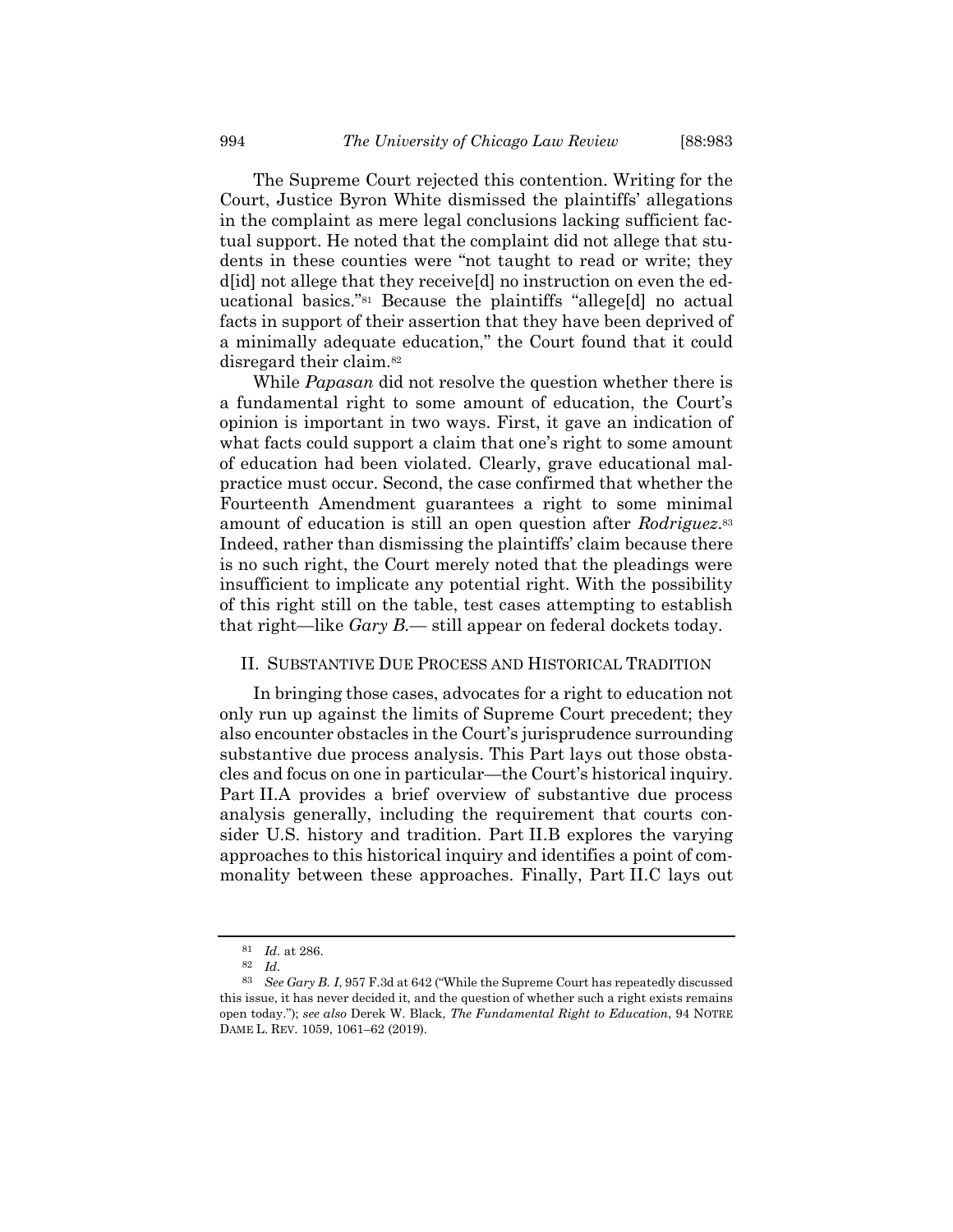how an enactment-focused study of federal involvement in literacy education would aid followers of both approaches.

# A. Substantive Due Process: An Overview

Substantive due process derives from the Due Process Clause of the Fourteenth Amendment.<sup>84</sup> The Due Process Clause provides that "[n]o State shall . . . deprive any person of life, liberty, or property, without due process of law."<sup>85</sup> The clause thus offers procedural protection. However, courts also interpret this clause to mean that some rights are so substantial that the government cannot restrict them without a compelling state interest, no matter how much procedure is in place.<sup>86</sup> These substantive rights include those listed in the Bill of Rights as well as implicit, "fundamental" rights.<sup>87</sup> Over time, the Supreme Court has recognized that fundamental rights under the Due Process Clause include the right to marry, the right to procreate, the right to bodily integrity, and more.<sup>88</sup>

Determining what constitutes a fundamental right is challenging. As an initial matter, courts proceed with extreme reluctance when litigants request recognition of a new fundamental right.<sup>89</sup> Recognizing new fundamental rights can lead to criticism that the court is improperly legislating.<sup>90</sup> Beyond these critiques, the proper analysis to undertake when determining whether a right is fundamental is unclear. The Supreme Court has asserted there is no set formula for determining what is a fundamental right.<sup>91</sup>

*Washington v. Glucksberg*<sup>92</sup> is the closest the Court has ever come to establishing a definitive test for new fundamental rights.

<sup>84</sup> Conkle, *supra* note [20,](#page-4-0) at 65–66.

<sup>85</sup> U.S. CONST. amend. XIV, § 1.

<sup>86</sup> *Gary B. I*, 957 F.3d at 643.

 $\frac{87}{88}$  *Id.* 

<sup>88</sup> *See* Washington v. Glucksberg, 521 U.S. 702, 720 (1997) (collecting cases).

<sup>89</sup> *See, e.g.*, Collins v. City of Harker Heights, 503 U.S. 115, 125 (1992) ("As a general matter, the Court has always been reluctant to expand the concept of substantive due process because guideposts for responsible decisionmaking in this unchartered area are scarce and open-ended." (citing Regents of the Univ. of Mich. v. Ewing, 474 U.S. 214, 225– 26 (1985))).

<sup>90</sup> *See Glucksberg*, 521 U.S. at 720.

<sup>91</sup> Obergefell v. Hodges, 135 S. Ct. 2584, 2598 (2015) ("The identification and protection of fundamental rights is an enduring part of the judicial duty to interpret the Constitution. That responsibility, however, 'has not been reduced to any formula.'" (quoting Poe v. Ullman, 367 U.S. 497, 542 (1961) (Harlan, J., dissenting))).

<sup>92</sup> 521 U.S. 702 (1997).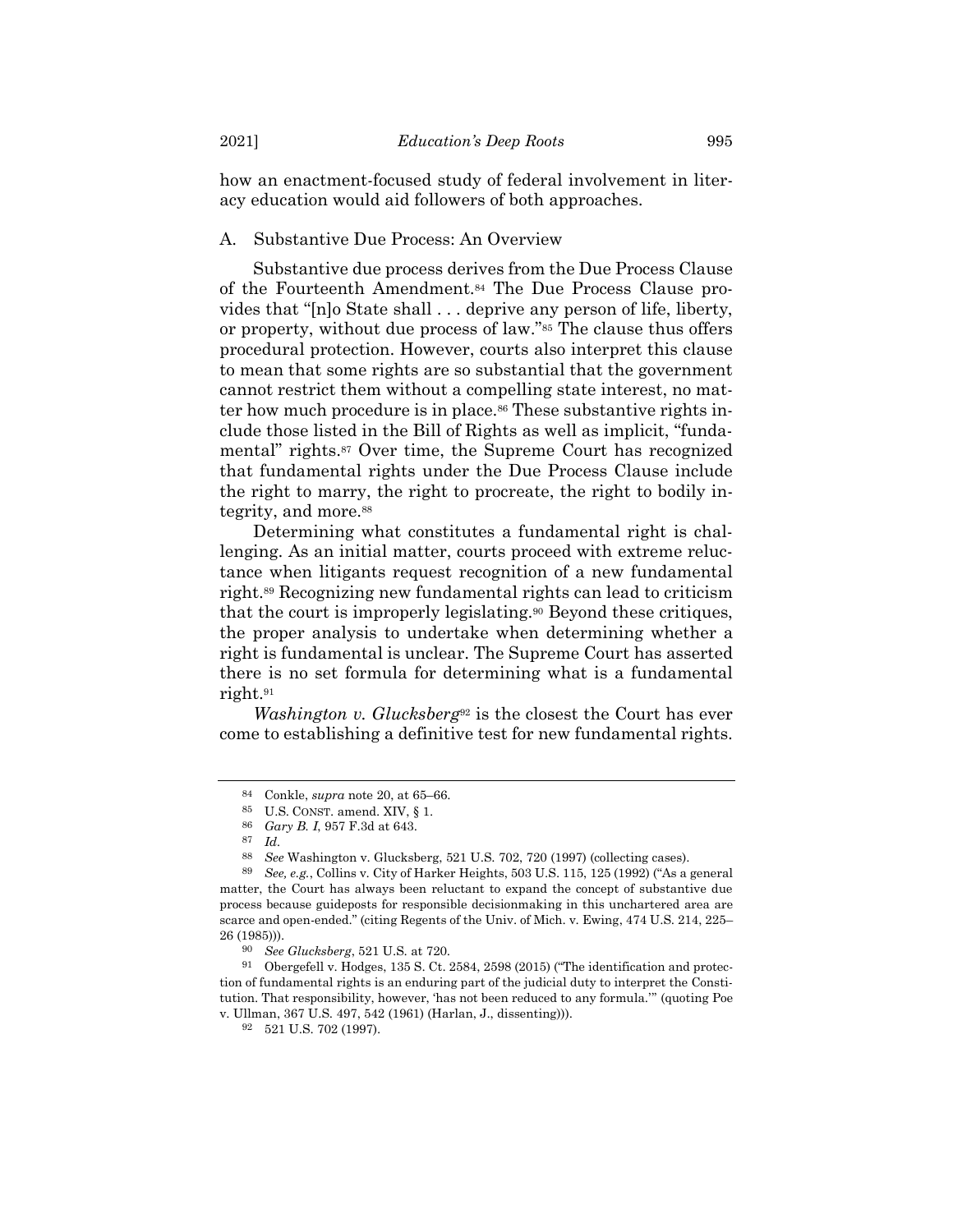In this case, the Court considered whether a law prohibiting physician-assisted suicide implicated a fundamental right. To determine whether the "right to assistance in committing suicide" is fundamental, the Court considered the "two primary features" of its "established method of substantive-due-process analysis."<sup>93</sup> The first feature is twofold: "[T]he Due Process Clause specially protects those fundamental rights and liberties which are, [(a)] objectively, deeply rooted in this Nation's history and tradition, and [(b)] implicit in the concept of ordered liberty, such that neither liberty nor justice would exist if they were sacrificed."<sup>94</sup> The second feature is ensuring "a careful description of the asserted fundamental liberty interest."<sup>95</sup> Conceptualizing a right to education thus requires engaging with each feature of this test.

This Comment focuses solely on the first prong of that first feature—an analysis of whether the proposed right is "objectively, deeply rooted in this Nation's history and tradition." This inquiry has been dubbed "the historical prong of the Supreme Court's substantive due process test."<sup>96</sup> True, support for the historical prong is not dispositive, and deep roots in history and tradition do not supplant the utility of additional scholarship establishing the other requirements.<sup>97</sup> However, whether a right to education fulfills the historical prong is hotly contested and thus goes a long way in establishing this right. The next Section will delve into what it means for a right to be "deeply rooted in this Nation's history and tradition" and how different judges grapple with that question.

# B. How to Determine Whether a Right Is Deeply Rooted

When confronted with a standard like the "deeply rooted" consideration, a natural follow-up question is: How does a court know if a right is deeply rooted? Like many legal standards, the answer is not totally clear.

<sup>93</sup> *Id.* at 720, 726.

<sup>94</sup> *Id.* at 720–21 (quotation marks and citations omitted) (first quoting Moore v. City of East Cleveland, 431 U.S. 494, 503 (1977) (plurality opinion); and then quoting Palko v. Connecticut, 302 U.S. 319, 325, 326 (1937)).

<sup>95</sup> *Id.* at 721 (quotation marks omitted) (quoting Reno v. Flores, 507 U.S. 292, 302 (1993)).  $^{96}$   $\,$   $G\!ary$   $B.$   $I,$   $957$   $\rm F.3d$  at 652 ("[W]e find that the right to a basic minimum education . . .

meet[s] the historical prong of the Supreme Court's substantive due process test.").

<sup>97</sup> Interestingly, while scholarship addresses both additional requirements, whether the right to education is implicit in the concept of ordered liberty receives far more scholarly attention than whether this right is carefully described. *See, e.g.*, Shah, *supra* note [28,](#page-5-0) at 137 (arguing that a right to literacy is implicit in the concept of ordered liberty).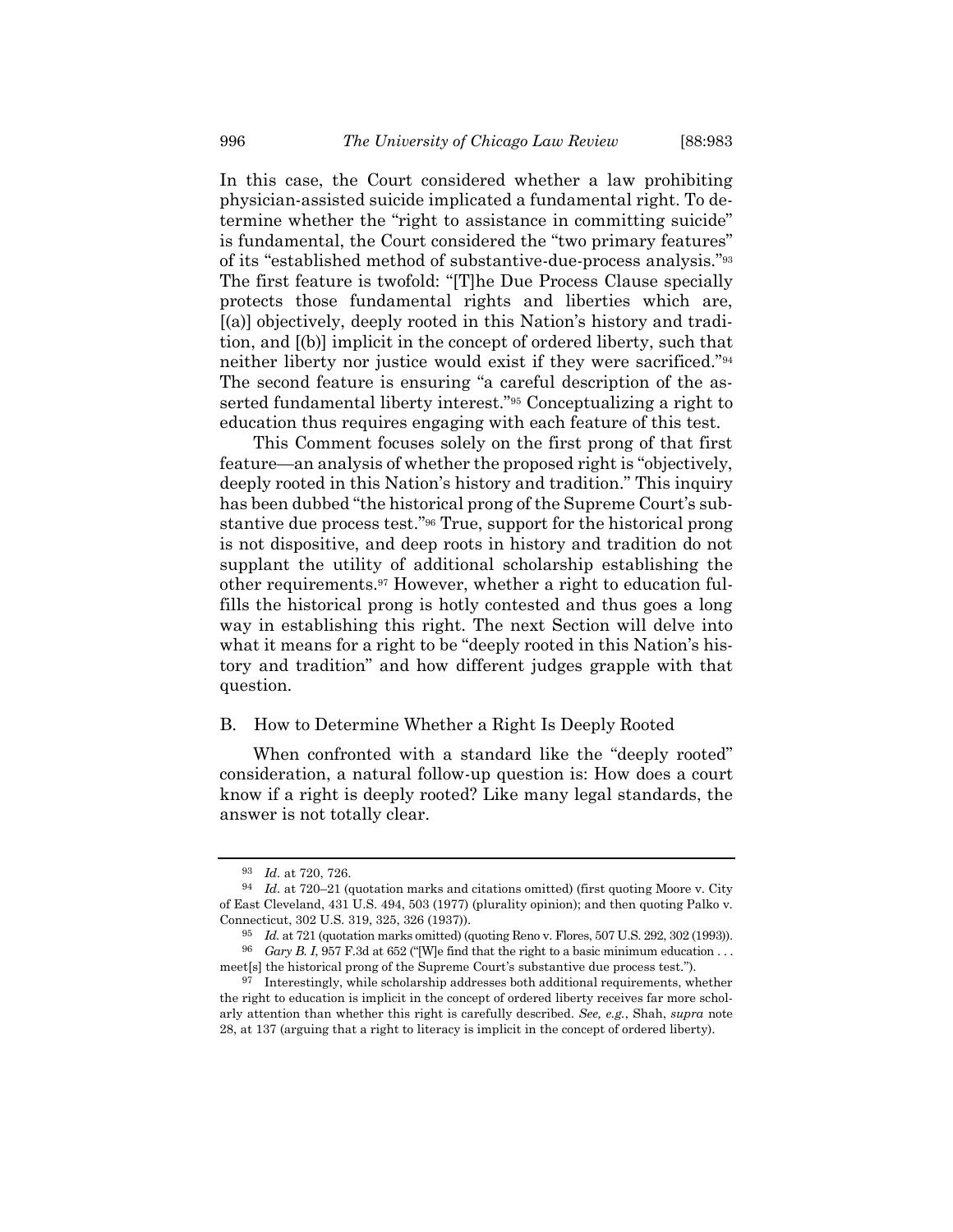To understand how courts analyze an asserted right's historical roots, it can be helpful to think about why history merits consideration in substantive due process analysis at all. The primary rationale for doing so is largely rooted in judicial restraint.<sup>98</sup> By limiting fundamental rights to those that are longstanding and recognizable in American life, "judges of diametrically opposed opinions on the wisdom or justice of [a] challenged law should reach the same legal conclusion, since the decision will hinge on objective historical fact rather than on normative judgment."<sup>99</sup> Unsurprisingly though, judges do find themselves able to disagree about a whole host of historical claims. This disagreement likely stems from the reality that the idea of "objective historical facts" is dually misleading here. First, "objective historical facts" are not always easy to come by. More importantly, historical facts are only pieces of the historical analysis, not the analysis itself. Judges can agree that a particular action occurred but disagree on what the implications of that action are.<sup>100</sup> In this sense, the historical analysis provides minimal judicial restraint.<sup>101</sup>

<span id="page-16-0"></span>Judges do agree that the "deeply rooted" question is a historical inquiry. Yet in endeavoring to answer whether a proposed right is deeply rooted, a principal source of disagreement among judges is how to conduct that historical analysis. There is unfortunately no guidebook. Different judges espouse different methodologies, and this results in a number of unclear points.

One major uncertainty in this realm is what kind of evidence to consult. At various points, the Supreme Court has considered many different types of evidence. Supreme Court precedent on this historical analysis includes the use of quotes from past cases, brief tours through ancient Roman law, and considerations of briefs from historians.<sup>102</sup> However, the Supreme Court does not

<sup>98</sup> *See, e.g.*, *Glucksberg*, 521 U.S. at 721 ("Our Nation's history, legal traditions, and practices thus provide the crucial guideposts for responsible decision-making that direct and restrain our exposition of the Due Process Clause." (quotation marks and citation omitted) (quoting *Collins*, 503 U.S. at 125)).

<sup>99</sup> Michael W. McConnell, *The Right to Die and the Jurisprudence of Tradition*, 1997 UTAH L. REV. 665, 672.

<sup>100</sup> Judges can also fall victim to "law office history"—a derogatory term employed by historians when lawyers or judges cherry-pick certain quotations or happenings to support a given legal argument. Law office history can prove "manipulable." Thomas Hilbink, *Schooling: History as Handmaiden*, 5 LAW, CULTURE & HUMANS. 43, 44–47 (2009).

<sup>101</sup> *See* John C. Toro, *The Charade of Tradition-Based Substantive Due Process*, 4 N.Y.U. J.L. & LIBERTY 172, 181–94 (2009).

<sup>102</sup> *See id.* at 181–86.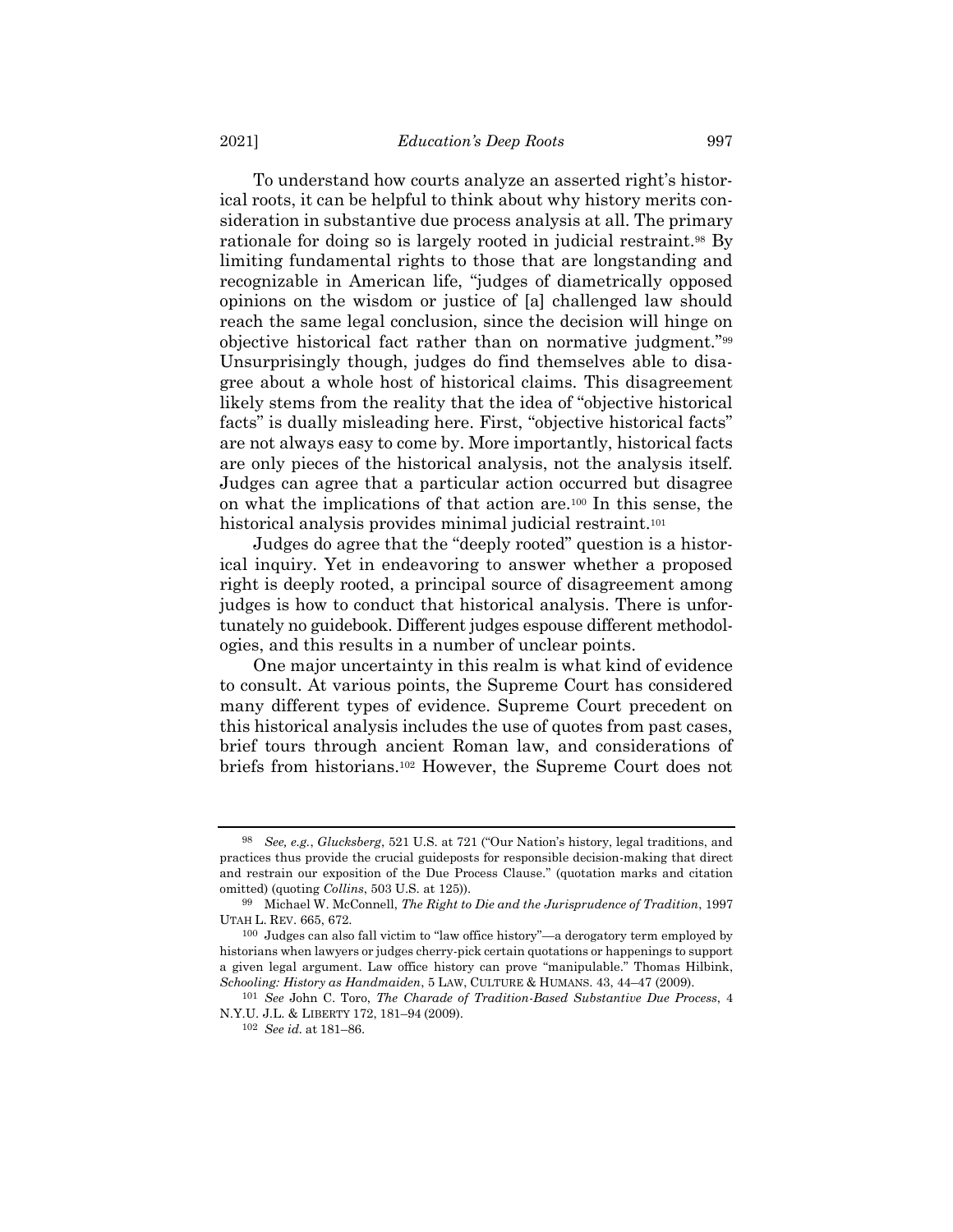prescribe what evidence one *must* consult when examining whether an asserted right is deeply rooted.

The temporal limits on what evidence one can use are also not uniform. Should evidence of a right's deep roots be limited to the time surrounding the enactment of the Fourteenth Amendment? Should there be any limits at all? These questions are unsettled, and judges frequently disagree.<sup>103</sup> To better understand these methodological disagreements, consider a more recent substantive due process case: *Obergefell v. Hodges*. 104

### 1. Differing methodologies in *Obergefell*.

*Obergefell* exemplifies how, in recent years, the Court has taken an expansive approach to its historical analysis by tracing proposed rights through history.<sup>105</sup> This method definitionally requires drawing on sources that span decades or even centuries. Writing for the Court, Justice Anthony Kennedy explained, "History and tradition guide and discipline this inquiry but do not set its outer boundaries. . . . When new insight reveals discord between the Constitution's central protections and a received legal stricture, a claim to liberty must be addressed."<sup>106</sup> With this approach in mind, the Court began its historical analysis with "the dawn of history," tracing the importance of marriage through "the annals" of human history," starting "[f]rom their beginning to their most recent page."<sup>107</sup> With this sizeable scope, the Court consulted evidence from Confucius, Cicero, William Blackstone, and more.<sup>108</sup> Using this evidence, the Court particularly emphasized the connections these thinkers made between marriage and civilized society.<sup>109</sup> The Court ultimately held that the fundamental right to marry—a deeply rooted tradition—included the right to marry someone of the same sex.<sup>110</sup>

<sup>103</sup> *See* Ronald Turner, *On Substantive Due Process and Discretionary Traditionalism*, 66 SMU L. REV. 841, 847 (2013).

<sup>104</sup> 576 U.S. 644 (2015).

<sup>105</sup> *See Gary B. I*, 957 F.3d at 643–44.

<sup>106</sup> *Obergefell*, 135 S. Ct. at 2598. Some scholars argue that *Obergefell* effectively overrules *Glucksberg*, but this interpretation is controversial. *See* Ronald Turner, *W(h)ither*  Glucksberg*?*, 15 DUKE J. CONST. L. & PUB. POL'Y 183, 209–16 (2020) (describing and rejecting such contentions). Of course, even assuming arguendo that *Obergefell*'s approach supplants that of *Glucksberg*, tradition and history remain relevant, even if they do not totally control the fundamental rights inquiry.

<sup>107</sup> *Obergefell*, 135 S. Ct. at 2593–94.

<sup>108</sup> *Id.* at 2594–96.

<sup>109</sup> *Id.* at 2594.

<sup>110</sup> *Id.* at 2607–08.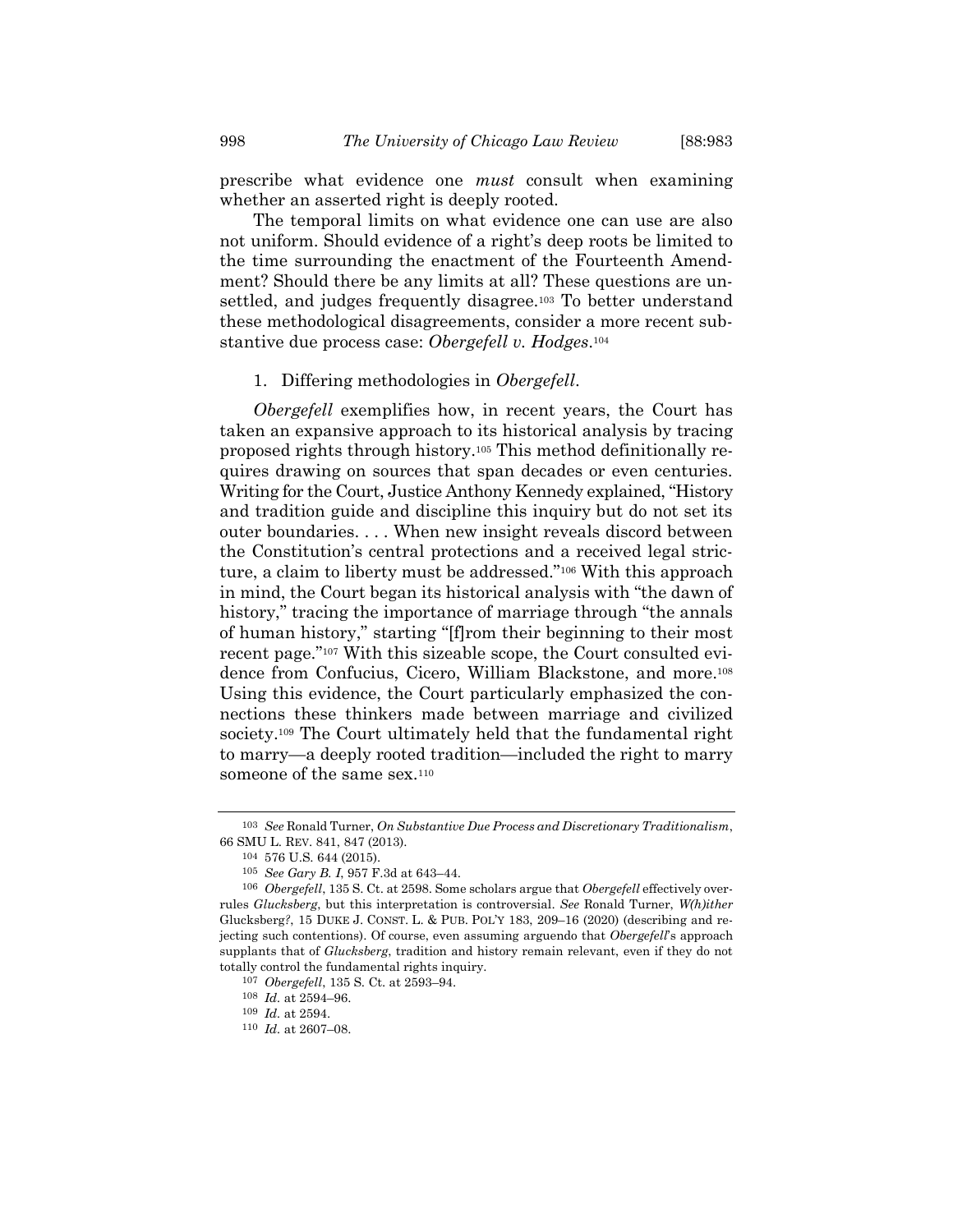In dissent, Justice Antonin Scalia railed against the majority's use of such expansive evidence in its historical analysis. In doing so, he espoused a completely different evidentiary limit. Justice Scalia wrote that the Court had "no basis for striking down a practice that is not expressly prohibited by the Fourteenth Amendment's text, and that bears the endorsement of a long tradition of open, widespread, and unchallenged use dating back to the Amendment's ratification."<sup>111</sup> For Justice Scalia, the focus ought to be on "[w]hen the Fourteenth Amendment was ratified in 1868."<sup>112</sup> Thus, the fact that "it is unquestionable that the People who ratified that provision did not understand it to prohibit a practice that remained both universal and uncontroversial in the years after ratification" was determinative.<sup>113</sup>

<span id="page-18-0"></span>Of course, this time stamp of "ratification" is itself not so definite as it may appear. While the Fourteenth Amendment was officially enacted in 1868, ratification is a process rather than a single moment in time. Proposals for the Fourteenth Amendment can be traced to a proposal before the Joint Committee on Reconstruction in 1865, and the amendment in its final form did not receive the requisite approval from both houses of Congress until June 13, 1866.<sup>114</sup> After that, it took another two years for enough states to ratify the amendment, and it became the law of the land on July 9, 1868.<sup>115</sup> Unsurprisingly, though, the people who ratified that amendment—both in the U.S. Congress and in the states continued to serve as legislators and continued to live their lives after the amendment process concluded. Their beliefs on the amendment did not begin and end in 1868. Thus, their actions even those beyond 1868—continue to offer meaningful insight into the amendment. As a result, evaluating an asserted right's deep roots—even at the time of ratification, as Justice Scalia suggested—is not so clearly a focus on 1868 as it is a focus on the Reconstruction Era more generally.

<sup>111</sup> *Id.* at 2628 (Scalia, J., dissenting).

<sup>112</sup> *Obergefell*, 135 S. Ct. at 2628 (Scalia, J., dissenting).

<sup>113</sup> *Id.*

<sup>114</sup> *On This Day, Congress Approved the 14th Amendment*, NAT'L CONST. CTR. (June 13, 2020), https://perma.cc/V34A-U2KE.

<sup>115</sup> *Landmark Legislation: The Fourteenth Amendment*, U.S. SENATE, https://perma.cc/FRL3-7HQP.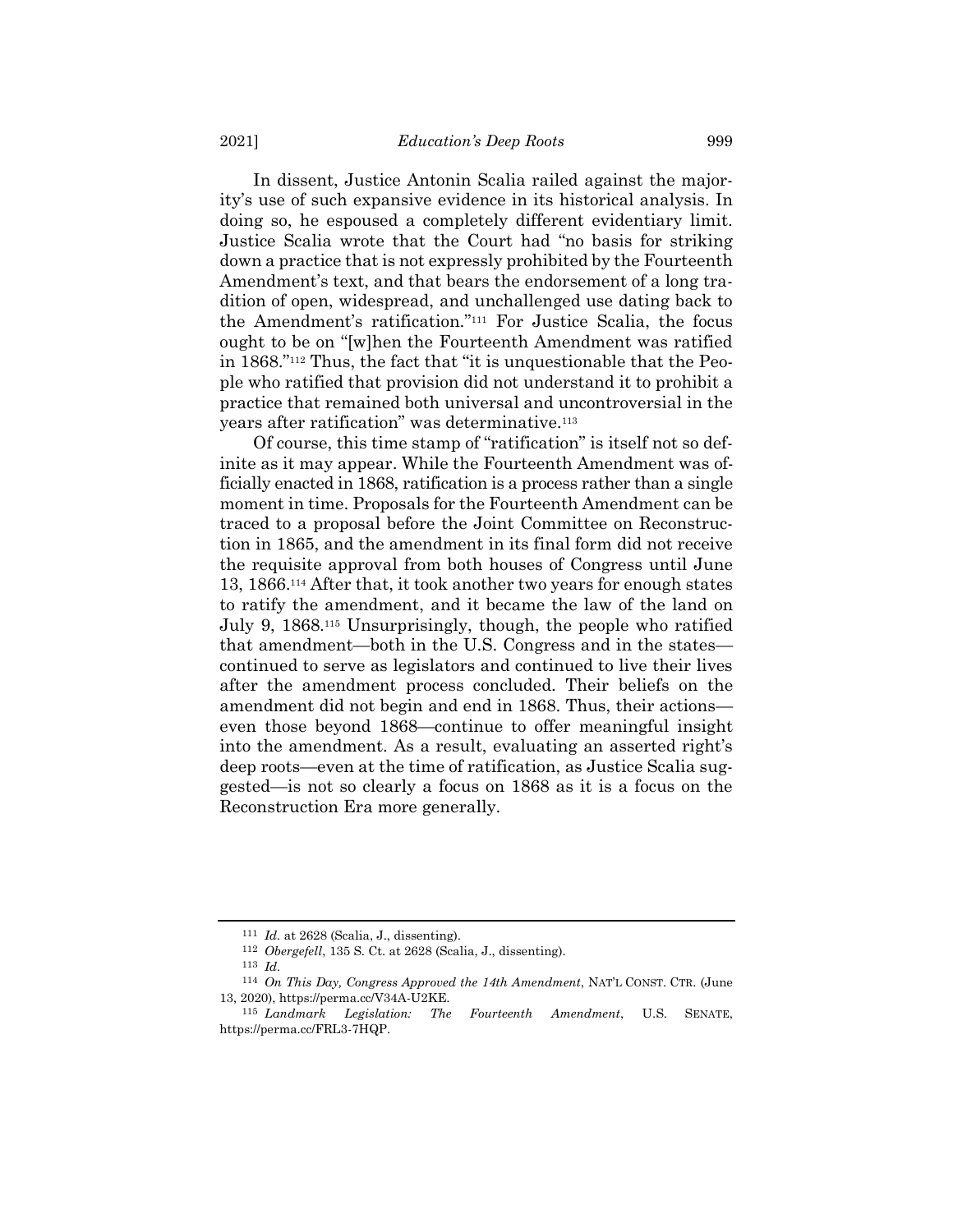2. The methodological overlap.

Reading the majority opinion and Justice Scalia's dissent together, *Obergefell* exemplifies two opposing theories of the historical inquiry. Justice Kennedy presents a far-reaching, holistic analysis of history that consequently draws on historical sources from a wide array of time periods. In contrast, Justice Scalia offers an enactment-focused analysis with strict temporal limits. Proponents of each method can point to a number of shortcomings in the opposing approach. Followers of the expansive method critique the enactment-focused analysis as unnecessarily restrictive.<sup>116</sup> Conversely, those who focus on the ratification and enactment of the Fourteenth Amendment denounce the holistic approach as bad history with a present bias.<sup>117</sup> Neither approach commands the full support of each member of the Court.<sup>118</sup>

While these two theories are clearly different, they overlap in their view of the enactment's relevance in conducting this analysis. In Justice Scalia's dissent, this is easy to see. Indeed—to paraphrase William Shakespeare—for him, the enactment's the thing.<sup>119</sup> However, even within Justice Kennedy's more holistic approach, the enactment of the Fourteenth Amendment surely falls somewhere between the first and last pages of the "annals of human history." Therefore, evidence from when the Fourteenth Amendment was enacted is useful in a holistic analysis as well. Thus, for right-to-education advocates, an enactment-focused analysis of education is useful no matter what methodology a judge they encounter subscribes to.

<sup>116</sup> *See, e.g.*, *Gary B. I*, 957 F.3d at 650 ("[T]his history should not be viewed as only a static point.").

<sup>117</sup> *See* Katharine T. Bartlett, *Tradition as Past and Present in Substantive Due Process Analysis*, 62 DUKE L.J. 535, 555 (2012).

<sup>118</sup> *Cf.* Richard S. Myers, Obergefell *and the Future of Substantive Due Process*, 14 AVE MARIA L. REV. 54, 68 (2016) (noting that substantive due process outcomes are not inevitable as "[m]uch depends on the Court's personnel at the time the issue comes before the Justices").

<sup>119</sup> WILLIAM SHAKESPEARE, HAMLET act 2, sc. 2, l. 593 (Oxford 1987) ("The play's the thing.").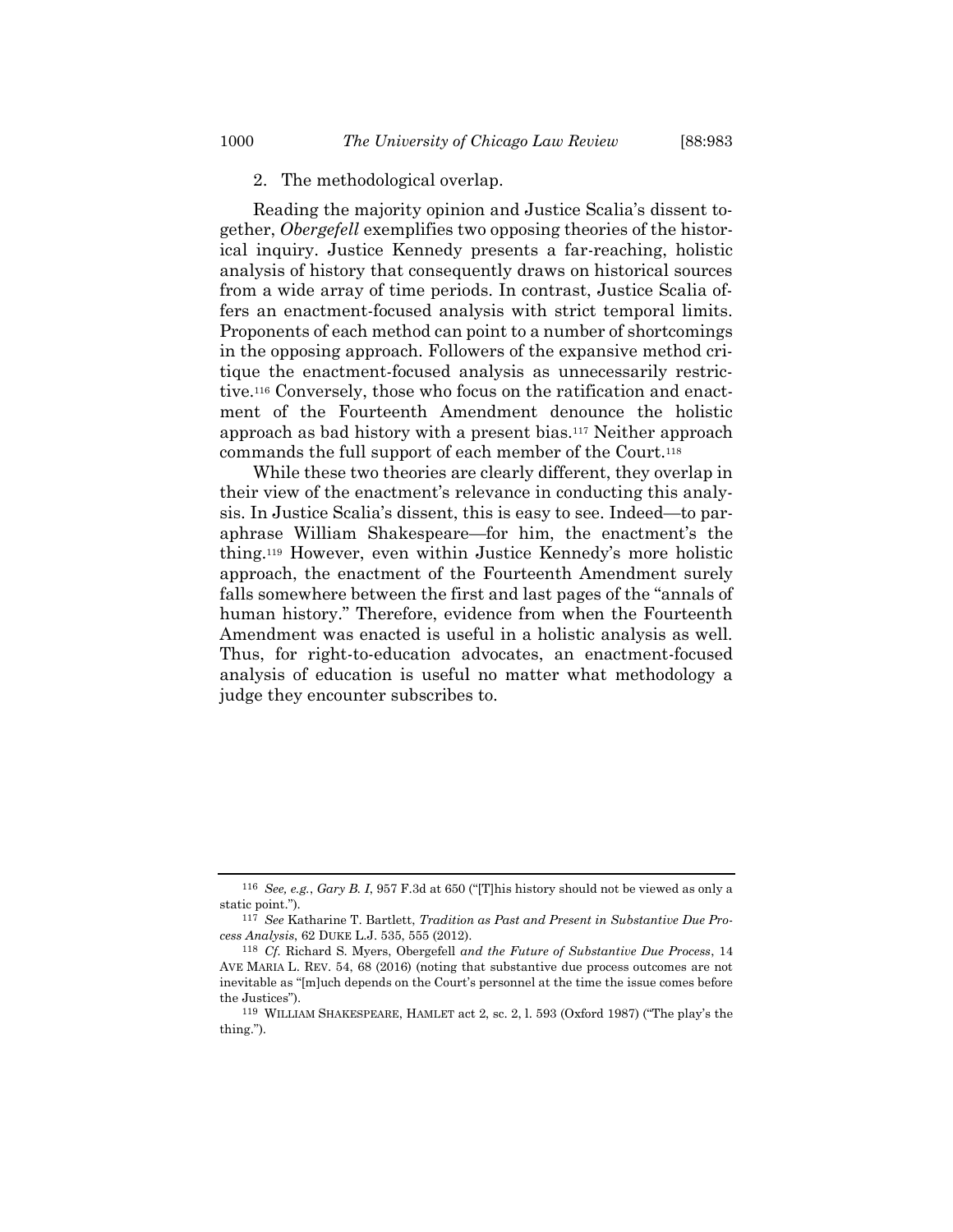# C. An Enactment Focus on the Right to a Basic Minimum Education

<span id="page-20-0"></span>1. Previous scholarship.

While the time around the amendment's enactment is relevant no matter the methodology, there is nonetheless little scholarship laying out the enactment-focused case for a deeply rooted right to education. That is why this Comment will place its focus there. True, scholars like Professors Steven Calabresi and Sarah Agudo have argued that the right is deeply rooted based on an examination of state constitutions around the time of the Fourteenth Amendment's enactment.<sup>120</sup> In their extensive survey on what rights are deeply rooted, education made the list, with thirty-six out of thirty-seven states including some right to education in their state constitutions.<sup>121</sup> As Calabresi and Agudo theorized, a right to public education "may be at least one very fundamental positive-law entitlement that all Americans have long possessed."<sup>122</sup> Professor Derek Black has similarly argued for the right to education's deep roots at the time of the Fourteenth Amendment's enactment. In his article, *The Fundamental Right to Education*, Black establishes himself as the "first to offer an originalist argument for a fundamental right to education."<sup>123</sup> He thus examines the asserted right to education during the Founding and around the time of the Fourteenth Amendment's enactment.<sup>124</sup> When analyzing the right during the 1860s, Black notes that immediately after the amendment's enactment, Congress explicitly premised rebellious states' readmission to the Union in part on whether they introduced educational clauses into their state constitutions.<sup>125</sup> In connecting education with readmission, Black argues that the framers of the Amendment positioned education as a critical facet of a republican government, thereby evidencing the right to education's deep roots at the time of the enactment.<sup>126</sup> Black also examines the constitutional conventions

<sup>120</sup> Steven G. Calabresi & Sarah E. Agudo, *Individual Rights Under State Constitutions When the Fourteenth Amendment Was Ratified in 1868: What Rights Are Deeply Rooted in American History and Tradition?*, 87 TEX. L. REV. 7, 108 (2008).

<sup>121</sup> *Id.*

<sup>122</sup> *Id.*

<sup>123</sup> Black, *supra* note [83,](#page-13-0) at 1063.

<sup>124</sup> *Id.* at 1063–64.

<sup>125</sup> *Id.* at 1063.

<sup>126</sup> *Id.* at 1067.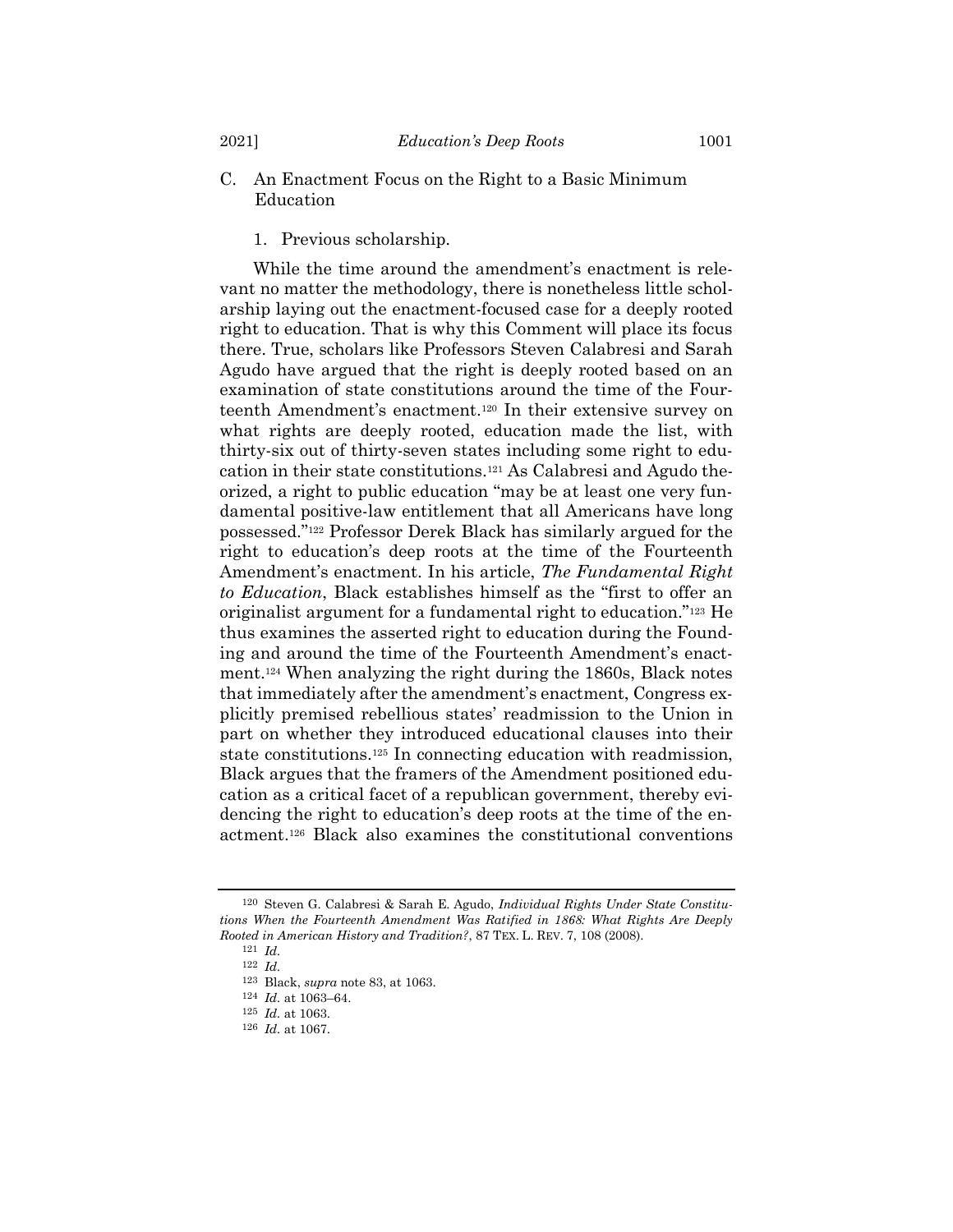held in the southern states to rewrite their state constitutions.<sup>127</sup> Based on the notes of those constitutional conventions, he concludes that delegates "consistently acknowledged that their task was to create a republican form of government and that education was a necessary component of that government."<sup>128</sup>

While scholars like Calabresi, Agudo, and Black all provide valuable insights into education's deep roots at the time of the Fourteenth Amendment's enactment, their evidence largely focuses on the states. Enacting an amendment requires state *and* federal actors. Yet, while state constitutions and state constitutional conventions illuminate the attitudes of key state actors, they do not tell us much about the federal government's actions. This Comment seeks to remedy that by analyzing two key federal, enactment-era programs: the Freedmen's Bureau's support for southern schools after the Civil War and the Bureau of Indian Affairs' creation of compulsory boarding schools for indigenous children.

### 2. Terminology.

Before undertaking an enactment-focused analysis of this right's historical roots, a clarification of scope and terms is helpful. Because a general right to education is foreclosed by *Rodriguez*, this Comment focuses on whether—as the Supreme Court hypothesized—"some identifiable quantum of education" is deeply rooted.<sup>129</sup> For ease of terminology, this Comment refers to this minimum amount of education that the Fourteenth Amendment could conceivably protect as "a basic minimum education." Similarly, when discussing the right to that education, this Comment uses the term "a right to a basic minimum education." Scholarly literature and courts occasionally depart from this language, opting for "minimally adequate education," but this term can be somewhat confusing as it also appears frequently in state rightto-education cases where state constitutional provisions often guarantee an education that is "adequate."<sup>130</sup> Instead, because

<sup>127</sup> *Id.* at 1090.

<sup>128</sup> Black, *supra* note [83,](#page-13-0) at 1090 (citation omitted).

<sup>129</sup> *Rodriguez*, 411 U.S. at 36. Notably, in conducting this historical analysis, *Rodriguez* is of limited value. *Rodriguez* predates *Glucksberg*, and thus, while the Court acknowledged the importance of education, it did not explore the proposed right's historical roots.

<sup>130</sup> For a comparison of educational provisions in state constitutions, see generally PARKER, *supra* note [34.](#page-6-1)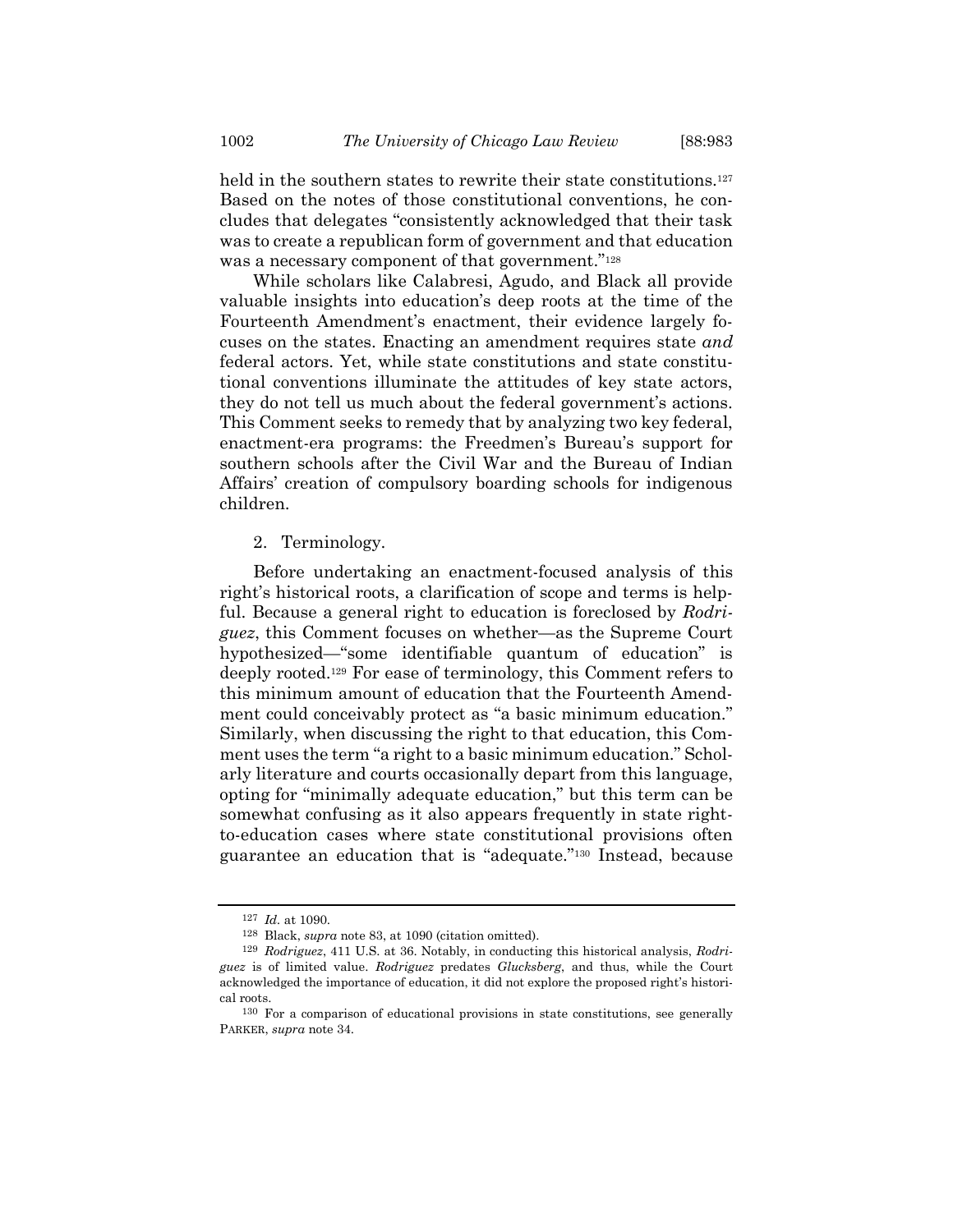recent efforts at litigating this right at the federal level use the term "basic minimum education," this Comment follows suit.

Beyond the term itself, what this "basic minimum education" could entail is not settled, as discussed in Part I. However, for the sake of argumentative clarity, this Comment assumes that that right at the very least encompasses, as the Sixth Circuit suggested, "a foundational level of literacy."<sup>131</sup>

Why the focus on literacy? First, this approach is in line with the obvious notion that literacy skills are required in nearly every aspect of modern life, from filling out a job application to paying taxes and voting. Indeed, "[t]he importance of literacy in modern society cannot be over-emphasized."<sup>132</sup> The Supreme Court acknowledged as much in its previous education cases, as Part I.A explores in detail. Yet despite this wide recognition of literacy's importance, current estimates indicate that one in five U.S. adults has a low level of English literacy, and nearly one in twelve is functionally illiterate in English.<sup>133</sup> Thus, an exploration of whether a right to an education that includes foundational literacy exists is a timely, pressing question.

More critically though, this approach is in line with the Court's conceptualization of what amount of education could feasibly be protected by the U.S. Constitution. In *Rodriguez*, the Court rejected plaintiffs' claims and noted that they had not claimed—nor could they—that Texas's funding system "fail[ed] to provide each child with an opportunity to acquire the basic minimal skills necessary for the enjoyment of the rights of speech and of full participation in the political process."<sup>134</sup> The Court did not specify what those "basic minimal skills" entailed, but basic literacy is implicit in that description. The centrality of literacy to this potential right to a basic minimum education also receives discussion in *Papasan*; there, the Court found it relevant that "[t]he petitioners do not allege that schoolchildren in the Chickasaw Counties are not taught to read or write" in determining that the petitioners failed to allege facts to support their contention that the state violated their fundamental right to some minimum

<sup>131</sup> *Gary B. I*, 957 F.3d at 659.

<sup>132</sup> Literacy's importance to everyday activities is not the only reason it is so critical. A lack of functional literacy can not only hinder a person's ability to perform these critical activities, but it can also negatively affect other cognitive skills like memory, attention, and calculation. Roger T. Wilson, *Literacy and Its Significance in Modern Life*, 13 COLLEAGUES 9, 10 (2016).

<sup>133</sup> *Adult Literacy in the United States*, *supra* note [19.](#page-3-0)

<sup>134</sup> *Rodriguez*, 411 U.S. at 37.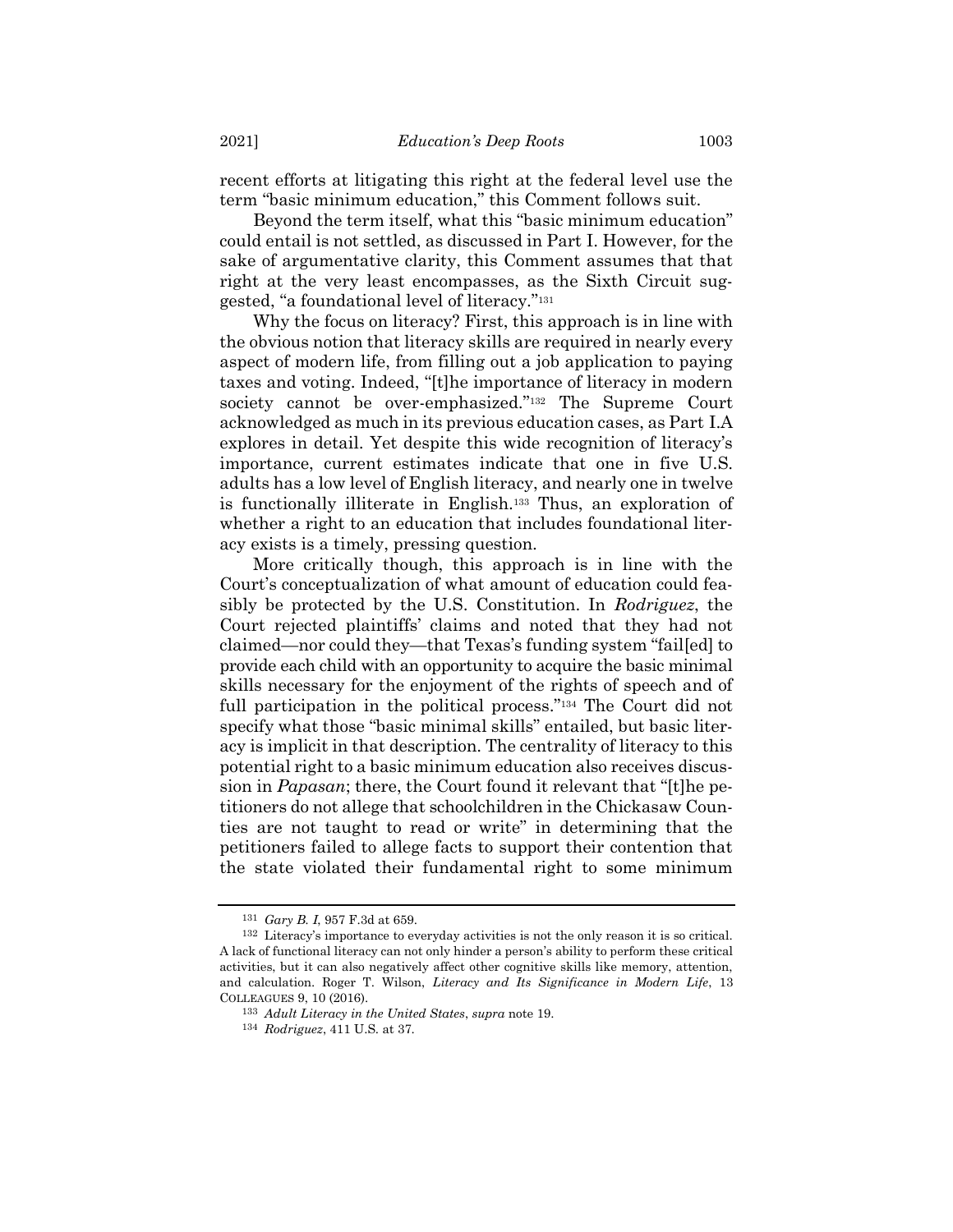amount of education.<sup>135</sup> Thus, if the Court were to find that the Fourteenth Amendment protected the right to a basic minimum education, basic literacy would certainly be included.

### III. INTRODUCING THE CASE STUDIES

This Comment explores two key federal actions around the time of the Fourteenth Amendment's enactment: the educational support provided by the Freedmen's Bureau and the Bureau of Indian Affairs' creation of compulsory boarding schools for indigenous children. This Part explores how these federal programs began, how they operated, and to what extent literacy education played a role.

Before undertaking those case studies, one may wonder why the case study method is a valuable means of performing this analysis at all. The reasoning lies partly in pragmatism and partly in historical methodology. To the former, case studies offer a reasonable scope to an otherwise unwieldy analysis. Even for judges who only consider the time around the Fourteenth Amendment's enactment, there is a lot of potential evidence to consider—state constitutions, state ratification conventions, and legislative history are just a few. Expand that to fit the needs of a judge who takes a holistic approach, and the scope quickly becomes overwhelming. Case studies offer clear parameters and save the discussion from spiraling into a multivolume encyclopedia. Beyond the practical considerations, the case study method also finds support in historical practice. Historians routinely adopt narrow foci to answer big questions.<sup>136</sup> That is because there is immense value in exploring a topic in greater depth and in relation to important context informing that moment. Indeed, without this context, one runs the risk of falling into the trap of "law office history."<sup>137</sup> Thus, this Comment seeks not only to explore the actions of these federal agencies in depth, but to offer important historical context along the way.

In a similar vein, one may wonder why these federal actions are valuable case studies to analyze. In a historical analysis, the selection of evidence is crucial. These two examples are valuable

<sup>135</sup> *Papasan*, 478 U.S. at 286.

<sup>136</sup> A well-known example is an article by Professor Wendy Anne Warren, which focuses on one paragraph in a seventeenth-century colonial travelogue to demonstrate the flaws in historical accounts of that period. *See generally* Wendy Anne Warren, *"The Cause of Her Grief": The Rape of a Slave in Early New England*, 93 J. AM. HIST. 1031 (2007).

<sup>137</sup> *See supra* not[e 100.](#page-16-0)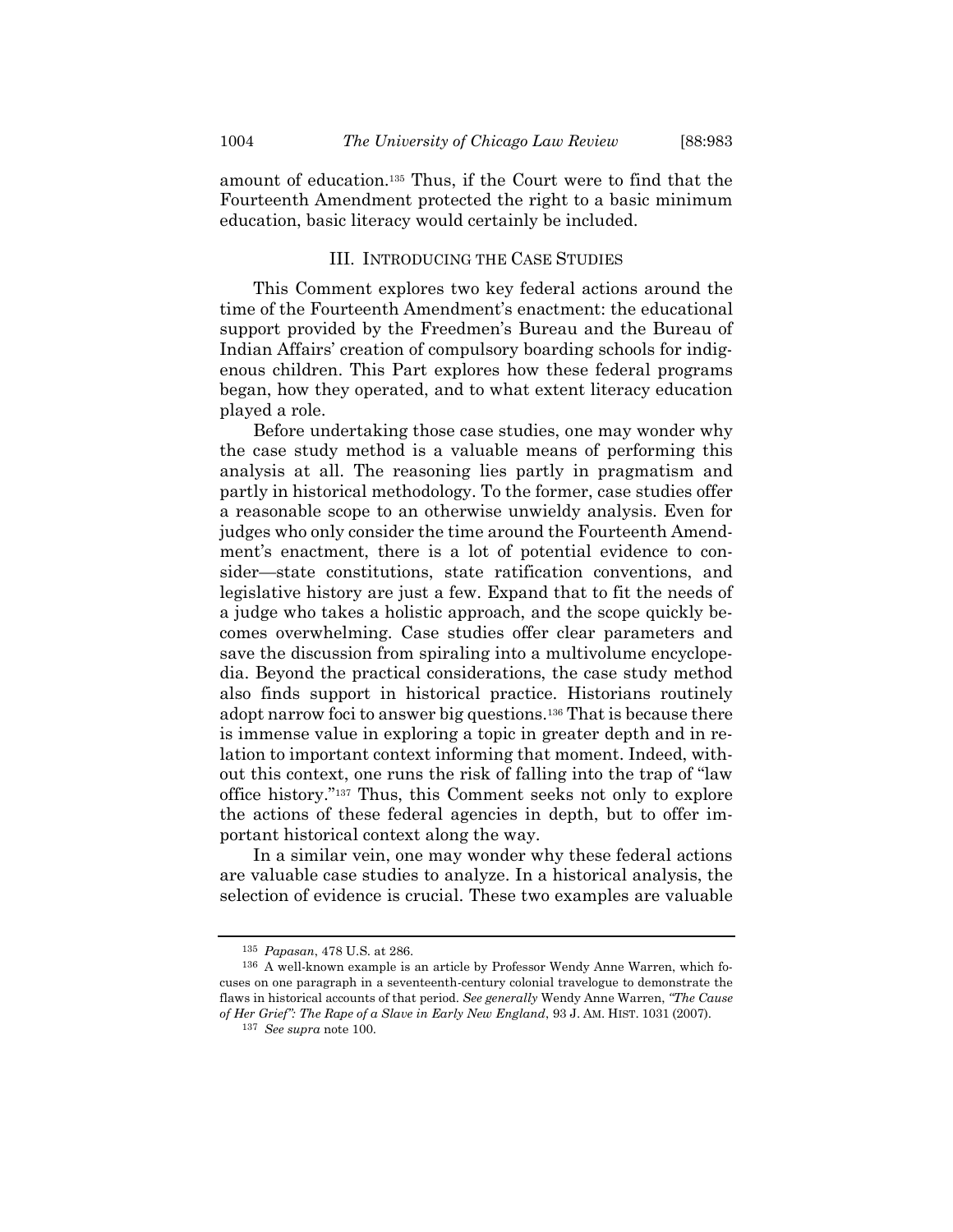because, unlike state constitutions<sup>138</sup> or state ratification convention notes<sup>139</sup> tackled by previous scholars, these case studies provide largely unexplored links between the federal government the same government that enacted the Fourteenth Amendment and literacy education. While evidence of state and local attitudes toward an asserted right allows us to understand the people and the states that ratified the amendment, they do not tell us much about the federal legislature that initially crafted it. Importantly, like any governmental body, the federal government is not a monolithic entity with uniform thoughts and opinions. Still, the actions undertaken by the federal government as a whole provide valuable information on whether an asserted right truly has deep roots that can be traced to the time of the enactment.<sup>140</sup>

# A. The Freedmen's Bureau

<span id="page-24-0"></span>Just two months before General Robert E. Lee's famous surrender at Appomattox Court House, the Bureau of Refugees, Freedmen, and Abandoned Lands—"Freedmen's Bureau"—was born through an act of Congress.<sup>141</sup> The more recognizable, shortened name reflects the Bureau's primary focus; "freedmen" referred to the millions of Black Americans who had been enslaved and were set to finally be recognized under the law as citizens. The Freedmen's Bureau Act of 1865<sup>142</sup> established the Bureau for one year and gave the Bureau authority over "supervision and management of all abandoned lands, and the control of all subjects relating to refugees and freedmen from rebel states . . . under such rules and regulations as may be prescribed by the head of the bureau and approved by the President."<sup>143</sup> What "control of all subjects" entailed was not specified. In practice, the Bureau served as transitional support after the end of the Civil War. The Bureau split the eleven rebel states into districts, creating and maintaining local offices in each district as well as a central office in Washington, D.C.<sup>144</sup> At its peak, the Bureau employed about nine hundred agents to carry out its work.<sup>145</sup> These Bureau agents

<sup>138</sup> *See* Calabresi & Agudo, *supra* note [120,](#page-20-0) at 108.

<sup>139</sup> *See* Black, *supra* note [83,](#page-13-0) at 1090.

<sup>140</sup> *Cf.* Conkle, *supra* note [20,](#page-4-0) at 134 n.398 (noting that congressional action is relevant to determining evolving national values).

<sup>141</sup> *Freedmen's Bureau*, HISTORY (Oct. 3, 2018), https://perma.cc/LC6G-WRTA.

<sup>142</sup> Ch. 90, 13 Stat. 507.

<sup>143</sup> Freedmen's Bureau Act of 1865 § 1, 13 Stat. at 507–08.

<sup>144</sup> *Freedmen's Bureau*, *supra* note [141.](#page-24-0)

<sup>145</sup> *Id.*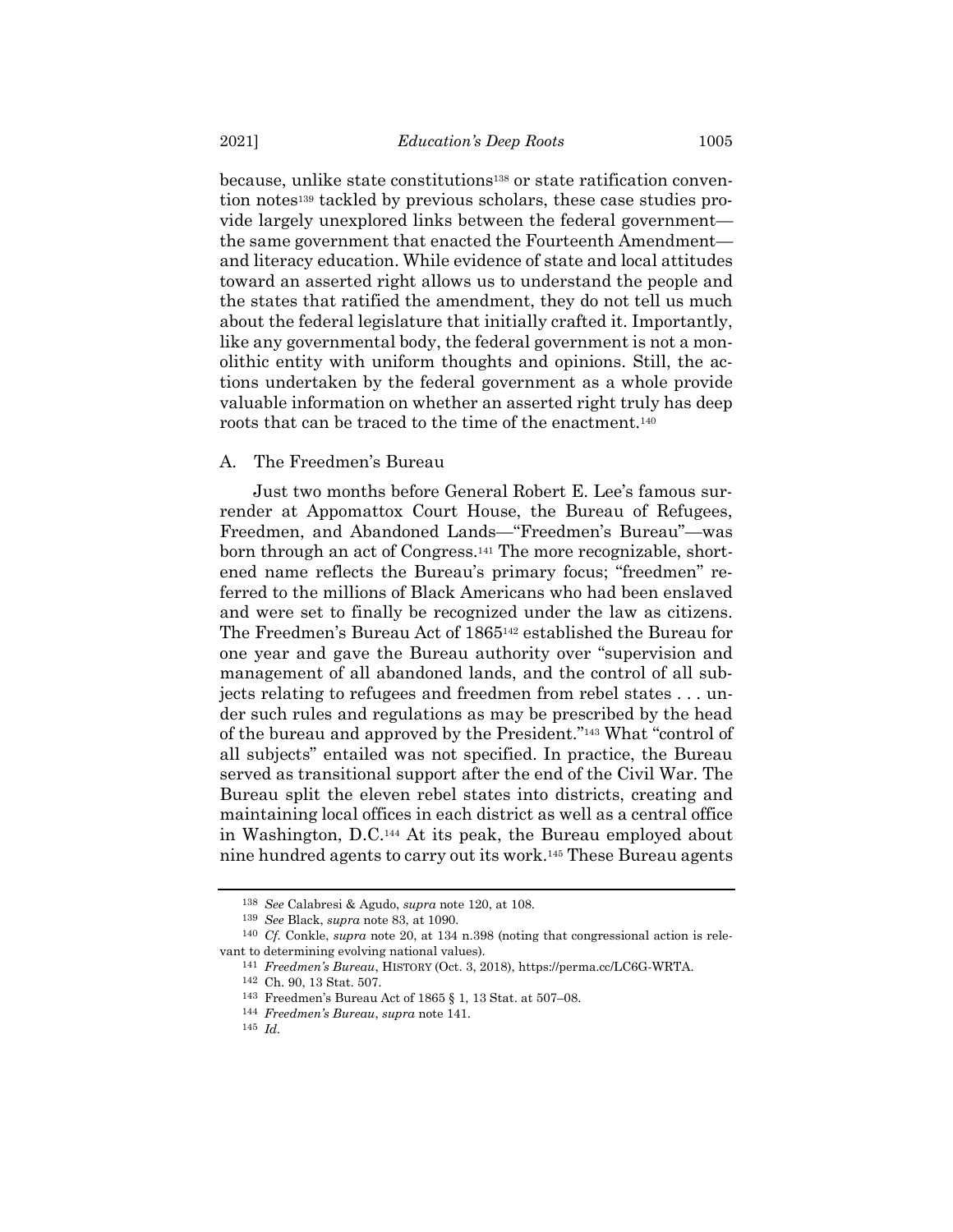<span id="page-25-0"></span>performed a number of functions in the South. They maintained freedmen's courts, performed marriages, and attempted to procure basic necessities like food and housing.<sup>146</sup> Famously, the Bureau also supported the establishment of schools. This educational role would define much of the Bureau's work and legacy.<sup>147</sup> While much is notable about the Bureau's educational role, this Section focuses on two key takeaways. First, this Section explores how the organization of the Freedmen's Bureau's Education Division enabled literacy education and educational outreach more generally. Second, this Section highlights the longevity of the Bureau's educational function and Congress's positioning of educational provision as a requirement for the Bureau's dissolution.

1. The Education Division's organization.

The value the Bureau placed on education is evidenced by the organization of its Education Division. In this context, the meaning of "organization" is twofold. The Bureau was organized in the sense that its Education Division had a sophisticated, hierarchical structure that enabled wide outreach in the South. It was also organized in the sense that it created and maintained detailed records on this structure and its operations.

The structure of the Bureau's Education Division tracked closely with the structure of the Bureau at large. Each district had a superintendent of education who reported to the superintendent in the Bureau's Washington, D.C., office. Reports were due from each district's superintendent of education on the first of every month, even during the summer when most schools were out of session.<sup>148</sup>

The meticulousness of the Bureau's educational recordkeeping is notable. These records not only tracked the number of schools in a district, but they also collected detailed information about the pupils in attendance. The Bureau went so far as to

<sup>146</sup> *See id.*; AMY DRU STANLEY, FROM BONDAGE TO CONTRACT: WAGE LABOR, MARRIAGE, AND THE MARKET IN THE AGE OF SLAVE EMANCIPATION 42 (1998).

<sup>147</sup> *See* ERIC FONER, A SHORT HISTORY OF RECONSTRUCTION, 1863–1877, at 65 (1990) ("Bureau schools nonetheless helped lay the foundation for Southern public education. Education probably represented the agency's greatest success in the postwar South.").

<sup>148</sup> During the summer months, the reports generally included a remark about how many schools were closed for the season. *See, e.g.*, BUREAU OF REFUGEES, FREEDMEN, AND ABANDONED LANDS, REPORT OF SCHOOLS IN ALABAMA FOR MONTH OF AUGUST, 1866 (1866), *microformed on* Records of the Education Division of the Bureau of Refugees, Freedmen, and Abandoned Lands, 1865–1871, Roll 15 (Nat'l Archives) [hereinafter Records of the Education Division].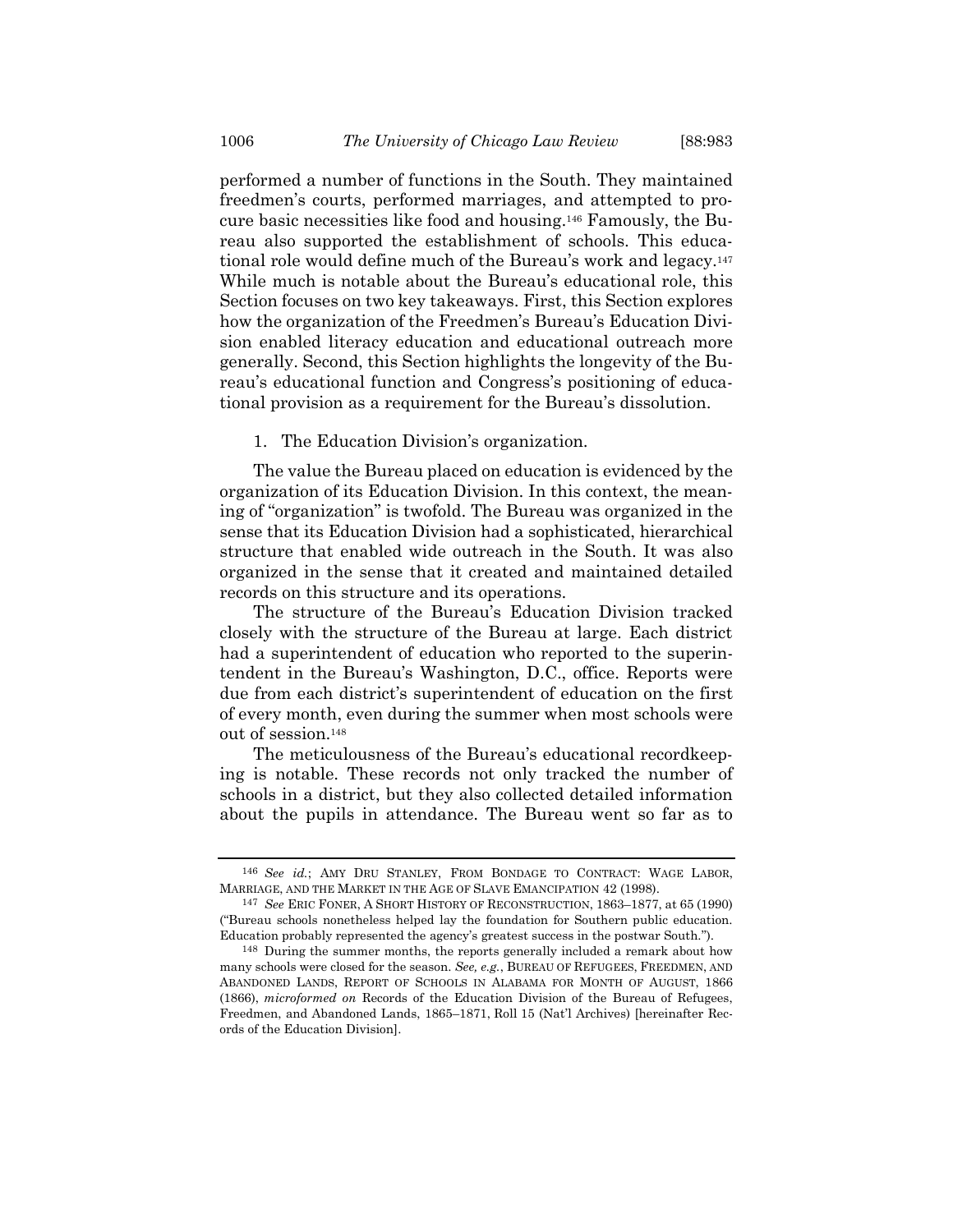compile and maintain records of students enrolled in literacy classes specifically.<sup>149</sup> In fact, rather than just maintaining a tally of the number of students enrolled in general "literacy" classes, the districts would track the level of literacy education being received: from classes on the alphabet and syllables to advanced reader classes.<sup>150</sup> To be sure, schools supported by the Bureau taught a number of subjects, including geography, arithmetic, and needlework.<sup>151</sup> Common across all districts though was literacy education. Classes were available for early readers and advanced readers alike. That the Bureau tracked enrollment in literacy by level is further support that reading was especially important. This focus is unsurprising given the recognized role of literacy in religious and political life and the fact that teaching Black people to read had been criminalized in much of the antebellum South.<sup>152</sup>

In some districts, the data collection form changed to include an additional area for the state superintendent of education to note the number of "places now destitute where schools might be organized" as well as the number of "pupils (estimated) who would attend such schools."<sup>153</sup> In these districts, the Bureau was not only monitoring the performance of schools already in operation, but it was actively seeking out additional information on where education was still lacking.

Indeed, the Bureau's structure enabled this flexible, differentiated response to the needs of different districts. As a result, how the Bureau approached school establishment and support varied by district. The Bureau did purchase and maintain ownership over a number of school buildings throughout the South.<sup>154</sup> However, the Bureau also worked to support existing schools by, for

<sup>149</sup> *See, e.g.*, BUREAU OF REFUGEES, FREEDMEN, AND ABANDONED LANDS, ABSTRACT OF REPORTS OF STATE SUPERINTENDENTS FOR MONTH OF OCTOBER, 1866 (1866), *microformed on* Records of the Education Division, Roll 33.

<sup>150</sup> *See id.*

<sup>151</sup> *See id.*

<sup>152</sup> Black, *supra* note [83,](#page-13-0) at 1065–66.

<sup>153</sup> BUREAU OF REFUGEES, FREEDMEN, AND ABANDONED LANDS, REPORT OF THE SUPERINTENDENT OF EDUCATION, BUREAU R., F. & A.L., STATE OF ALABAMA, FOR THE MONTH OF JULY 1869 (1869), *microformed on* Records of the Education Division, Roll 15.

<sup>154</sup> They kept detailed records on this aspect of their work as well. *See, e.g.*, BUREAU OF REFUGEES, FREEDMEN, AND ABANDONED LANDS, REPORT OF SCHOOL BUILDINGS OWNED BY BUREAU R., F. & A.L. AND BY OTHER PARTIES ENGAGED IN THE EDUCATION OF FREEDMEN, IN THE STATE OF ALABAMA MONTH OF JUNE 1870 (1870), *microformed on* Records of the Education Division, Roll 15.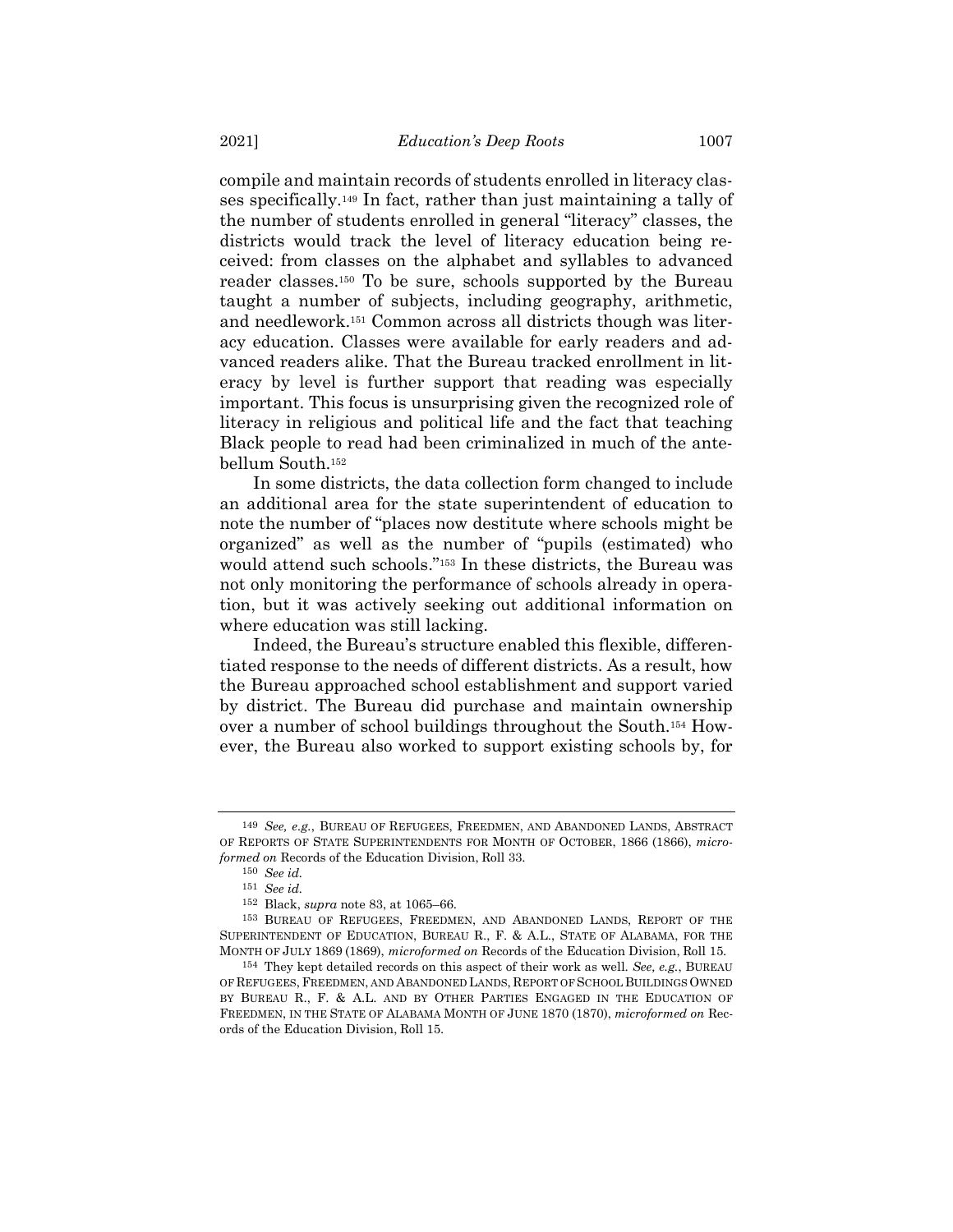example, assigning and transporting teachers.<sup>155</sup> Moreover, in areas where schools were few or insufficient to match the local need, Bureau agents reached out to what they termed "benevolent organizations"—essentially, private aid organizations—to use their resources to set up schools.<sup>156</sup> This was no one-size-fits-all approach to education. Instead, the Bureau was coordinating with and adapting to local educational conditions. With this adaptive framework, the Bureau's educational reach expanded.

The Bureau's structure and recordkeeping enabled it to track and expand literacy education to areas where state governments were unable or unwilling to do so. This is itself evidence of the federal government's role in ensuring access to literacy education. As Part II.A.2 details, though, the Bureau's increasing educational outreach during this time was made possible by Congress, who codified and supported that educational mission. This support allowed the Bureau to last for as long as it did and elevate its educational mission.

2. The longevity and positioning of the Bureau's educational mission.

The Bureau's tenure and role was in jeopardy at multiple points throughout the Reconstruction Era, but the educational mission nevertheless remained a consistently critical part of the Bureau's operation. In 1866, with the Bureau's initial yearlong tenure set to expire, Congress passed the Freedmen's Bureau Act of 1866.<sup>157</sup> Unlike the Freedmen's Bureau Act of 1865, the 1866 Act provided more detail on the exact operations of the Bureau, including an explicit codification of the Bureau's educational mission.

A notable opponent of both the Freedmen's Bureau and the codification of its educational role was President Andrew Johnson. On February 19, 1866, to the surprise of many in Congress,<sup>158</sup> President Johnson vetoed the bill. Among his many reservations was that Congress had "never founded schools for any class of our own people . . . but has left the care of education to the much more competent and efficient control of the States, of communities, of

156 *See id.*

<sup>155</sup> *See African Americans and Education During Reconstruction: The Tolson's Chapel Schools*, NAT'L PARK SERV., https://perma.cc/6BQ2-QLZY (last updated Oct. 6, 2020).

<sup>157</sup> Ch. 200, 14 Stat. 173.

<sup>158</sup> Mark A. Graber, *The Second Freedmen's Bureau Bill's Constitution*, 94 TEX. L. REV. 1361, 1367 (2016).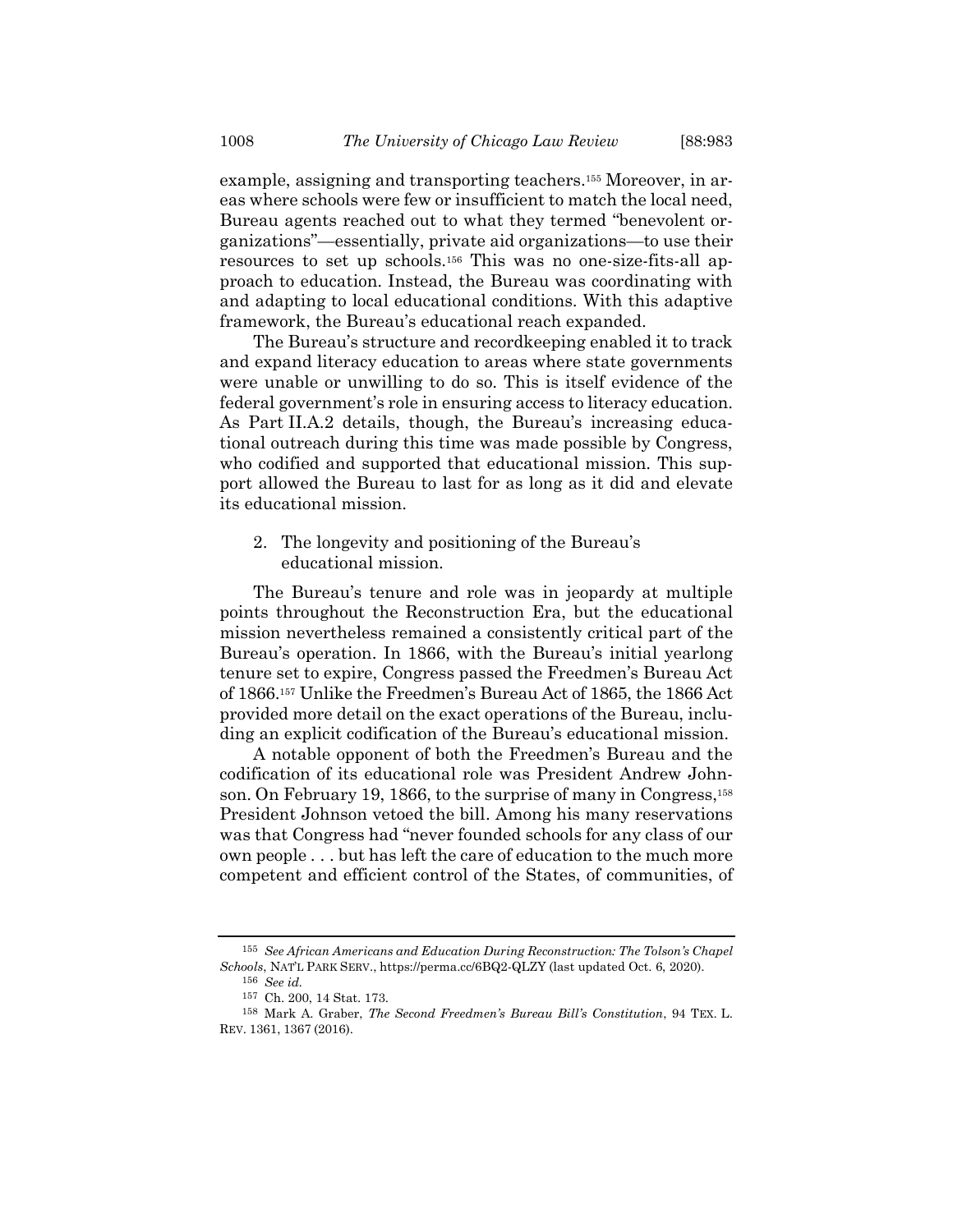private associations, and of individuals."<sup>159</sup> Yet President Johnson's contempt for federal involvement in state provision of education neither doomed the Bureau nor its educational mission. True, Congress did amend the bill in response to President Johnson's veto, but the amended bill reached the President on July 3, 1866 with the following provision intact:

That the commissioner of this bureau shall at all times cooperate with private benevolent associations of citizens in aid of freedmen, and with agents and teachers, duly accredited and appointed by them, and shall hire or provide by lease buildings for purposes of education whenever such associations shall, without cost to the government, provide suitable teachers and means of instruction, and he shall furnish such protection as may be required for the safe conduct of such schools.<sup>160</sup>

President Johnson once again vetoed the bill, but this time, Congress had enough votes to override his veto.<sup>161</sup> By overriding the veto, Congress ensured the codification of the Bureau's mission and symbolically expressed that mission's importance. After all, removing any reference to the Bureau's educational mission would have been responsive to the President's concerns. Congress could have sacrificed the Bureau's educational role in order to preserve other portions of the bill. However, Congress retained this textual commitment to education, solidifying the Bureau's role in promoting and ensuring educational access during Reconstruction.

Of course, one may wonder whether President Johnson's response undermines the notion that the right to a basic minimum education is deeply rooted. While the President—an admittedly key piece of the federal government—may have attempted to quash this bill and the Bureau's educational mission, Congress's response is crucial here. That is because it is Congress, not the President, that has a role in constitutional amendments.<sup>162</sup> Thus, it is their actions that speak most clearly to the question whether a right to some education under that amendment is deeply rooted.

<sup>159</sup> Andrew Johnson, *Veto Message to the Senate (Feb. 19, 1866)*, *in* VETO MESSAGES OF THE PRESIDENTS OF THE UNITED STATES, WITH THE ACTION OF CONGRESS THEREON 289, 292 (Washington, Government Printing Office 1886).

<sup>160</sup> Freedmen's Bureau Act of 1866 § 13, 14 Stat. at 176.

<sup>161</sup> *Freedmen's Bureau Acts of 1865 and 1866*, U.S. SENATE, https://perma.cc/C8Q9 -YDBT.

<sup>162</sup> *See* U.S. CONST. art. V.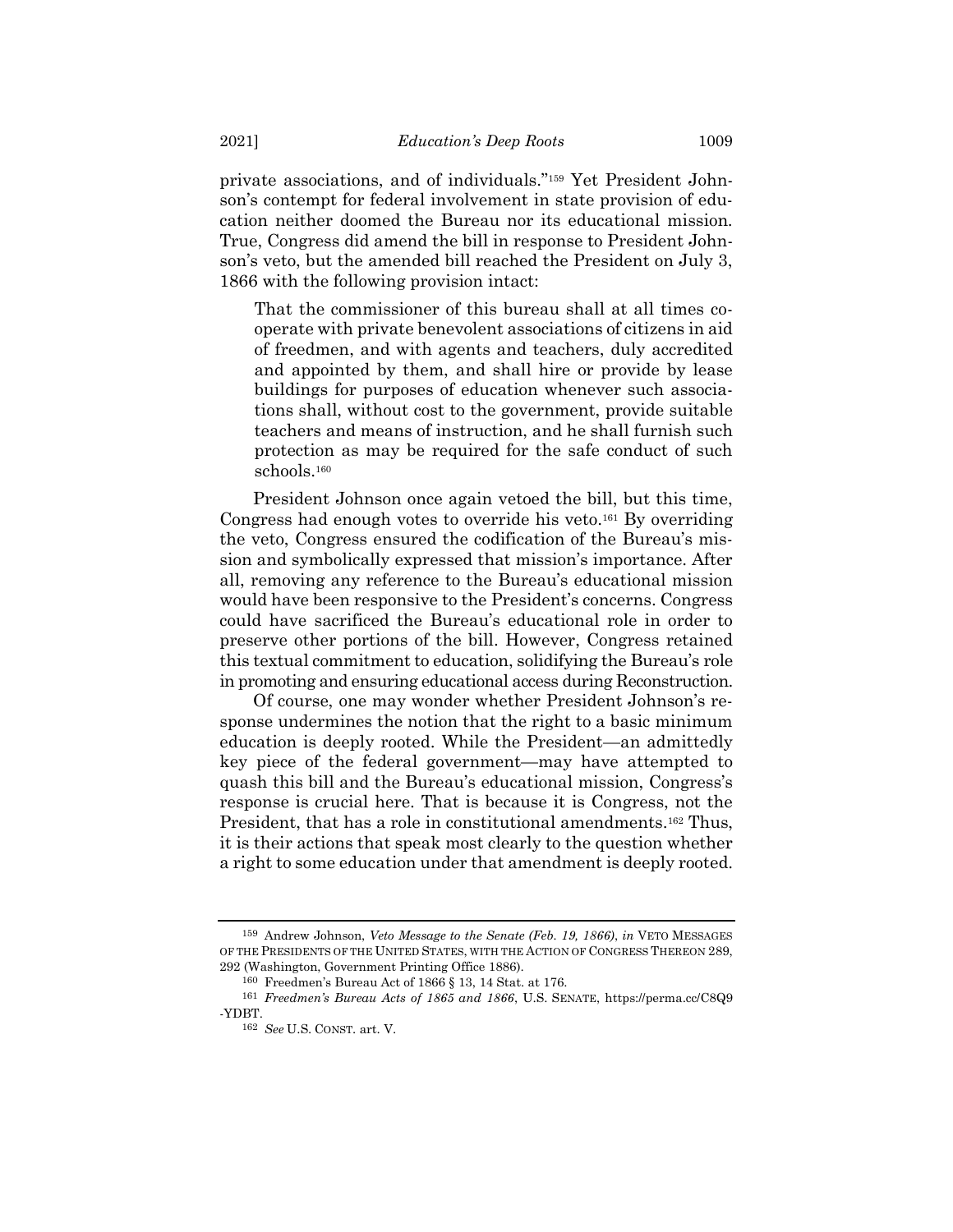In 1868, the tenure of the Freedmen's Bureau was once again up for debate. This time, Congress clarified an exit strategy for the Bureau. The Act of July 16, 1868, provided "[t]hat it shall be the duty of the Secretary of War to discontinue the operations of the bureau in any State whenever such State shall be fully restored in its constitutional relations with the government of the United States, and shall be duly represented in the Congress."<sup>163</sup> This language reflected a growing movement by southern states to return to their prerebellion status. The Act provided however "[t]hat the educational division of said bureau shall not be affected, or in any way interfered with, until such State shall have made suitable provision for the education of the children of freedmen within said State."<sup>164</sup> Indeed, even as the federal government set about establishing ways for the rebel states to regain independent control of their respective states, the federal government explicitly maintained their ability to ensure that some education was provided for. This treatment was distinct from other functions the Bureau carried out. For example, medical aid, provision of clothing, and efforts at obtaining housing for formerly enslaved people were scrapped far earlier on in the Bureau's lifespan.<sup>165</sup> Yet the educational mission received continued and, seemingly, greater support over the course of the Bureau's operations. This support is indicative that the same Congress that ratified the Fourteenth Amendment prioritized education as key to states' operation in the aftermath of the Civil War.

This requirement that southern states retain the Bureau until education was sufficiently provided for fits nicely within Black's account of that same Congress. He emphasized Congress's requirement that states introduce education provisions into their constitutions in order to be readmitted to the Union.<sup>166</sup> Providing for education suggests that it is important; premising independence from federal intervention on education suggests it is critical to the functioning of an independent state. Additionally, bear in mind that southern states faced a host of readmission criteria, including ratification of the Fourteenth Amendment.<sup>167</sup> Putting these pieces together, in order for the states in the former

167 *See Landmark Legislation: The Fourteenth Amendment*, *supra* note [115.](#page-18-0)

<sup>163</sup> Act of July 6, 1868, ch. 135, § 2, 15 Stat. 83, 83.

<sup>164</sup> Act of July 6, 1868 § 2, 15 Stat. at 83.

<sup>165</sup> *Compare* Act of July 6, 1868 § 2, 15 Stat. at 83, *with* Freedmen's Bureau Act of 1866 § 5, 14 Stat. at 174, *and* Freedmen's Bureau Act of 1865 §§ 2, 4, 13, 13 Stat. at 508. 166 Black, *supra* note [83,](#page-13-0) at 1063.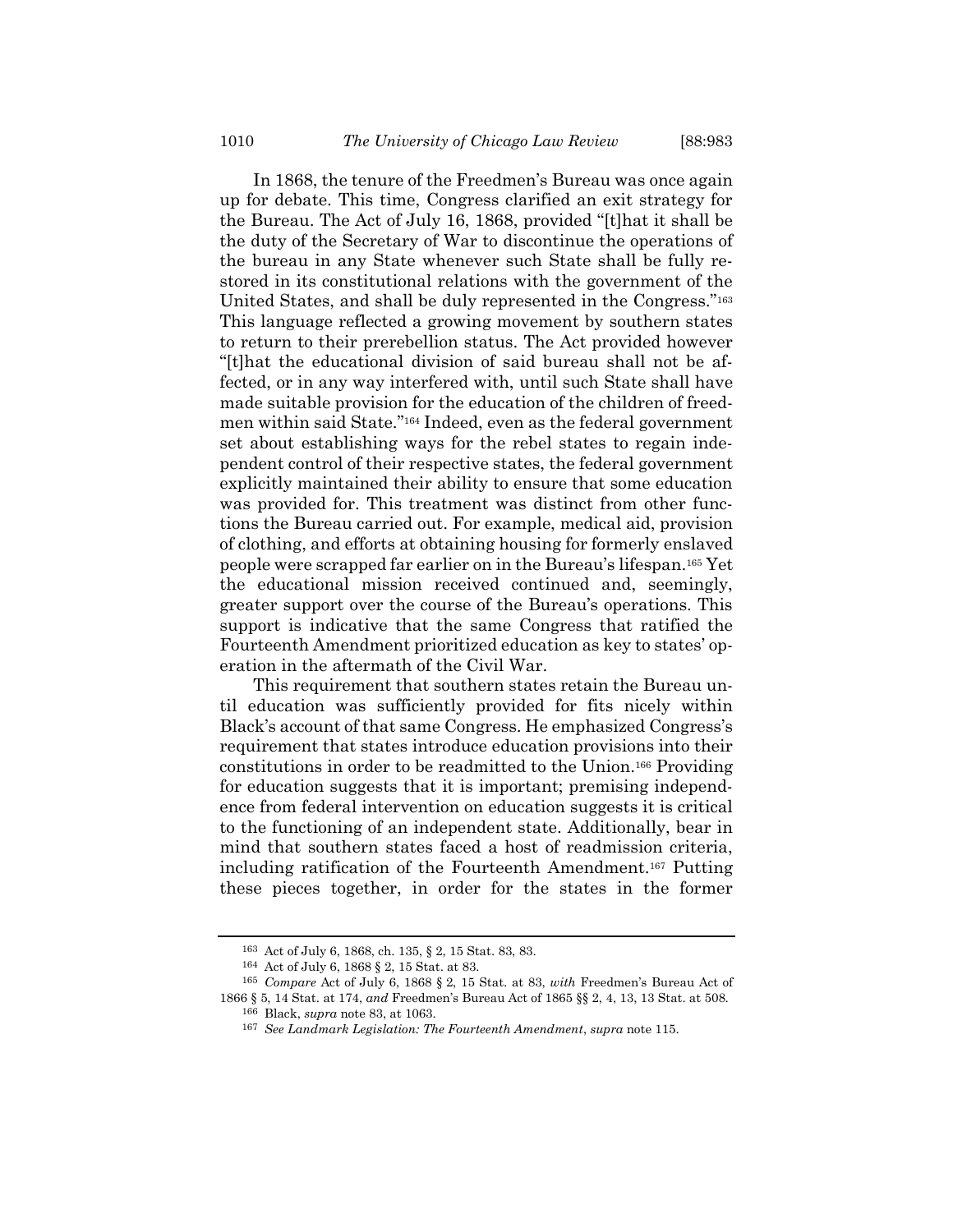Confederacy to rejoin the United States and regain Bureau-less control over their soil, they had to ratify and agree to provide education to all citizens. Because the Bureau's exit could only occur after the state had already ratified the amendment and placed an educational provision in its constitution, the notion that the amendment protects educational access has deep roots.

This first case study already provides key evidence that the right to a basic minimum education is deeply rooted. As a postwar transition agency, the Bureau was a federal entity designed to support primarily Black citizens. The Bureau viewed their mission as preparing these "new" citizens to participate fully in democratic society. A key part of executing that mission was supporting the establishment of schools, as educating Black people while they were enslaved was illegal in much of the antebellum South. Those schools in turn prioritized literacy, and in reporting on the progress of those schools, the Bureau prioritized literacy as well. This educational role of the Bureau was crucial. Its importance was reflected in the duration of the Bureau's educational capacity, even persisting through a presidential veto. Moreover, as the federal government looked to readmit rebel states into the United States, the Bureau's educational function remained statutorily authorized until the state could properly educate its entire citizenry. This requirement dovetailed other readmission criteria, including the ratification of the Fourteenth Amendment and the inclusion of an educational provision in each state's constitution. In this way, the federal government ensured access to a basic minimum education. As a result, this case study supports that the right to a basic minimum education has deep, enactment-focused roots.

### B. The Bureau of Indian Affairs' Compulsory Boarding Schools

Turning to the second case study, a similar pattern of federal intervention emerges. Part III.B focuses on the federal actions behind the Bureau of Indian Affairs' compulsory boarding schools for indigenous youths. In sharp contrast to the Freedmen's Bureau's relatively short lifespan, the Bureau of Indian Affairs was created in 1824, decades before the Civil War and Reconstruction. <sup>168</sup> Like the Freedmen's Bureau, it too was an outgrowth of

<sup>168</sup> *Bureau of Indian Affairs (BIA)*, U.S. DEP'T OF THE INTERIOR, https://perma.cc/8HB3 -FN8U.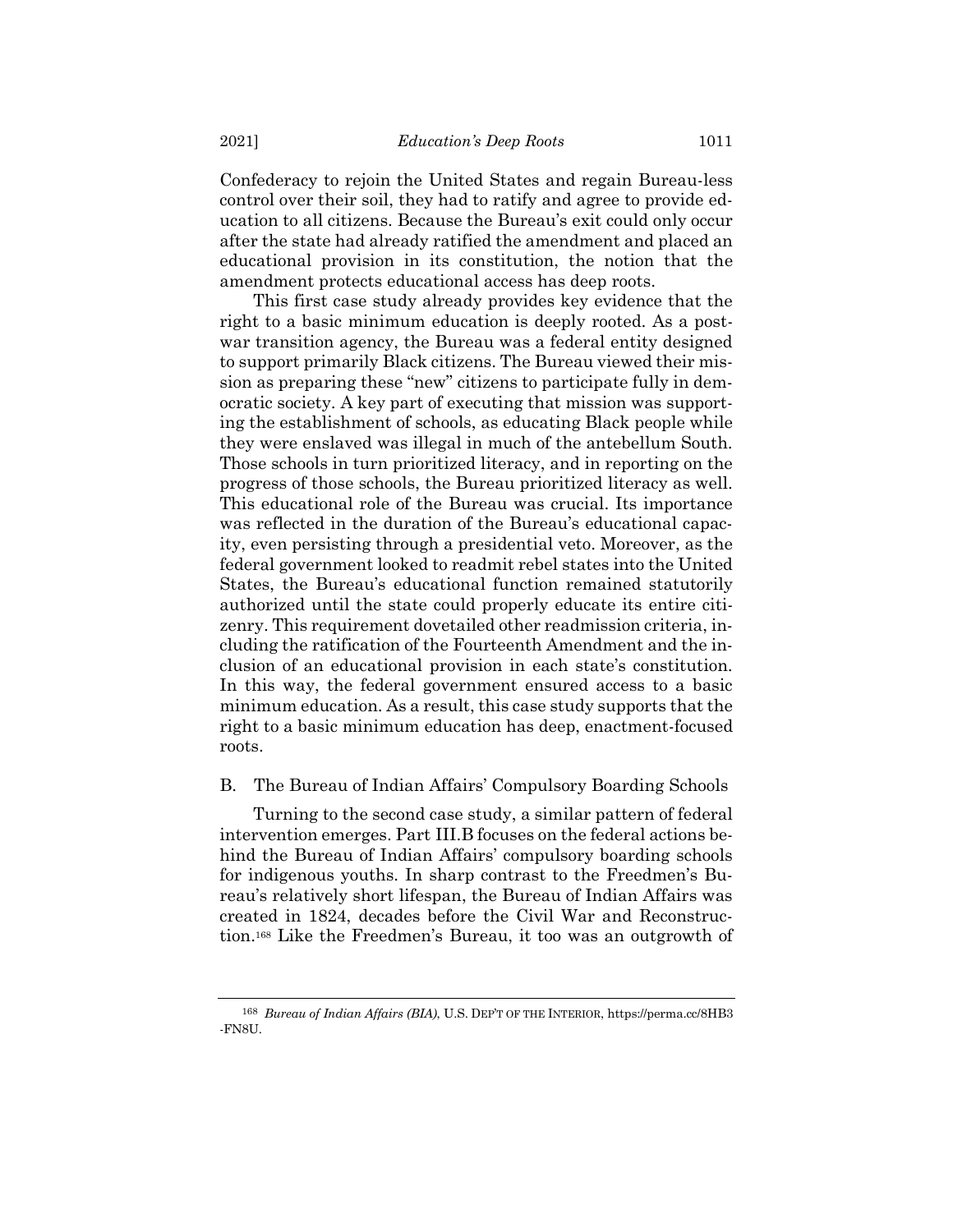<span id="page-31-1"></span>the office of the Secretary of War.<sup>169</sup> Unlike the Freedmen's Bureau, education was not an initial primary concern of the Bureau of Indian Affairs. In fact, Congress did not begin appropriating money "expressly for the purpose of Indian education" until 1877.<sup>170</sup> The push for federal funding for indigenous children came in response to recognition that the education provided by the day schools on reservations—some run by tribes and some run by private organizations—were failing to address the so-called "Indian problem."<sup>171</sup> Essentially, federal officials feared that indigenous children were not learning "proper" values and skills. This Section explores how the architects of these schools used literacy education in order to remedy that perceived problem.

<span id="page-31-0"></span>To properly investigate this case study, this Section proceeds as follows. Part III.B.1 describes early federal education commitments to indigenous people, explores the changing legal status of indigenous people during the nineteenth century, and explains how those changes impact the analysis of literacy education's historical roots. Part III.B.2 then dives into the structure of these schools and the degree to which literacy received emphasis.

1. Education and the changing legal status of indigenous people.

Like the Bureau of Indian Affairs itself, educational commitments to indigenous people did not begin in the 1860s or 1870s. Federal commitments to the education of indigenous children can be traced far before the Reconstruction Era. Indeed, "the United States pledged to provide a suitable education for the American Indian peoples" in the Northwest Ordinance of 1787.<sup>172</sup>

By 1871, just three years after the enactment of the Fourteenth Amendment, the United States had ratified more than 110 treaties that promised some amount of education to indigenous children.<sup>173</sup> Originally, many tribal leaders envisioned an education that merged the values of a given tribe with education in literacy, mathematics, and the arts.<sup>174</sup> However, federal officials

<sup>169</sup> *Id.*

<sup>170</sup> DAVID WALLACE ADAMS, EDUCATION FOR EXTINCTION: AMERICAN INDIANS AND THE BOARDING SCHOOL EXPERIENCE, 1875–1928, at 26–27 (1995).

<sup>171</sup> Raymond Cross, *American Indian Education: The Terror of History and the Nation's Debt to the Indian Peoples*, 21 U. ARK. LITTLE ROCK L. REV. 941, 952 (1999).

<sup>172</sup> *Id.* at 950.

<sup>173</sup> *See* DAVID. H. DEJONG, PROMISES OF THE PAST: A HISTORY OF INDIAN EDUCATION IN THE UNITED STATES 34 (1993).

<sup>174</sup> Cross, *supra* not[e 171,](#page-31-0) at 950–52.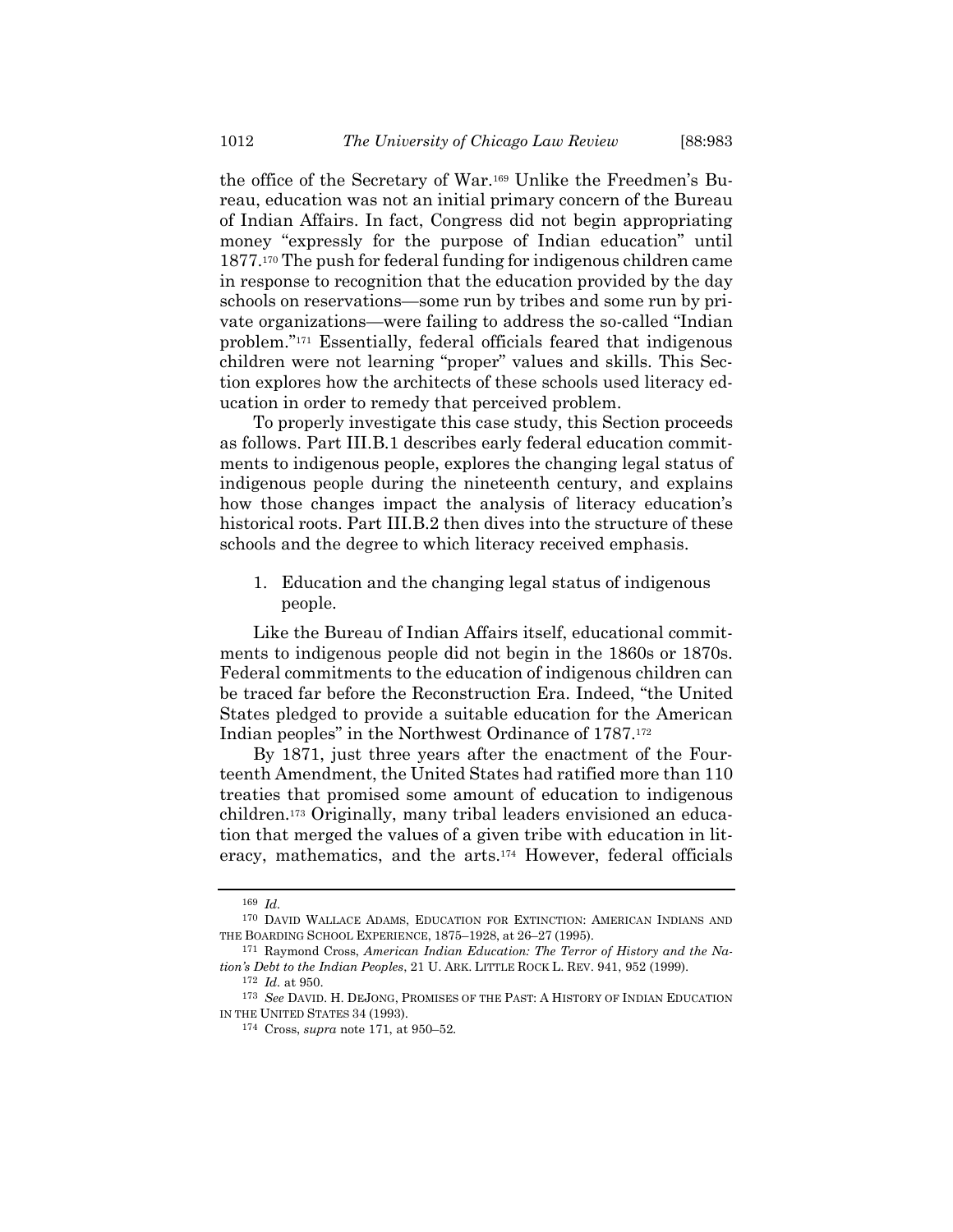scrapped these plans and constructed an educational project that was far more "authoritarian."<sup>175</sup>

<span id="page-32-0"></span>To understand why this shift occurred, it is critical to understand that the legal status of indigenous people changed dramatically over the course of the eighteenth and nineteenth centuries. At the nation's Founding, their legal status was something close to that of independent nations whose lands largely lay beyond the borders of the original thirteen states.<sup>176</sup> However, in a series of Supreme Court decisions—the so-called "Marshall Trilogy"—the Court undermined that conceptualization, declaring that indigenous tribes held no title to their land and for the first time described them as akin to wards.<sup>177</sup> This ward conception gained traction over the course of the 1800s,<sup>178</sup> particularly among those involved in indigenous children's education.<sup>179</sup>

The changing legal status of indigenous people during this time makes analyzing the federal government's creation of compulsory boarding schools especially intriguing. With the conception of indigenous children and the tribes they were a part of as "wards," there are two conflicting roads of analysis one could take. First, one could say that the wardship status shifts the role of the federal government such that it drove the federal government to do more than it would otherwise. In other words, because wardship is such a dependent state, federal officials' actions do not reflect what they believed to be necessary for a functioning society but instead was something they thought would just be beneficial to this special class of people. Essentially, this argument requires assuming that these educational programs are products of benevolence or pity rather than perceived necessity. Besides the host of problems that accompany assuming such motivations on behalf of the architects of these schools, this attitude, to put it lightly, does not track with the rest of the federal government's interactions with indigenous peoples in the nineteenth century.<sup>180</sup>

<sup>175</sup> *Id.* at 954.

<sup>176</sup> Robert B. Porter, *The Demise of the* Ongwehoweh *and the Rise of the Native Americans: Redressing the Genocidal Act of Forcing American Citizenship upon Indigenous Peoples*, 15 HARV. BLACKLETTER L.J. 107, 110–11 (1999).

<sup>177</sup> *Id.* at 129–30.

<sup>178</sup> For a discussion of this evolving "wardship" status, see generally Nancy Carol Carter, *Race and Power Politics as Aspects of Federal Guardianship over American Indians: Land-Related Cases, 1887–1924*, 4 AM. INDIAN L. REV. 197 (1976).

<sup>179</sup> *See, e.g.*, Porter, *supra* note [176,](#page-32-0) at 115–16.

<sup>180</sup> For a sample of this treatment, see generally DAVID E. WILKINS, AMERICAN INDIAN POLITICS AND THE AMERICAN POLITICAL SYSTEM (2007).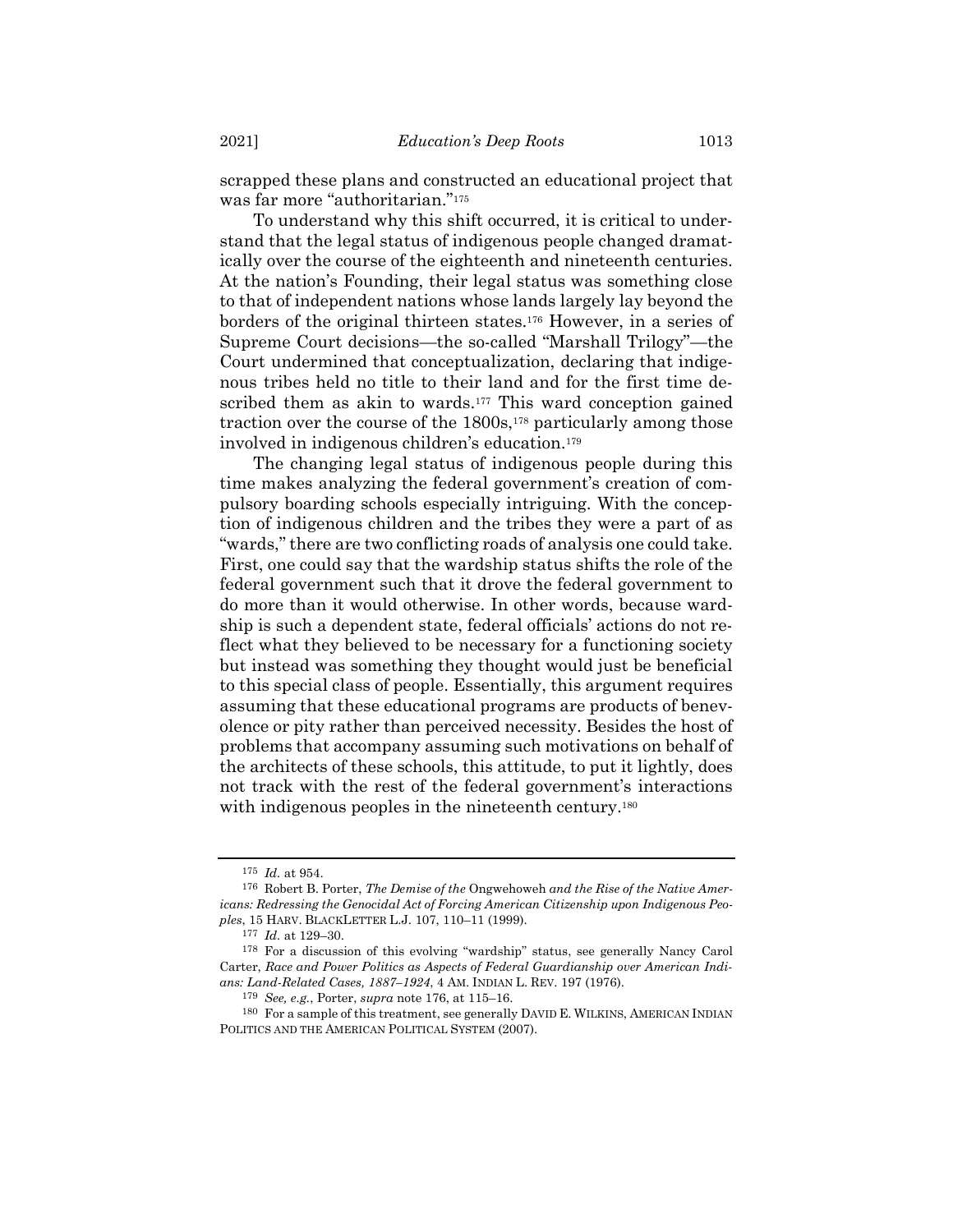<span id="page-33-0"></span>If the federal government was not going above and beyond, that leaves an alternative. The federal government undertook a federalized education program because federal officials believed that program to be necessary for these children to function in "civilized" society. This notion tracks both with the government's general policy toward indigenous peoples and with the expressed motivations of the program's architects. For example, Merrill Gates, a critical member of the indigenous children's education movement, reflected: "Is not a guardian's first duty so to educate and care for his wards as to make them able to care for themselves?"<sup>181</sup> He concluded, "We must not only offer them education, we must force education upon them."<sup>182</sup> Through this forced education, Gates and other proponents intended to "civilize" indigenous people, ultimately in order to prepare them for citizenship.<sup>183</sup> These officials' insistence that cultural erasure was "necessary" is of course false and deplorable. However, the insistence that education is necessary tracks with the federal government's actions in supporting the Freedmen's Bureau in the American South.

One could argue that the unique legal status of indigenous people during this period renders this case study particularly illsuited to a conversation about what the Fourteenth Amendment protects because the Amendment was not interpreted to change the legal status of Native Americans into citizens.<sup>184</sup> Thus, because indigenous people did not receive universal citizenship until the Indian Citizenship Act of 1924,<sup>185</sup> the argument would be that these federal educational initiatives cannot speak to what the Fourteenth Amendment protects. This argument misses two key points. First, while the Indian Citizenship Act of 1924 granted citizenship to all Native Americans, the vast majority were already U.S. citizens through other avenues.<sup>186</sup> Thus, to say the Fourteenth Amendment only came into play for indigenous people in 1924 is inaccurate. Second and more importantly, education was seen as a key step in preparing indigenous people to become citizens and thus clearly protected by the Fourteenth

<sup>181</sup> Merrill E. Gates, *Land and Law as Agents in Educating Indians*, *in* H.R. Doc. No. 109, SEVENTEENTH ANNUAL REPORT OF THE BOARD OF INDIAN COMMISSIONERS, THE YEAR 1885 (1886), *reprinted in* AMERICANIZING THE AMERICAN INDIANS: WRITINGS BY THE "FRIENDS OF THE INDIAN," 1880–1900, at 46 (Francis Paul Prucha ed., 1973).

<sup>182</sup> *Id.* at 46, 52.

<sup>183</sup> *See* Porter, *supra* note [176,](#page-32-0) at 115–23.

<sup>184</sup> *See id.* at 133–34, 136.

<sup>185</sup> Pub. L. No. 68-175, 43 Stat. 253.

<sup>186</sup> *Id.* at 124.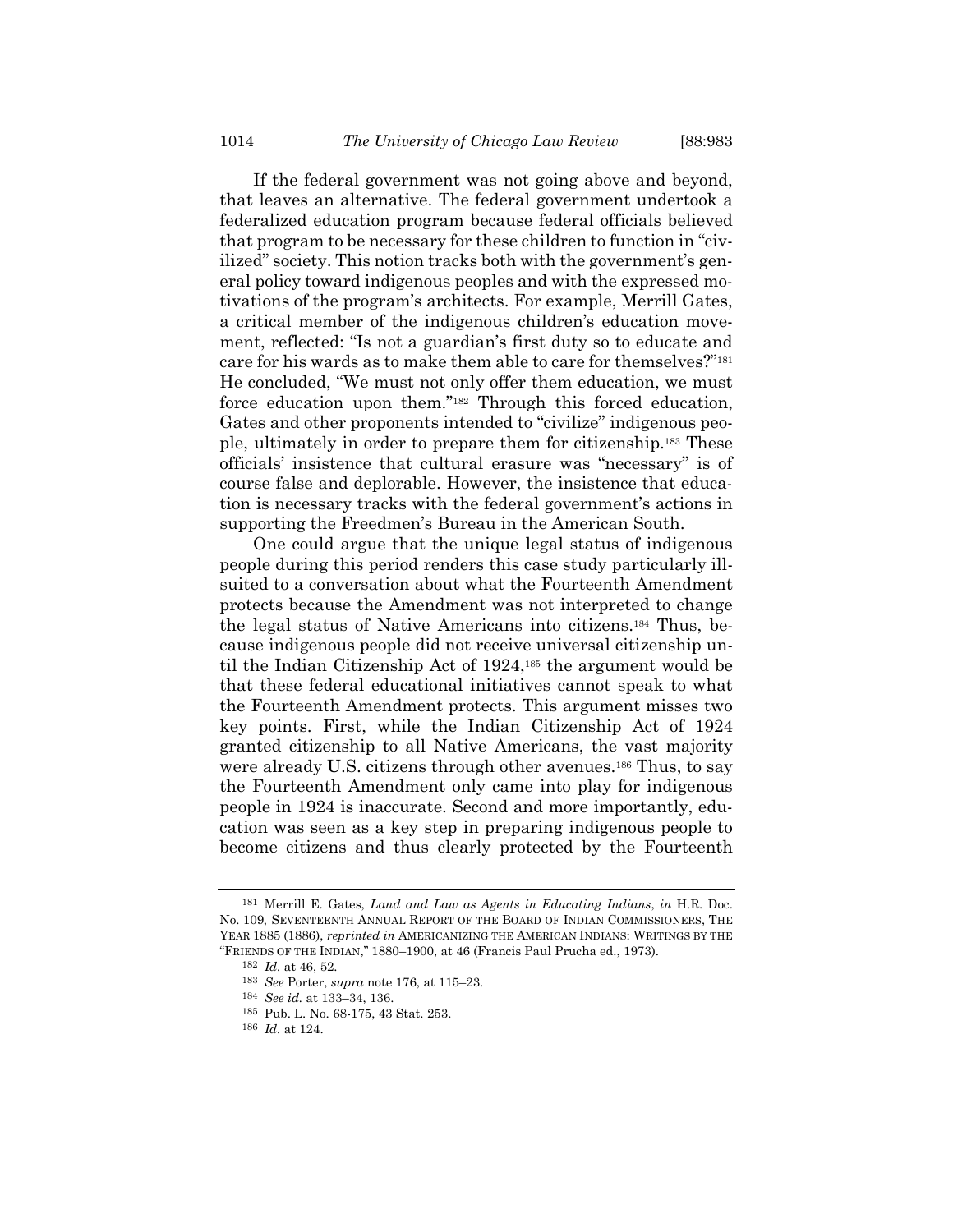Amendment. As Thomas Morgan, the Commissioner of Indian Affairs from 1889 to 1893, summarized the role of this federal program years after its inception, "[t]he great purpose which the Government has in view in providing an ample system of common school education for all Indian youth . . . is the preparation of them for American citizenship."<sup>187</sup> Because education was seen as necessary to make indigenous people citizens—and thereby clearly protected by the Fourteenth Amendment—the Bureau of Indian Affairs' educational efforts remain a critical case study of federal education action around the time of the Fourteenth Amendment's enactment.

The changing legal status of indigenous people during the nineteenth century is important context to this case study. It explains why federal attitudes toward indigenous children's education shifted from the Founding to the 1870s. This context is important, and if anything, it makes this case study even more worthy of attention. The federal government saw its mission as preparing its wards for U.S. citizenship. As Part III.B.2 now explores, that preparation always involved basic literacy education.

#### 2. Literacy's role in compulsory boarding schools.

Literacy featured prominently in the federal government's compulsory schools because of the perceived link between literacy and civilized society. As the U.S. commissioner of education would describe the educational mission of these schools years after their founding, the schools would "give [indigenous children] letters, and make them acquainted with the printed page. . . . With these comes the great emancipation, and the school shall give [ ] that."<sup>188</sup> The resulting compulsory boarding schools had a varied curriculum, but literacy featured prominently throughout the day. Indeed, the school day was half directed at traditional elementary education—the so-called three "Rs" of reading, 'riting, and 'rithmetic—and half directed at values and vocational education.<sup>189</sup> The time devoted to traditional school subjects focused

<span id="page-34-0"></span><sup>187</sup> Thomas J. Morgan, *Instructions to Indian Agents in Regard to Inculcation of Patriotism in Indian Schools*, *in* H.R. Exec. Doc. No. 51-1, pt. 5, at clxvii (1890), *reprinted in* AMERICANIZING THE AMERICAN INDIANS, *supra* note [181,](#page-33-0) at 257.

<sup>188</sup> W.T. HARRIS, THE RELATION OF SCHOOL EDUCATION TO THE WORK OF CIVILIZING OTHER RACES (1895), *reprinted in* PROCEEDINGS OF THE THIRTEENTH ANNUAL MEETING OF THE LAKE MOHONK CONFERENCE OF FRIENDS OF THE INDIAN 33, 37 (Isabel C. Barrows ed., Boston, The Lake Mohonk Conference 1896).

<sup>189</sup> *See* Jon Reyhner, *American Indian Boarding Schools: What Went Wrong? What Is Going Right?*, 57 J. AM. INDIAN EDUC. 58, 60 (2018).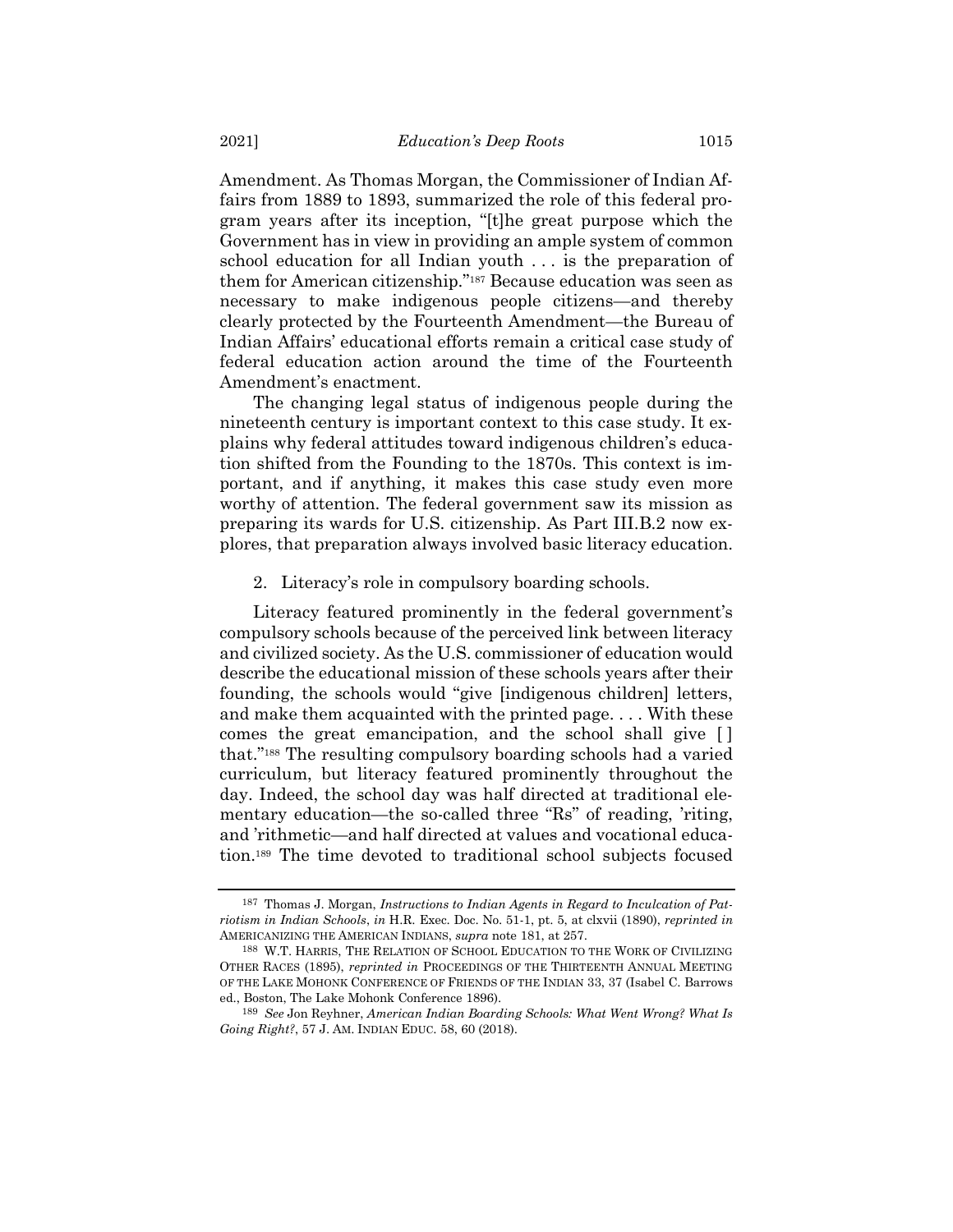<span id="page-35-0"></span>heavily on literacy.<sup>190</sup> Students were continually asked to read aloud from textbooks or readers, sometimes in unison and sometimes alone before the entire class.<sup>191</sup>

<span id="page-35-1"></span>Outside of class, the importance of literacy was reinforced through the production of school newspapers, which featured student compositions and highlighted student achievements.<sup>192</sup> The schools in turn distributed these newspapers to the student body as well as to subscribers around the country.<sup>193</sup> These newspapers functioned as not only a means of highlighting educational achievement, but as a forum for school staff to reinforce the importance of literacy. Indeed, one boarding school administrator went so far as to write an entire novella, *Stiya: Or, A Carlisle Indian Girl at Home*, <sup>194</sup> that was originally published in one of these newspapers.<sup>195</sup> That novella told the story of Stiya, the ideal indigenous student, who returns home to her family after attending one of these boarding schools and transforms her family home into a middle-class domestic paradise.<sup>196</sup> She achieves this—in a rather meta twist—by reading and referring to her copies of her school's newspaper, which she "kept so carefully" in her trunk "between two pasteboard box covers."<sup>197</sup> Upon unpacking these papers back at home, Stiya experiences immediate relief, kissing and "talking to [the newspapers] as though they were a person."<sup>198</sup> She then recounts: "I sat down by the fire, and for an hour lost myself reading over what we had done at Carlisle [Indian Industrial School] in years gone by."<sup>199</sup>

In this way, Stiya embodied both the importance of literary education to school officials and the reason why reading received so much emphasis. To them, reading enabled students to both fully engage in society and assimilate their family and homes into that society.

<sup>190</sup> *See* Sarah Klotz, *Impossible Rhetorics of Survivance at the Carlisle School, 1879– 1883*, 69 COLL. COMPOSITION & COMMC'N, 208, 212 (2017) (placing "the boarding school project within a long history of literacy training *as* settler colonialism in North America" (emphasis in original)); *see also* ADAMS, *supra* note [170,](#page-31-1) at 137.

<sup>191</sup> *See* ADAMS, *supra* note [170,](#page-31-1) at 137–38.

<sup>192</sup> *See* Klotz, *supra* note [190,](#page-35-0) at 212–13.

<sup>193</sup> *Id.* at 213.

<sup>194</sup> EMBE, STIYA, A CARLISLE INDIAN GIRL AT HOME (Cambridge, Riverside Press 1891). 195 Amanda J. Zink, *Carlisle's Writing Circle: Boarding School Texts and the Decolonization of Domesticity*, 27 STUD. IN AM. INDIAN LITERATURES 37, 37 (2015).

<sup>196</sup> *Id.* at 37–38.

<sup>197</sup> EMBE, *supra* note [194,](#page-35-1) at 108.

<sup>198</sup> *Id.*

<sup>199</sup> *Id.*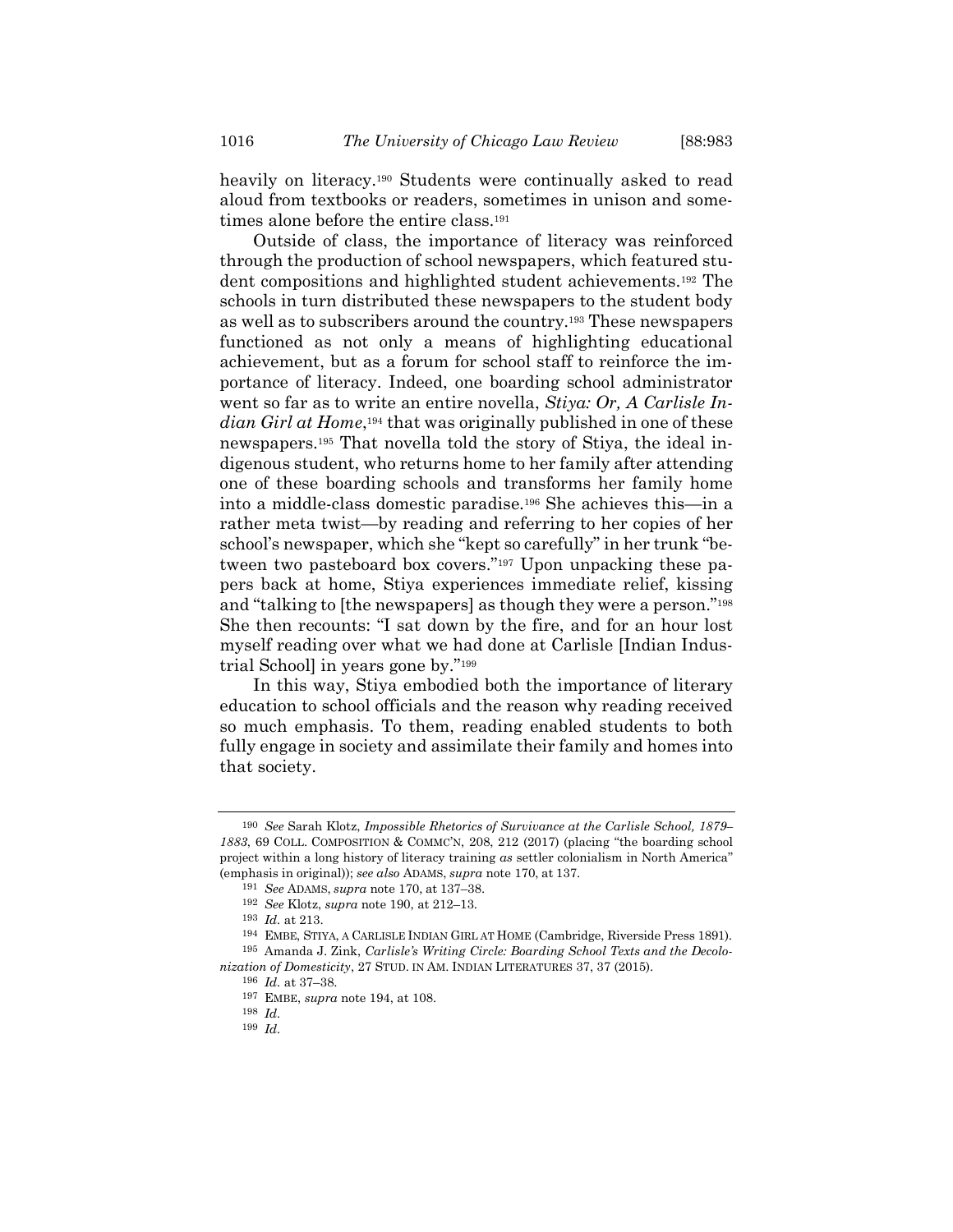Because school officials deemed reading to be so critical in this process, they attached severe consequences to seemingly minor reading stumbles. For example, when students failed to read a passage aloud correctly, students could expect harsh critiques and even discipline from their instructors.<sup>200</sup> In addition, those same student newspapers that highlighted student work and faculty fiction also published articles shaming students who failed to keep pace in the classroom.<sup>201</sup> To proponents of these schools, this harsh approach to learning literacy was deemed necessary to "civilizing" and "assimilating" indigenous children.<sup>202</sup> While these harsh consequences evidence the priority these federal schools placed on literacy, the abhorrent and problematic thinking underpinning those consequences—and school officials' actions more generally—merits considerable discussion. Part IV engages deeply in that discussion.

Before that discussion begins, it is worthwhile to take stock of the federal government's behavior in this context. The federal government saw education as a key step in making indigenous people U.S. citizens. When the federal government perceived a failure in educational provision of local schools on reservations, they responded with a federal program of schools. Much like the Southern schools supported by the Freedmen's Bureau, these schools prioritized literacy. Through literacy, the architects of these schools hoped to prepare students and their families for U.S. citizenship. This pattern of thinking and action maps closely onto the cycle of behavior the federal government displayed through the Freedmen's Bureau's educational projects.

# IV. CASE STUDIES IN CONVERSATION

With an understanding of how each case study speaks to the deep roots of a right to a basic minimum education, it is now time to bring those case studies into conversation with each other. While the actions undertaken by the Freedmen's Bureau and the Bureau of Indian Affairs bear many similarities to one another, one similarity requires discussion first and foremost: both of these programs are inextricable from the colonialist motivations that underpin them. Part IV.A wrestles with this similarity. After unpacking these programs' motivations, Part IV.A goes on to

<sup>200</sup> *See* ADAMS, *supra* note [170,](#page-31-1) at 138–41.

<sup>201</sup> *See* Klotz, *supra* note [190,](#page-35-0) at 212–13.

<sup>202</sup> *See* ADAMS, *supra* note [170,](#page-31-1) at 25–27, 140–41, 291.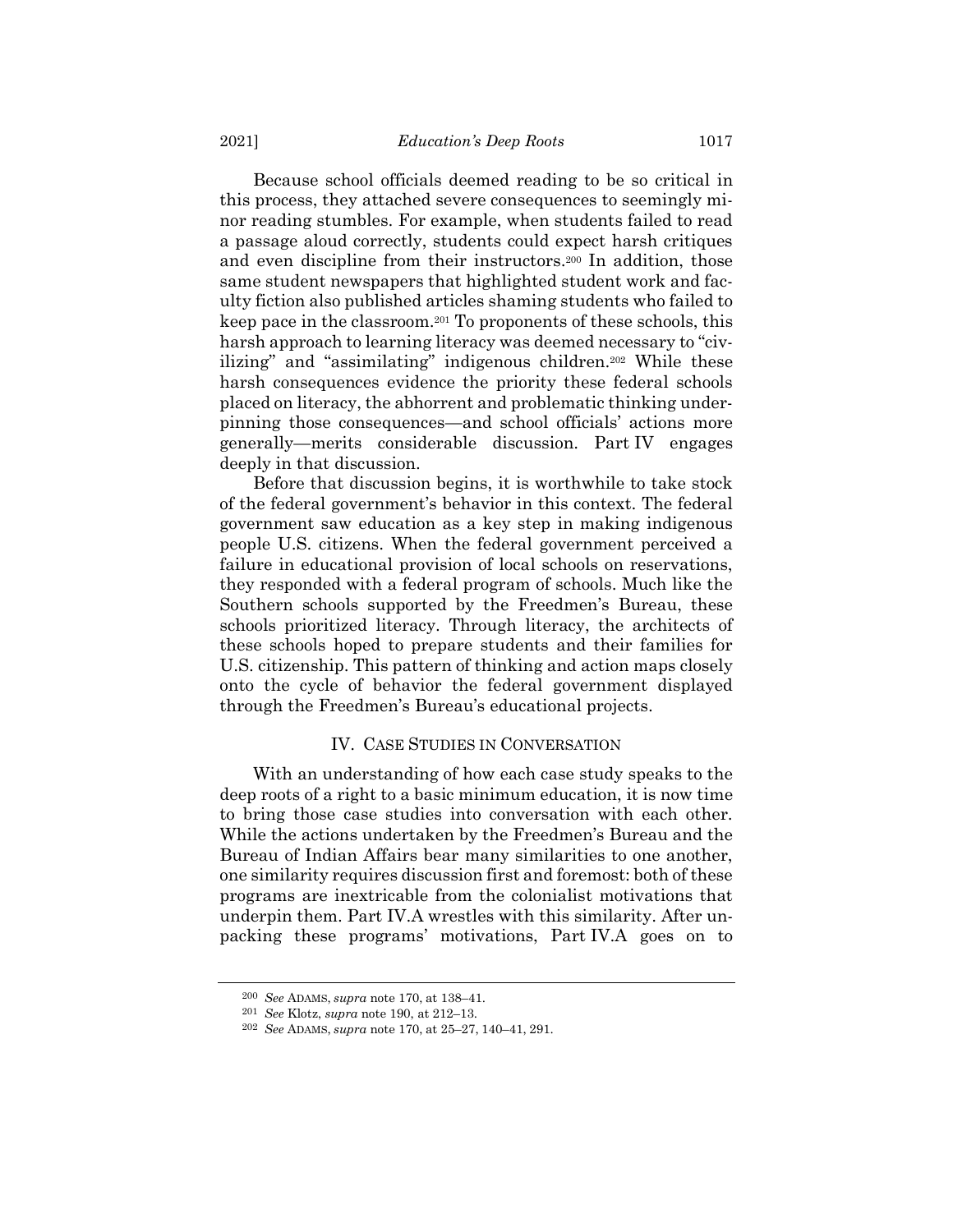explain how these motivations impact a proposed right to a basic minimum education. Finally, Part IV.B concludes by showing that these programs—though problematically motivated—ultimately support the notion that the right to a basic minimum education has deep roots.

# A. The Colonialist Motivations Behind Federal Action

The colonialism behind the actions of the Bureau of Indian Affairs and the Freedmen's Bureau is unmistakable. Consider first the compulsory boarding schools for indigenous children. The principal motivations behind these schools are hardly difficult to discern. With a stated goal of "[k]ill[ing] the Indian in him, and sav[ing] the man,"203 the racism underpinning the creation of these schools was obvious and central. Children were not only discouraged from speaking in their native language or acknowledging their culture, but teachers also actively disciplined students for doing so. Descriptions of these disciplinary measures are deeply disturbing. One teacher wrote in her memoir about a time she forced her thirty-five kindergarten students to lay on tables "like little sardines" and spanked them in this fashion for speaking their native Mohave language.<sup>204</sup> Yet actions just like these received praise from school officials for teaching indigenous children how to "speak properly" and assimilate into white culture. The resulting trauma to students is well documented.<sup>205</sup>

With a much more complicated legacy, the Freedmen's Bureau has received both praise and critique for its operations. Praise derives from the Bureau's position of often working against the racism and revanchism in the postwar South. Popular websites laud the Bureau as a triumph through characterizations like the following: "During its years of operation, the Freedmen's Bureau fed millions of people, built hospitals and provided medical aid, negotiated labor contracts for ex-slaves and settled labor disputes. It also helped former slaves legalize marriages and locate lost relatives, and assisted black veterans."<sup>206</sup> Unsurprisingly though, historical scholarship complicates any narrative that the

<sup>203</sup> RICHARD H. PRATT, THE ADVANTAGES OF MINGLING INDIANS WITH WHITES (1892), *reprinted in* AMERICANIZING THE AMERICAN INDIANS, *supra* note [181,](#page-33-0) at 260–61; *see also* ADAMS, *supra* note [170,](#page-31-1) at 52.

<sup>204</sup> ADAMS, *supra* note [170,](#page-31-1) at 141 (quotation marks omitted).

<sup>205</sup> *See generally* Lori V. Quigley, *Thomas Indian School Social Experiment Resulting in Traumatic Effects*, 14 JUD. NOTICE 48 (2019).

<sup>206</sup> *Freedmen's Bureau*, *supra* note [141.](#page-24-0)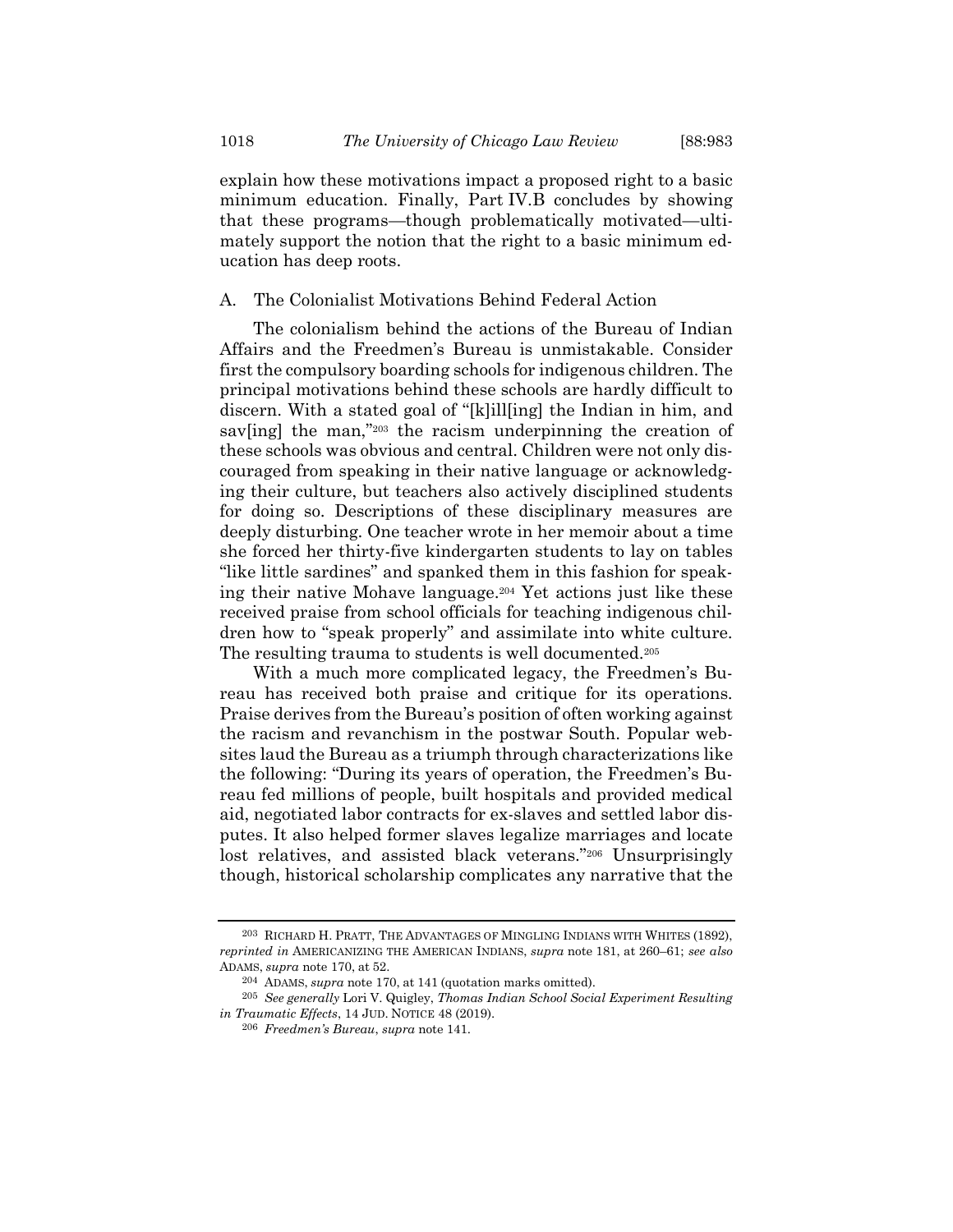Bureau operated as an instrument of pure altruism. Agents and architects of the Bureau's programs often admitted motivations and biases comparable in their racial paternalism to the education of indigenous children.<sup>207</sup> They expressed concern, for example, that Black citizens inherently lacked important moral values like integrity and hard work.<sup>208</sup>

No part of examining these actions should be equated with absolving these federal officials from their condemnable motivations and actions. A narrative suggesting that these actions were purely the products of altruism or even attempts at reparation would be deeply flawed. The point of examining these actions is not to praise the federal government. The point of examining these actions is to show that the federal government deemed education to be essential, so much so that it expended time on the Congress floor, dedicated resources from the national budget, and premised independent statehood on literacy education. It did so because it perceived that the states and private organizations had failed. These actions placed the federal government in such a position that it essentially served as a backstop, ensuring that where local educational provision failed, literacy education could still occur.

Of course, the colonialism underpinning these programs may lead one to think that these programs were not truly educational initiatives and rather that they were assimilationist and racist programs. The complicated, messy reality is that they were a bit of both. True, the reason that Congress and federal agents undertook these missions was based on problematic assumptions. In both case studies, they assumed in one form or another that people of color innately lacked the ability to engage in democratic society. These assumptions are obviously wrong. Yet, the programs federal officials created—while undeniably operating with these biases—were programs that prioritized educational provision, specifically where local actors had failed to do so. The reasoning behind these programs is unquestionably important and should under no circumstances be erased from accounts of these actions. But it is the actions the federal government took that define whether they protected a right to a basic minimum education. In the case of both the Freedmen's Bureau and the Bureau of Indian

<sup>207</sup> *See* STANLEY, *supra* note [146,](#page-25-0) at 36.

<sup>208</sup> *Id.* at 36–37.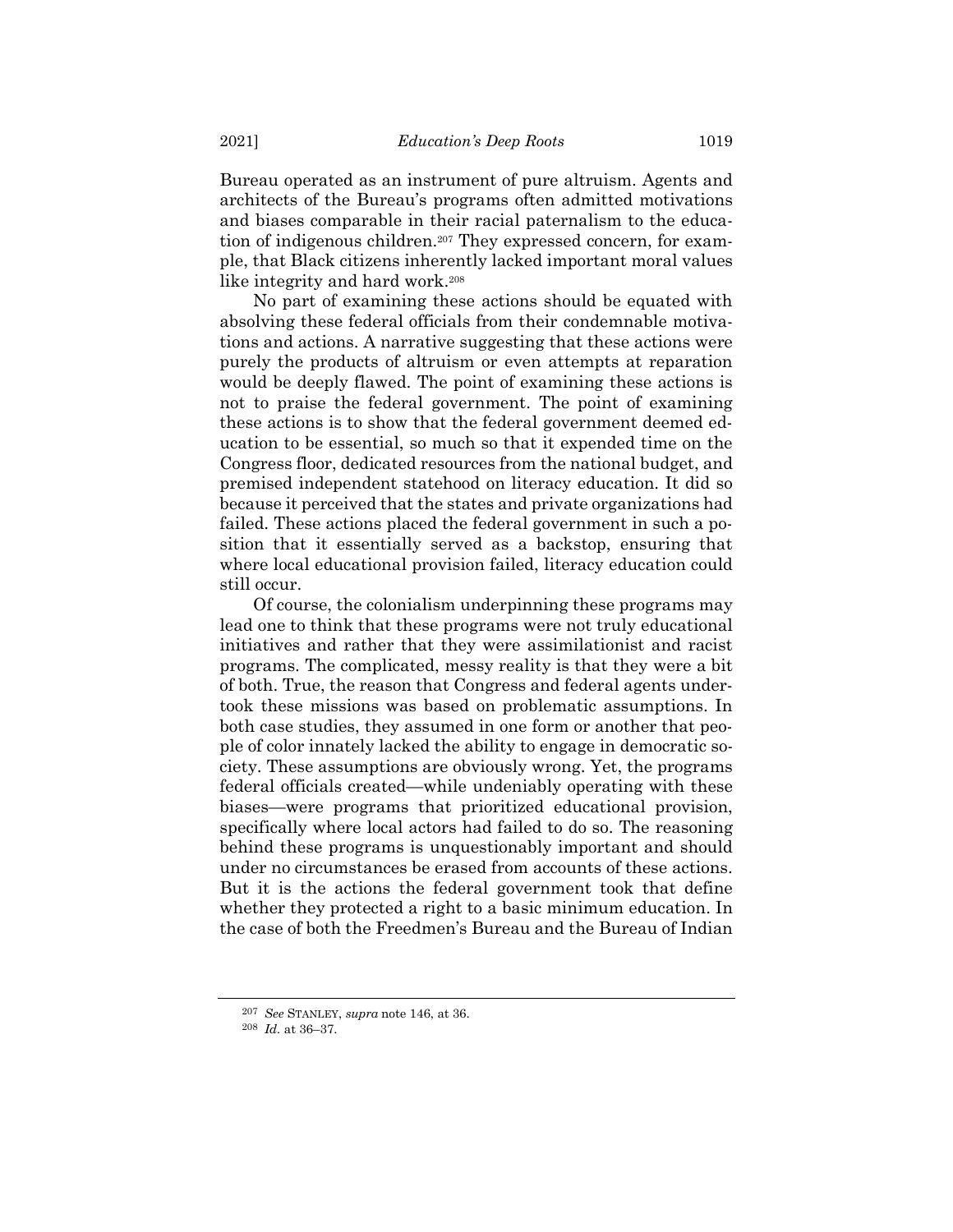Affairs, they did in fact protect and support educational access to literacy.

Bad motivations can and do beget law that ultimately receives modern approval under a different rationale. Take, for example, worker protection laws like those establishing a minimum wage. The history of minimum wage laws can be traced to beliefs in the inherent inferiority of women.<sup>209</sup> Yet, today, these laws are a given in modern American life with a federal minimum wage as well as state minimum wage laws in all but five states.<sup>210</sup> Similarly, a right to a basic minimum education can have roots in federal actions that are imbued with problematic assumptions and motivations but ultimately function in a new way. Those roots cannot and should not be ignored or swept away. Yet while a right to education will share a history with those motivations, it need not be defined by them. In fact, that right could actively subvert the systemic educational inequality that resulted from very similar thinking.

With this notion in mind, the remainder of this Part discusses the role that the federal government ultimately assumed at the time of the Fourteenth Amendment's enactment and how that bears on the question of whether foundational literacy education is deeply rooted in U.S. history and tradition.

B. The Deep Roots of the Right to a Basic Minimum Education

With the understanding of a right to a basic minimum education as at least a right to some foundational level of literacy, this right has deep roots within the federal government around the time of the enactment. Indeed, the federal government at the time of the Fourteenth Amendment's enactment effectively positioned itself as an ensurer of access to literacy instruction in areas where that access was believed to be extremely lacking or nonexistent.

First, consider the Freedmen's Bureau. The Congress that ratified the Fourteenth Amendment is the same Congress that passed the Freedmen's Bureau Act of 1866, codifying the Bureau's educational mission over the concerns of the president. In fact, after President Johnson's first veto, Congress put the bill on hold in order to ratify the Fourteenth Amendment. This is the same

<sup>209</sup> *See* Raymund Munts & David C. Rice, *Women Workers: Protection or Equality?*, 24 INDUS. & LABOR RELS. REV. 3, 3–5 (1970).

<sup>210</sup> *State Minimum Wages*, NAT'L CONF. OF STATE LEGISLATURES (Jan. 5, 2021), https://perma.cc/54VK-YYYN.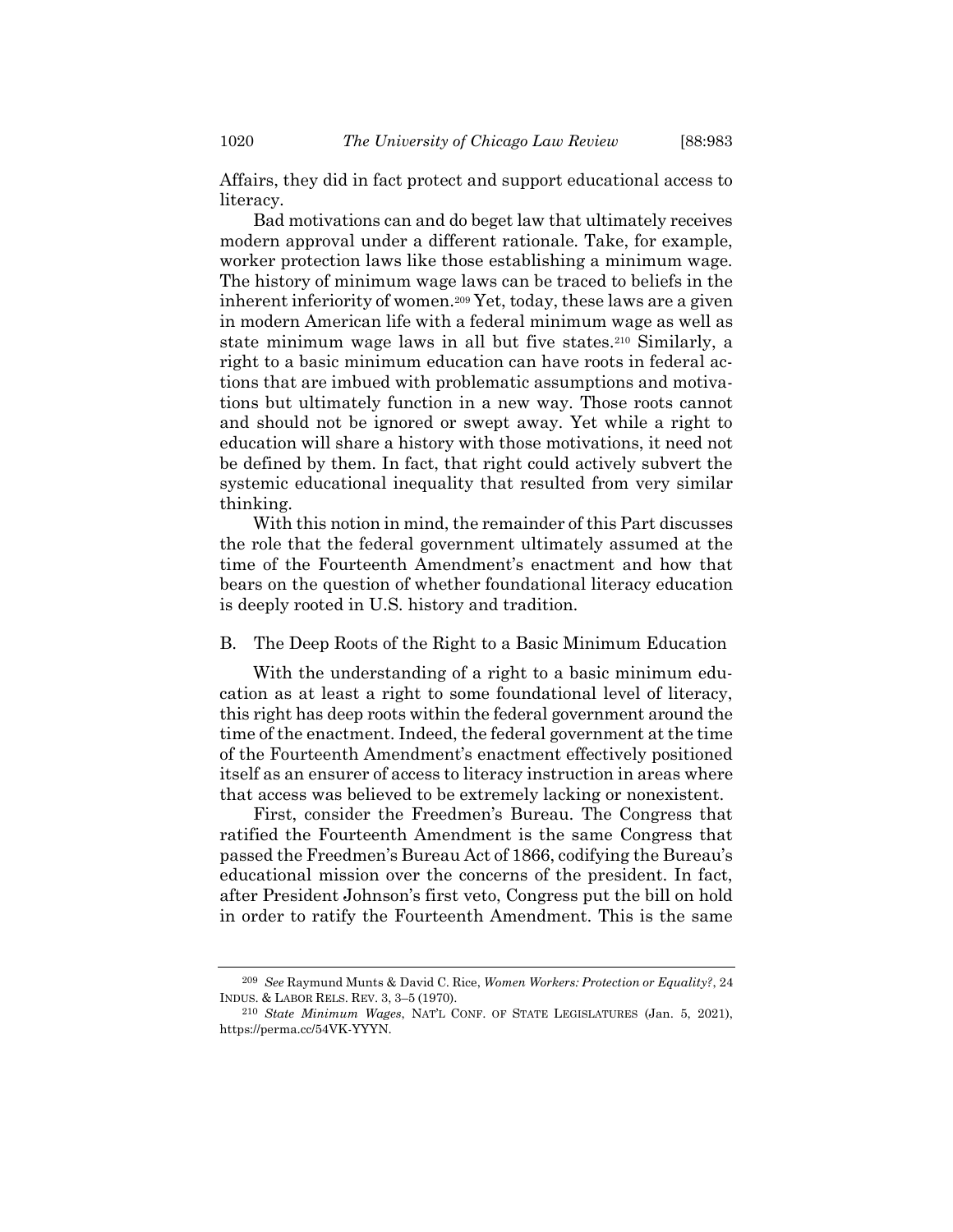Congress that—despite President Johnson's disapproval of the Bureau's educational goals—codified that educational role regardless. When it came time to disband the Bureau, exiting a given state was made dependent on the status of its educational system. Both in supporting the establishment of schools and in making their operation a prerequisite of unencumbered statehood, the federal government expanded opportunities to access literacy education.

One may argue that these programs are not truly evidence of a right to a basic minimum education, but rather they are a policy response to the extraordinary circumstances of the Civil War and Reconstruction. This argument might have more credence if the federal government ceased its educational involvement after Reconstruction ended. But it didn't. Federal boarding schools still exist today,<sup>211</sup> and federal involvement in education has only increased since the Reconstruction Era.<sup>212</sup> It is also worth noting that this argument renders an enactment-era focus of this historical analysis effectively self-destructive. Surely, one cannot demonstrate that something is not a momentary policy response without looking to what happened after the relevant moment ends. Thus, to the extent this critique is lodged at right-to-education advocates, it is truly a critique of enactment-focused methodology rather than a critique of the Freedmen's Bureau or the Bureau of Indian Affairs specifically.

One may also argue that the federal government's focus on the South undercuts any argument that it assumed a role in ensuring educational access. However, this ignores the fact that the concentration of efforts in the South responded to an obvious need. Prior to the Civil War, many southern states made it a crime to teach enslaved people to read.<sup>213</sup> With the Union victory, the South presented a place where minimum amounts of education were patently unavailable.

Moreover, the Freedmen's Bureau was not the only example of the federal government engaging in this type of behavior. In devising compulsory schools for indigenous children, the federal government engaged in a similar cycle of behavior. It assessed the current state of education and determined it was lacking. In response, it used federal funds to create schools to address the

<sup>211</sup> Reyhner, *supra* note [189,](#page-34-0) at 74.

<sup>212</sup> *See generally* CTR. ON EDUC. POL'Y, A BRIEF HISTORY OF THE FEDERAL ROLE IN EDUCATION: WHY IT BEGAN & WHY IT'S STILL NEEDED (1990).

<sup>213</sup> Black, *supra* note [83,](#page-13-0) at 1065–66.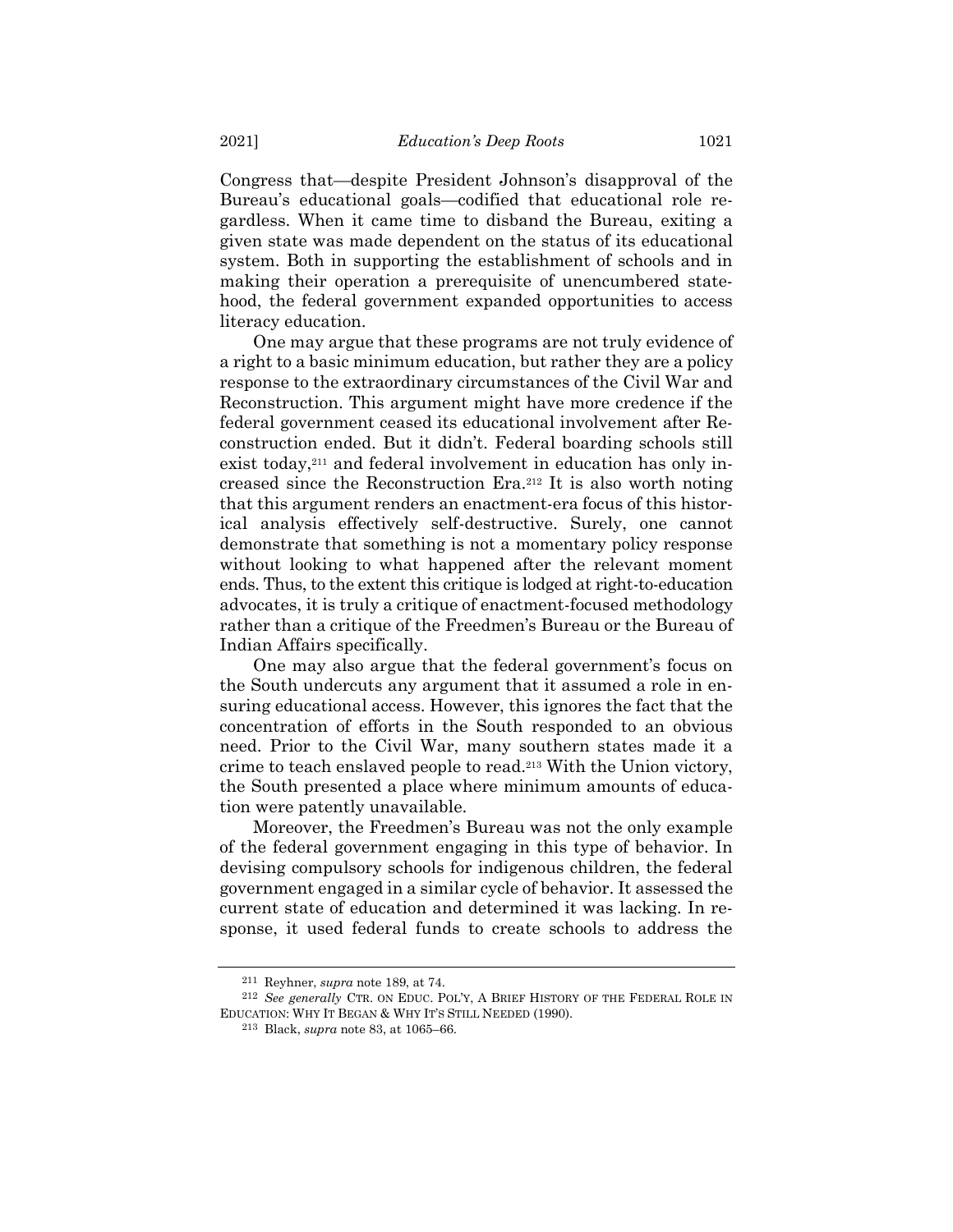perceived gap.<sup>214</sup> These schools prioritized literacy as a fundamental necessity of American society.

These case studies and the cycle of federal behavior that they both share mean that the federal government has a history of ensuring access to a minimum amount of education—specifically, basic literacy education—when it determines that local entities have failed. This history is directly from the period of the Fourteenth Amendment's enactment and thus supports the notion that the right to a basic minimum education has deep roots in our nation's history.

Bringing this support in conversation with other scholarship, the historical roots of a right to a basic minimum education abound. As this Comment addresses, the very notion of the federal government as a backstop to local educational failure has deep roots at the time of the Fourteenth Amendment's enactment. This conclusion buttresses other findings about education's history, from the right's inclusion in nearly every state constitution to the relationship between those education provisions and readmission to the Union. Moreover, this mountain of evidence is just a small drop in the bucket if one embraces an expansive view of the historical prong, bringing in evidence like the advent of compulsory schooling and the early twentieth-century Supreme Court precedent discussed in Part I.A—as the Sixth Circuit did in *Gary B.*<sup>215</sup> Thus, under either methodology, there is considerable evidence that the right to a basic minimum education is deeply rooted in U.S. history and tradition.

With considerable support for the right's deep roots under both of the prong's analytical frameworks, advocates for such a right have multiple avenues of making their case. While advocates still must convince judges that the right is implicit in the concept of ordered liberty and carefully described, a recognized right may be closer than it appears.

# **CONCLUSION**

Scholarship about a right to education has long been sidelined as fantastical theory rather than adopted by courts. After all, the Supreme Court explicitly foreclosed a broad, general right to education under the Fourteenth Amendment. Yet scholars and courts have acknowledged that the Court left open the question

<sup>214</sup> *See* ADAMS, *supra* note [170,](#page-31-1) at 26–27.

<sup>215</sup> *See Gary B. I*, 957 F.3d 650–52.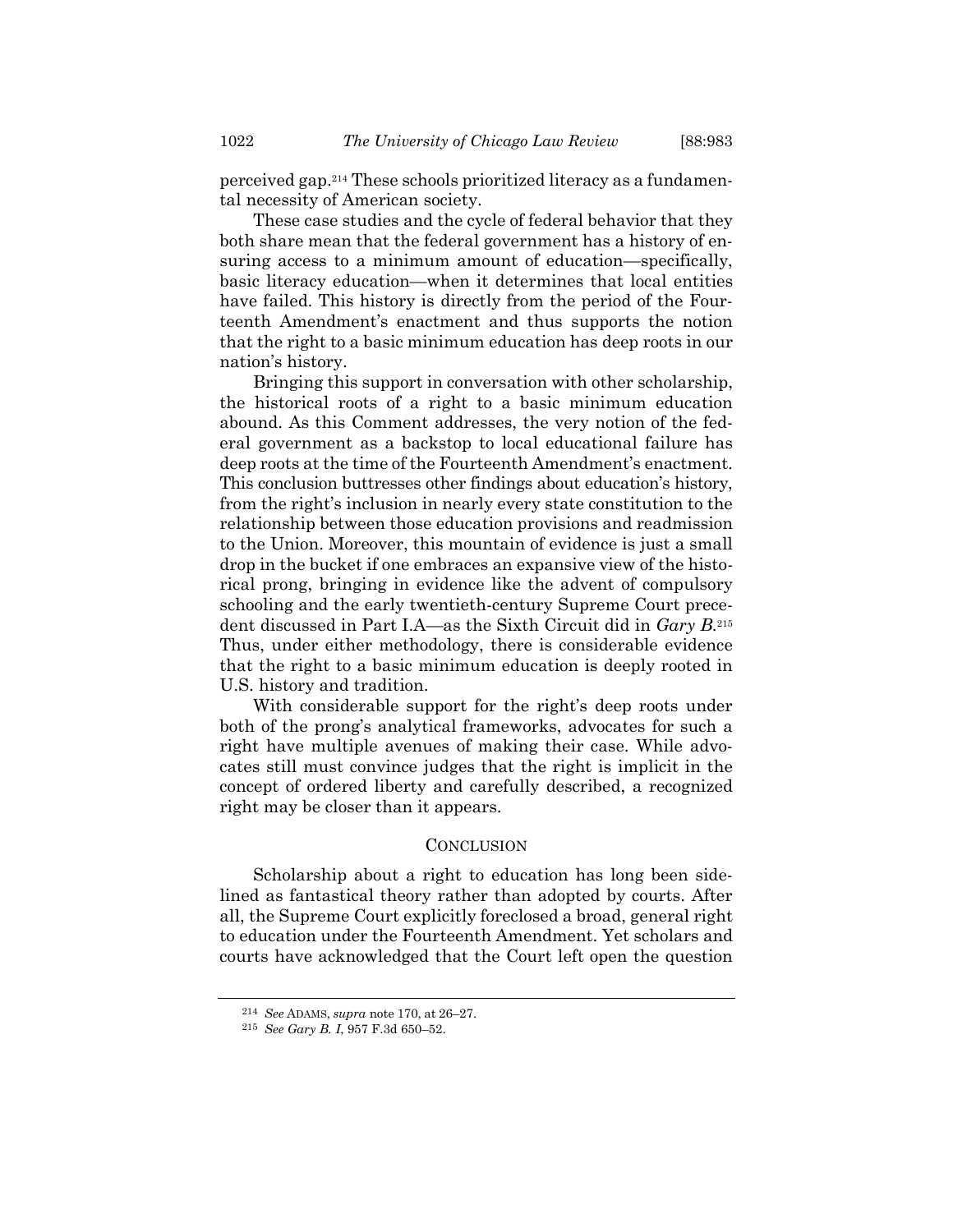whether a right to some minimum amount of education exists. And indeed, the Sixth Circuit's opinion in *Gary B.*—albeit shortlived—has demonstrated that arguments for this right's recognition are not meritless. If a federal court of appeals can reach this conclusion, it is no longer fantasy to think that other courts might follow suit.

The path to a recognized right certainly contains obstacles. One key issue that advocates will have to wrestle with is the historical prong of substantive due process analysis. While judges today differ in how they analyze whether a proposed right is deeply rooted in U.S. history and tradition—from an expansive analytical approach to an enactment-focused one—the importance of identifying and analyzing those roots around the time of the Fourteenth Amendment's enactment is the same. Previous scholarship highlights important evidence from state constitutions and constitutional conventions, arguing that the pervasive discussions and guarantees of education in these sources indicate that the right is deeply rooted. Critically however, these statefocused pieces of evidence are not the only support available for this notion. Indeed, the federal government's actions in supporting the Freedmen's Bureau's educational operations and the Bureau of Indian Affairs' compulsory boarding schools for indigenous children both stand as distinct, interrelated examples of the government prioritizing, providing, and protecting literacy education as a necessity.

In both cases, the federal government assessed the state of education in a region, decided it was deeply lacking, and took it upon itself to establish or support the establishment of schools to address that issue. True, the government did not establish a federal system of public schools for all children. Instead, the government responded to areas it identified as high need by acting to ensure that at least some access to education existed. This education always included a literacy component. This positioning of education as a protected necessity is evidence that even when limiting one's evidence to around the time of the Fourteenth Amendment's ratification and enactment, the right to a basic minimum education is deeply rooted in U.S. history and tradition.

Importantly, even if courts hold that the right to a basic minimum education is deeply rooted, additional requirements must be shown before that right could be recognized. Per the Supreme Court's articulation of substantive due process analysis in *Glucksberg*, the asserted right to education must still be carefully